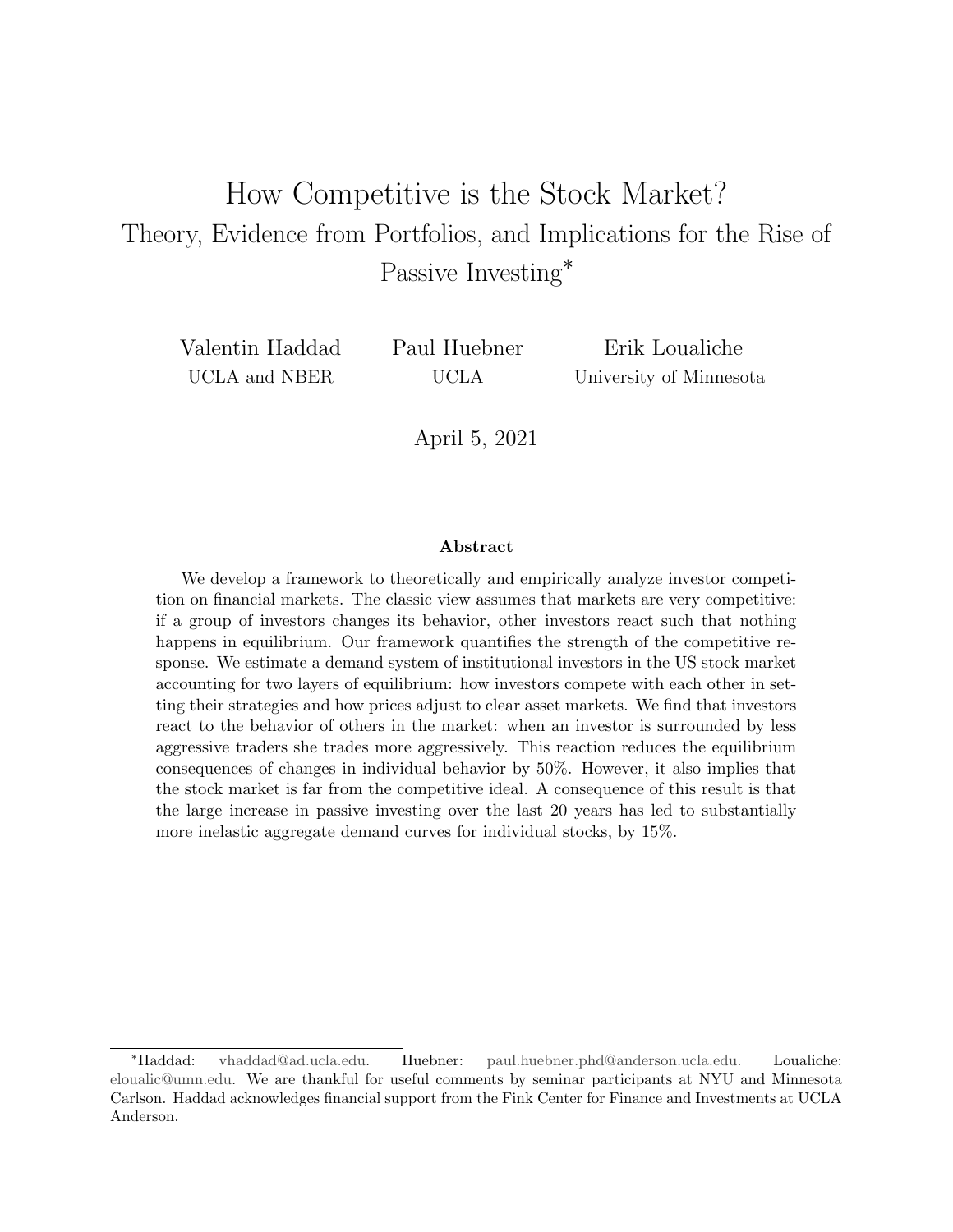### 1 Introduction

What happens to equilibrium prices when a subset of investors changes its behavior? For example, what are the implications of investors switching to passive strategies, as has been occuring on a large scale over the last few decades?<sup>[1](#page-1-0)</sup> Answering this question relies crucially on how other investors react to this change. In the standard view that "financial markets are competitive", the answer is simple: nothing happens, because other investors pick up any slack left off by those changing their behavior.<sup>[2](#page-1-1)</sup> Casually said: if you stop looking for \$20 bills on the floor, someone else will replace you. In this paper, we propose a framework to quantify investor competition in financial markets, combining information from prices and portfolio positions. We implement the framework for the U.S. stock market.

We find that investors react to the behavior of others in the market: when an investor is surrounded by less aggressive traders — that is, with a lower price elasticity of demand — she trades more aggressively. While this reaction strongly mitigates the equilibrium consequences of changes in individual behavior, the stock market is far from the competitive ideal. Our estimates suggest that competition reduces the impact of an increase in passive investing in half. Still, an increase as large as the one of the last 20 years leads to substantially more inelastic aggregate demand curves for individual stocks, by 15%.

To get to these answers, we proceed in three steps. First, we present an equilibrium model of investor competition. Each investor's demand elasticity responds to the elasticity of others in the market; the level of competition is the strength of this response. We demonstrate that while simple, this approach embodies the economics of investor competition across many theories such as those of [Grossman and Stiglitz](#page-43-0) [\(1980\)](#page-43-0) and [Kyle](#page-44-0) [\(1989\)](#page-44-0). Second, to take these ideas to the data, we distill the model into a realistic demand system that enriches the framework of [Koijen and Yogo](#page-43-1) [\(2019\)](#page-43-1). We show how to overcome the estimation challenges

<span id="page-1-0"></span><sup>&</sup>lt;sup>1</sup>For example, the ICI factbook [\(ICI,](#page-42-0) [2020\)](#page-42-0) reports that the total assets of passive mutual funds in the U.S. have increased from \$11bn to \$2.8tn between 1993 and 2020.

<span id="page-1-1"></span><sup>&</sup>lt;sup>2</sup>In the same way that efficient markets have a different meaning in the finance literature relative to the remaining of economics, this is not the standard notion of competition. Rather than asking whether investors are price-taker, this notion captures how much substitution there is in the actions of investors.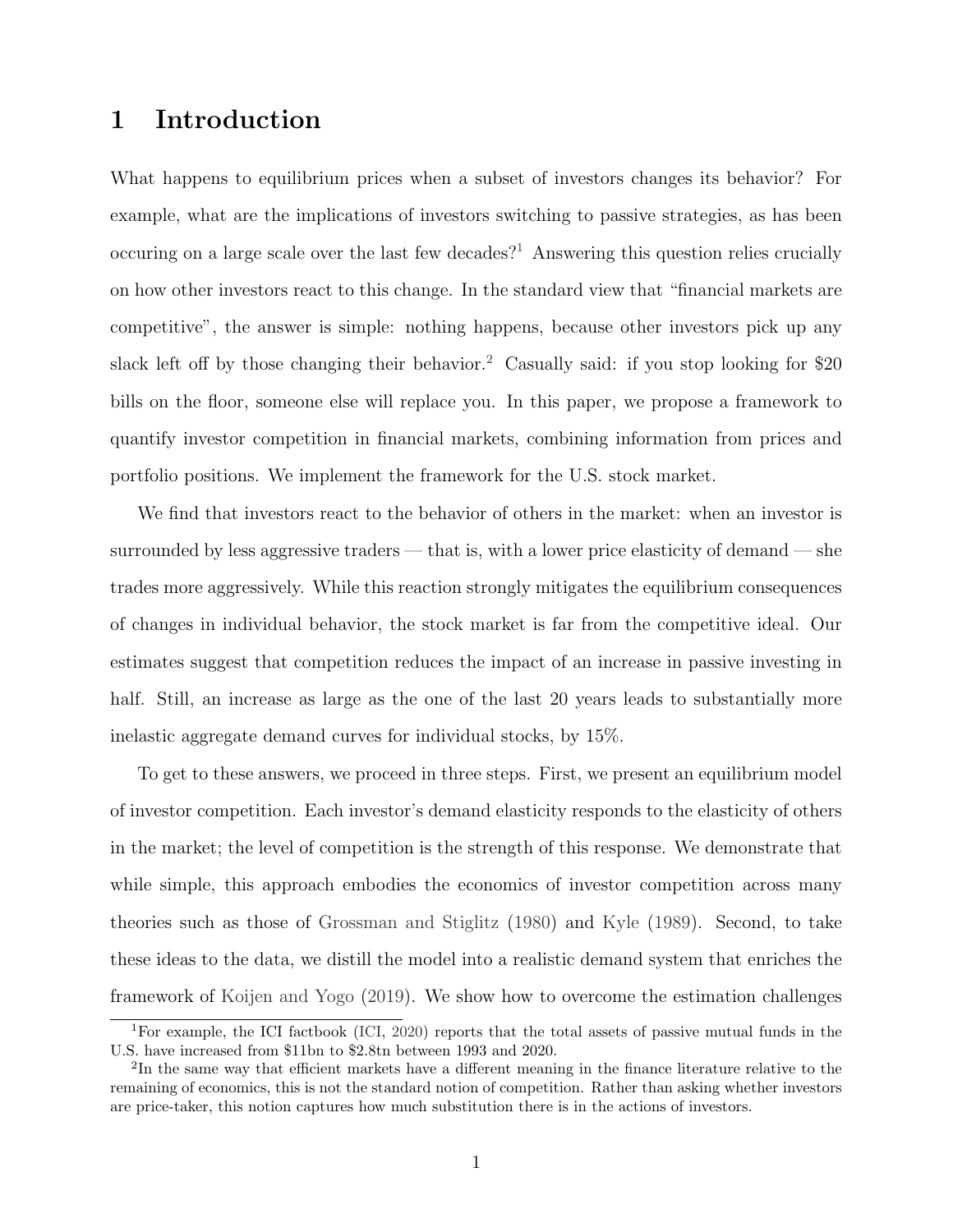created by equilibrium interactions between investors. Third, we estimate the model using detailed portfolio positions of institutional investors in the U.S. stock market. Using the model, we quantify the impact of a rise in passive investing, and decompose the sources of evolution in the demand for individual stocks.

Our model represents investor competition by its effect on demand elasticities, how much an investor changes her position in an asset as a function of its price. A more elastic demand curve implies more aggressive trading: the investor increases their position a lot when the asset is cheap. Unlike in standard price theory, demand elasticities in financial markets are not only determined by the investor's preferences for the asset but also by the behavior of other investors. Indeed, it matters why the asset is cheap, and decisions of other investors shape the reason behind price movements. For example, asset prices convey information, and depending on this information, the investor should be more or less aggressive in her response to price movements. We assume that each investor's demand elasticity combines an investor-specific component and a response to the aggregate demand elasticity prevalent in the market. The strength of this response is the level of competition. An equilibrium combines two layers. First, the elasticities of all investors must be consistent with each other: the average of all investor elasticities must be equal the aggregate elasticity. Second, the asset price is such that the sum of all demand curves evaluated at this price is equal to the supply of the asset.

This framework is simple because it reduces the problem of investor competition to an equilibrium determination of elasticities. However, this simplicity does not impede its richness: we show that our setting unifies many foundations for competition. For example, we consider a theory in which investors expend resources to obtain more precise information on the assets they invest in, like in [Grossman and Stiglitz](#page-43-0) [\(1980\)](#page-43-0) — see [Veldkamp](#page-44-1) [\(2011\)](#page-44-1) for a review. Two elements shape the demand for information: an investor's own ability to gather information and how much information other investors have acquired. If other investors have more information, the value of acquiring information declines, and the investor chooses to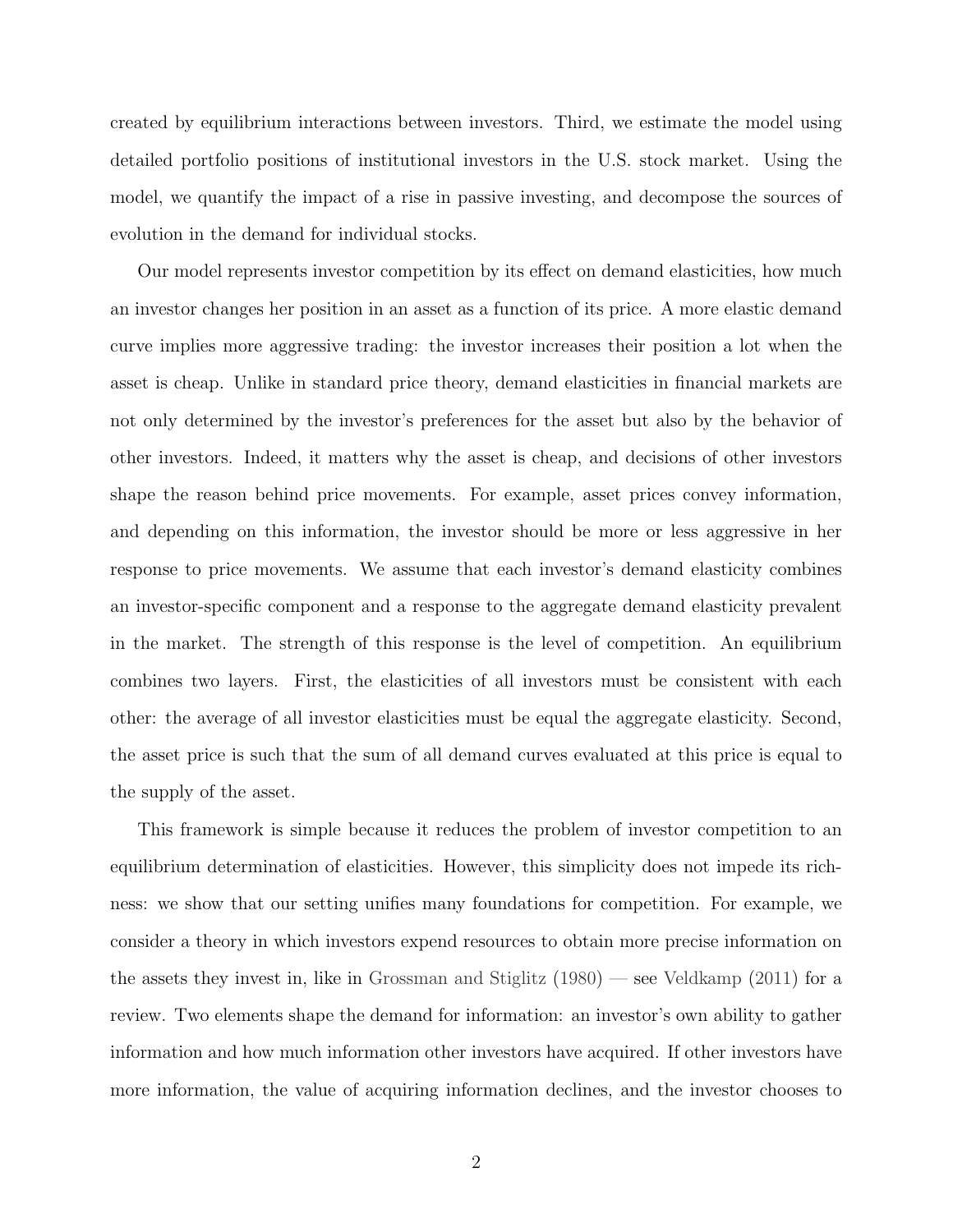obtain less of it. This force is the source of competition between investors, and how easily an investor is able to adjust her information determines how competitive the market is. Because when an investor acquires more information she trades more aggressively, the information equilibrium can be recast exactly as an elasticity equilibrium. Similarly, in theories where investors have market power, like in [Kyle](#page-44-0) [\(1989\)](#page-44-0), it is optimal to trade more aggressively if others are more aggressive as well. Here again, the equilibrium strategies of investors boil down to a choice of elasticity.

What happens when a group of investors becomes passive? Their investment strategies becomes irresponsive to the price of the asset, hence their demand elasticity becomes zero. This pushes the aggregate elasticity down, which prompts a response from other investors, potentially compensating the direct effect. When the competitive response is strongest, this reaction completely offsets the direct effect, the equilibrium market elasticity is unchanged. This corresponds to the ideal of "competitive financial markets". In the other extreme, if investors do not react, the elasticity provided by the traders who became passive is just lost. We quantify the intensity of competition to obtain the pass-through of a rise in passive investing into aggregate elasticities.

We adapt our basic two-layer equilibrium setting to be able to take it to the data. Our empirical model builds on the methodology of [Koijen and Yogo](#page-43-1) [\(2019\)](#page-43-1). The level of demand and the individual-specific component of elasticity are functions of stock characteristics. In addition, demand has a residual component unobservable to the econometrician. The portfolio choice of investors across stocks is represented by a logit system. These choices allow for a rich and realistic specification of demand, and capture heterogeneity across investors. To this set of assumptions we add a second layer: the elasticity equilibrium. The demand elasticity of an investor depends on her individual-specific component and a response to the aggregate elasticity of demand for this stock. In equilibrium, the aggregate demand elasticities must be the average of investor-level elasticities.

To estimate the model we overcome three challenges. First, the interaction between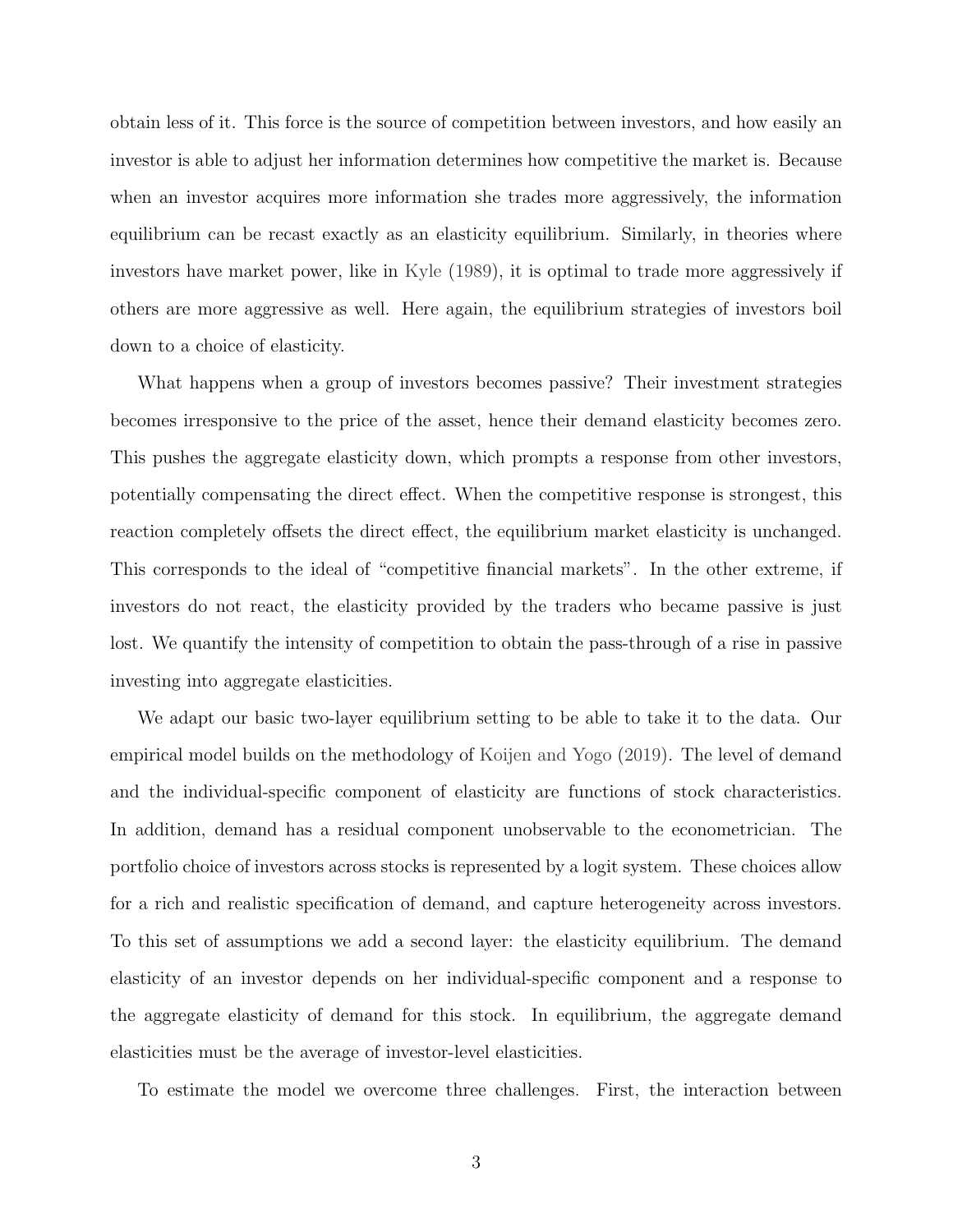investors through their elasticity decisions introduces a reflection problem [\(Manski,](#page-44-2) [1993\)](#page-44-2): a market with high elasticity could be the result of either high individual elasticities or strong positive spillovers. The cross-section of stocks provides a solution to this issue because we observe the same investor in different markets. This investor faces a different mix of competing investors for each stock, therefore a different aggregate demand elasticity. This variation allows us to isolate the spillover from the individual-specific component of elasticity.

Second, both the price and the aggregate elasticity are equilibrium quantities and therefore depend on portfolio decisions. We construct an instrument for these two variables using variation in investment universe across investors. Stocks that more investors can buy naturally have more money chasing them and a higher price. This instrument for the price is introduced in [Koijen and Yogo](#page-43-1) [\(2019\)](#page-43-1). Because individual components of elasticities are not known a priori, the same idea cannot be directly implemented to craft an instrument for aggregate elasticity. We construct a new model-based instrument combining the variation in investment universe with the estimated individual component of elasticities. This adds a challenge: we have to estimate the instrument and the demand system simultaneously. Still this is valid strategy because model parameters are exogenous by definition.

Third, the inclusion of rich investor heterogeneity, the need to solve for an elasticity equilibrium, and the presence of model-based instrument, all concur to a seemingly intractable estimation. However, we develop a computationally efficient algorithm that estimates the model. The key idea is to isolate low-dimensional fixed-point problems due to the elasticity equilibrium from a larger but standard linear system with high-dimensional investor-specific coefficients.

Our estimates suggest a substantial amount of competition. If the aggregate elasticity for a stock increases by 1, an individual investor decreases her own elasticity of demand by 1.7. This competitive response stabilizes the levels of aggregate elasticity. Intuitively, when a very aggressive investor trades a specific stock, other investors in this stocks adjust by becoming less aggressive. This force implies about 50% less cross-sectional variation in elasticity across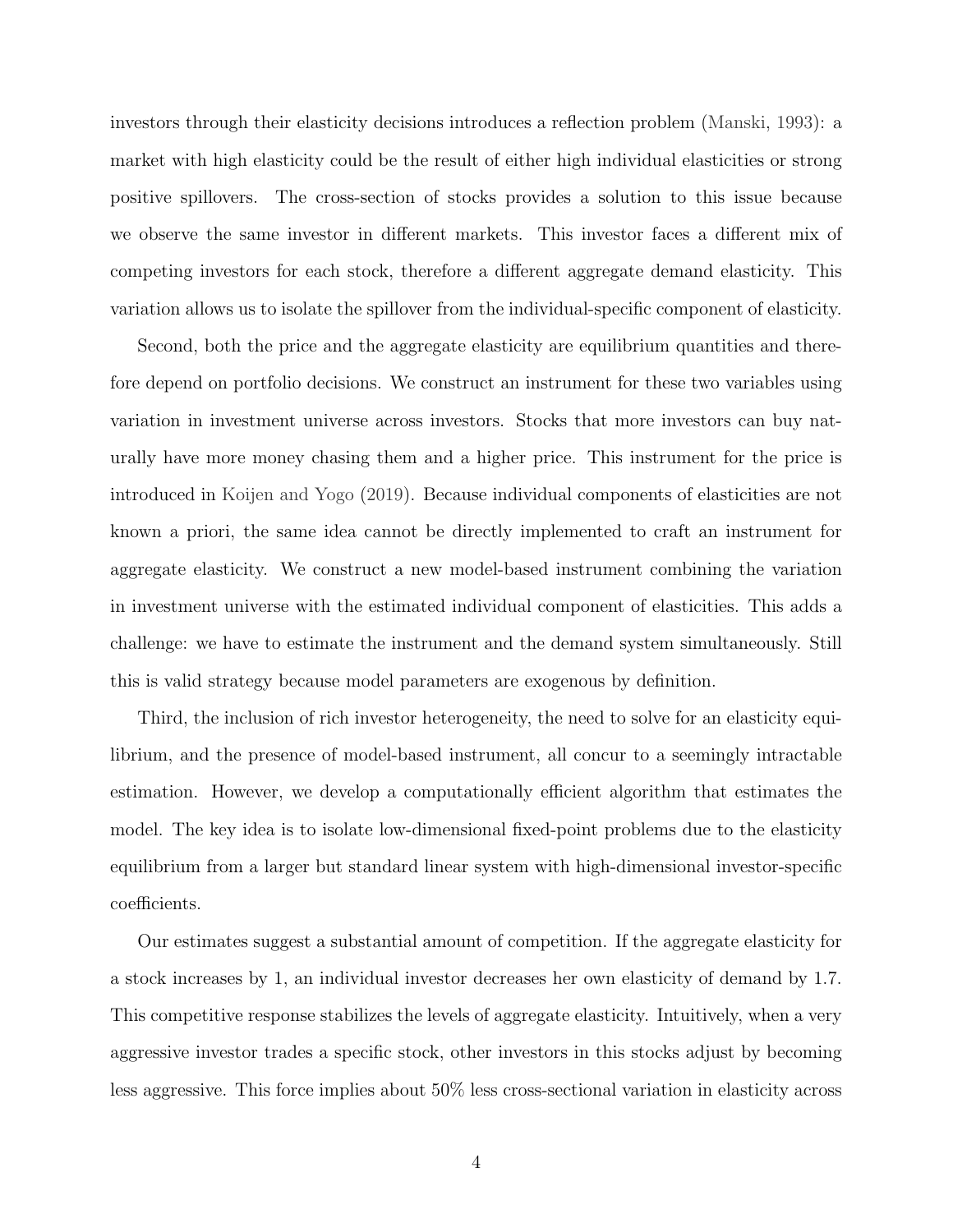stocks than estimates ignoring competitive interactions, highlighting the importance of these interactions.

We use these estimates to assess the impact of a rise in passive investing. To do so, we ask how equilibrium elasticities change when a fraction of investors exogenously switches to be passive. We obtain a simple formula for the pass-through of a change in the fraction of active investor to the aggregate elasticity. This pass-through only depends on the intensity of competition and the initial fraction of active investors. It is decreasing in both quantities. Empirically, we find this pass-trough to be about 0.5. Half of a change in the fraction of active investors translates into a reduction in demand elasticity. Given an estimate that the fraction of active investors has decreased by about 30% over the last 20 years, this yields a decrease in elasticities of 15%. This is a large change: for example, in the context of the information model we studied, it would lead to less informative and more volatile prices. Again, this prediction highlights that while competitive effects are strong, the stock market is far from the competitive ideal. In competitive markets, the pass-through is 0, in which case a rise of passive investing has no impact. On the other hand, without competitive effects, the pass-through is 1, leading to a 30% decrease in elasticity.

The model also provides an account of the actual evolution of the demand for stocks over the last 20 years. The entire cross-sectional distribution of stock-level elasticity has decreased during that period, by 35%. Interestingly, the model attributes about equally this drop to two investor-specific sources of change. First, the fraction of passive investors has increased — the extensive margin. Second, the investor-specific component of the elasticity of active investors has decreased — the intensive margin. This dimension is particularly interesting because developments in computing power and access to big data would have instead suggested that the most aggressive quantitative funds would have increased their elasticities on their own. However, another aspect played an important role: active investors also increased their equilibrium elasticity in response to broad decrease in aggregate elasticities. In a counterfactual exercise in which we shut down the competitive responses, we find that elasticities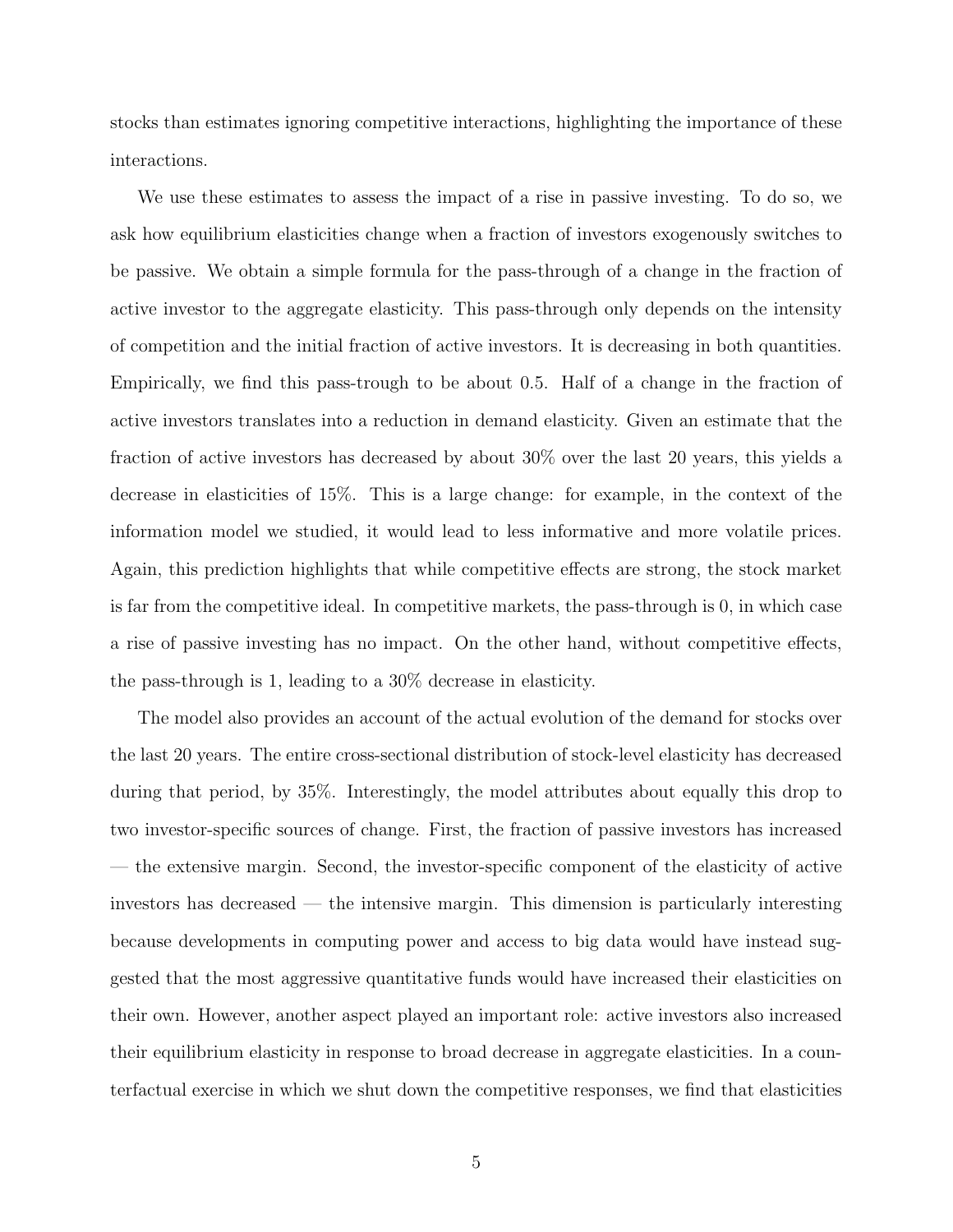would have decreased by 62%, while they would have barely moved with strong competition.

Taken together, our results highlight the importance of a finer approach to competition in financial markets. No, it is not the case that "financial markets are competitive" and that all shocks are fully absorbed by other investors. But also no, it does not mean that investors do not interact together at all. This framework is a first step towards quantifying the intensity of competition and its implications. Our estimates suggest that competition played an important role in shaping the response to the rise of passive investment. Competition is likely important for many other questions about investor demand. What happens when a large set of financial institutions must change their trading because of new regulation? What happens when some sophisticated specialized investors get in financial trouble?

Related Literature. The idea of competition among investors has a long history in finance. [Grossman and Stiglitz](#page-43-0) [\(1980\)](#page-43-0) first formalize the notion of competition for information between investors and show it does not lead to informationally efficient markets. [Kyle](#page-44-0) [\(1989\)](#page-44-0) highlights how market power also creates interaction among investors. These seminal contributions have led to a large theoretical literature pointing out rich ways in which investors react to each other and choose their trading strategy. In the context of the rise of passive investing [Subrahmanyam](#page-44-3) [\(1991\)](#page-44-3) is an early contribution highlighting liquidity concerns. More recent work includes Bond and García  $(2018)$ , [Malikov](#page-44-4)  $(2019)$ , [Lee](#page-44-5)  $(2020)$ , [Buss and Sundare](#page-42-2)[san](#page-42-2) [\(2020\)](#page-42-2), and [Kacperczyk, Nosal, and Sundaresan](#page-43-2) [\(2020\)](#page-43-2). [Farboodi and Veldkamp](#page-42-3) [\(2020\)](#page-42-3) focus on the choice between information about fundamentals or about demand in the context of the rise in big data. However, with the exception of [Kacperczyk, Van Nieuwerburgh, and](#page-43-3) [Veldkamp](#page-43-3) [\(2016\)](#page-43-3), these theories are rarely confronted to portfolio data. Our new approach, summarizing competition through choices of demand elasticity, allows us to bring the theory to the data.

We contribute to a recent literature on estimating demand systems accounting for the large heterogeneity in portfolio holdings, started by [Koijen and Yogo](#page-43-1) [\(2019\)](#page-43-1). [Koijen et al.](#page-43-4) [\(2021\)](#page-43-4), [Koijen and Yogo](#page-44-6) [\(2020\)](#page-44-6), [Koijen, Richmond, and Yogo](#page-44-7) [\(2020\)](#page-44-7), and [Jiang, Richmond,](#page-43-5)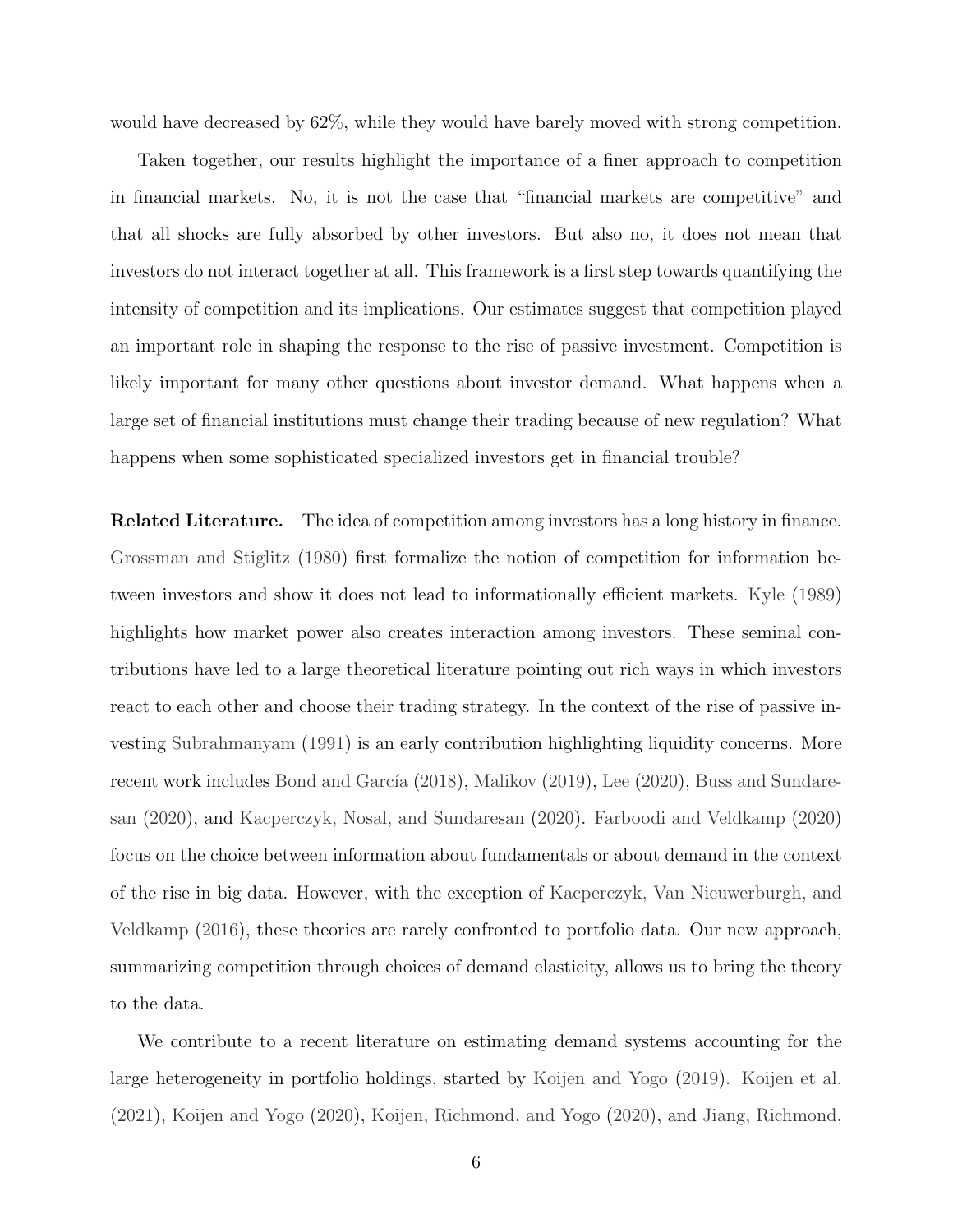[and Zhang](#page-43-5) [\(2020\)](#page-43-5) also apply this approach. [Balasubramaniam, Campbell, Ramadorai, and](#page-42-4) [Ranish](#page-42-4) [\(2021\)](#page-42-4) estimate a factor model of portfolio holdings. [Gabaix and Koijen](#page-42-5) [\(2020\)](#page-42-5) estimate the aggregate demand for stocks. Our key innovation on that front is to incorporate interactions between investors' demand, a feature we find to be quantitatively important.

More broadly our paper relates to a broader literature studying the relation between portfolio quantities and asset prices. [De Long et al.](#page-42-6) [\(1990\)](#page-42-6) first argue that noise trader shocks can affect prices. These ideas have found applications across multiple asset classes: government bonds [\(Vayanos and Vila](#page-44-8) [\(2021\)](#page-44-8), [Greenwood and Vayanos](#page-43-6) [\(2014\)](#page-43-6), [Haddad and Sraer](#page-43-7) [\(2020\)](#page-43-7)), options [\(Gˆarleanu, Pedersen, and Poteshman](#page-43-8) [\(2009\)](#page-43-8)), currency markets [\(Gabaix](#page-43-9) [and Maggiori](#page-43-9) [\(2015\)](#page-43-9), [Greenwood et al.](#page-43-10) [\(2019\)](#page-43-10), [Gourinchas, Ray, and Vayanos](#page-43-11) [\(2019\)](#page-43-11)), or corporate bonds [\(Haddad, Moreira, and Muir](#page-43-12) [\(2021\)](#page-43-12)). While our estimates concentrate on the stock market, we highlight the importance of interaction between investors, which likely also matter in other markets.

Finally our results provide new insights in the debate on the consequences of the long-term rise in passive investing. [French](#page-42-7) [\(2008\)](#page-42-7) and [Stambaugh](#page-44-9) [\(2014\)](#page-44-9) provide empirical evidence of a shift towards passive investing. Zooming in on portfolios, we uncover how passive investing is altering how all investors trade and therefore its equilibrium implications. Other work focuses on quasi-natural experiments around index or ETF inclusion such as [Chang, Hong,](#page-42-8) [and Liskovich](#page-42-8) [\(2014\)](#page-42-8) or [Ben-David, Franzoni, and Moussawi](#page-42-9) [\(2018\)](#page-42-9). [Sammon](#page-44-10) [\(2021\)](#page-44-10) studies the response of stock prices around earnings announcements. [Bai, Philippon, and Savov](#page-42-10)  $(2016)$ , Dávila and Parlatore  $(2018)$ , and [Farboodi et al.](#page-42-12)  $(2018)$  document long term trends in price informativeness.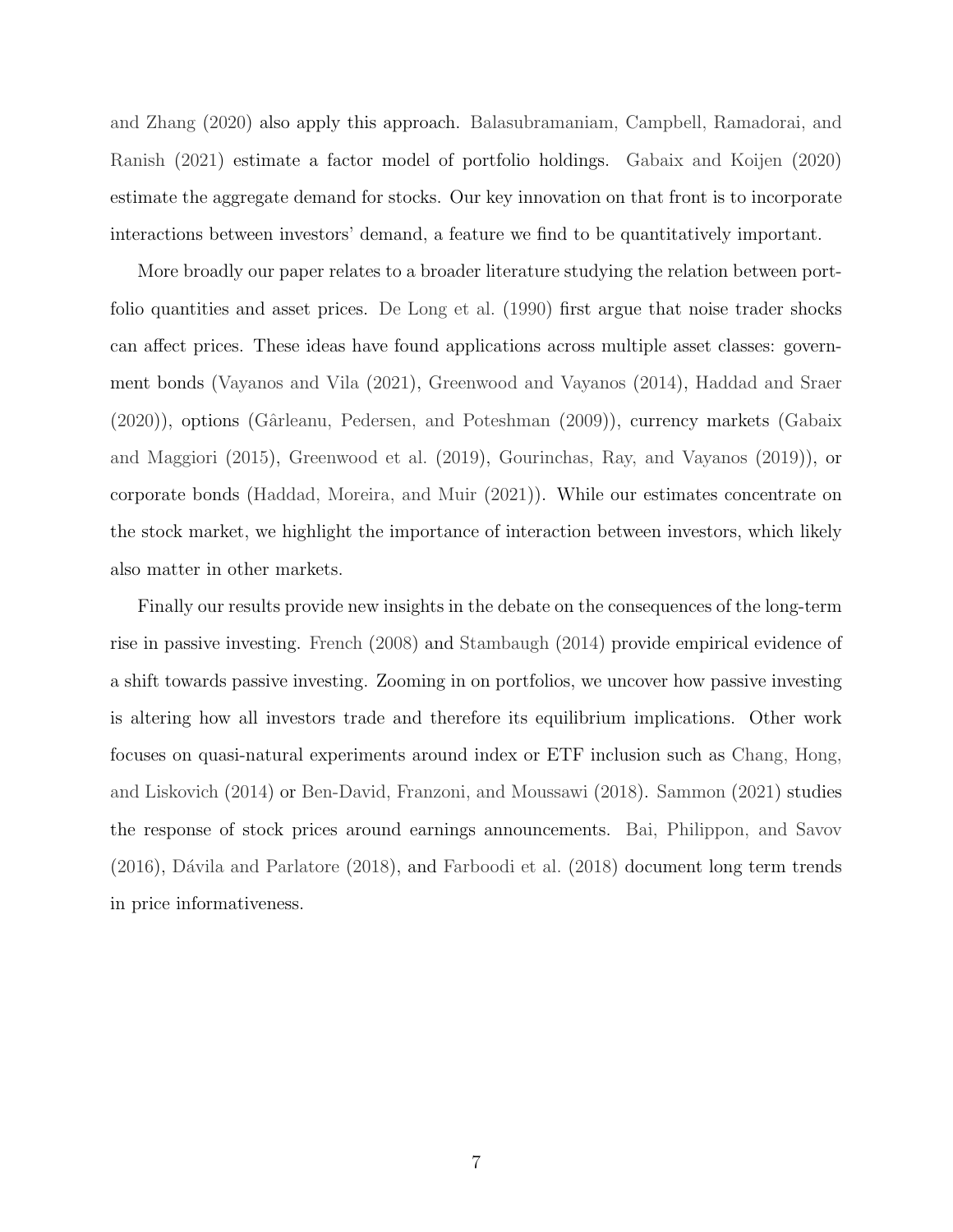# <span id="page-8-0"></span>2 An Equilibrium Model of Financial Markets with Investor Competition

We present our framework for investor competition. The key idea is that there are two layers to an equilibrium in financial markets. First, the price is such that the sum of investor demands equals the supply of the assets. Second, investors compete with each other: they choose how aggressively they trade as a function of how others trade. This aggressiveness is measured by their demand elasticity. We introduce the two layers in turn, then highlight the implications for the rise of passive investing. Table [1](#page-9-0) summarizes the model.

## 2.1 First layer: the asset price clears the market given demand curves

For the sake of simplicity, we focus on the case of one asset in supply  $S$  and a continuum of investors indexed by i. In an equilibrium each investor decides how much they buy as a function of the price P of the asset: a demand curve  $D_i(P)$ , which we can log linearize:

<span id="page-8-1"></span>
$$
d_i = \underline{d}_i - \mathcal{E}_i \times p,\tag{1}
$$

where lowercase letters represent log values. The elasticity of this demand curve,  $\mathcal{E}_i$ , determines how aggressive the investor is. An investor with  $\mathcal{E}_i = 0$  does not react to changes in prices, while a trader with large  $\mathcal{E}_i$  increases its position a lot when the asset is cheap. Other aspects than the price can also affect the choice of positions. For example an investor could have a preference for environmental, social, and governance (ESG) investing. We pack them up all inside of the constant  $\underline{d}_i$ ; the empirical analysis will be more rigorous about this.

These elasticities play an important role in the determination of equilibrium prices. The aggregate demand curve is  $D_{agg}(P) = \int D_i(P)$ , and the equilibrium price solves  $D_{agg}(P^*)$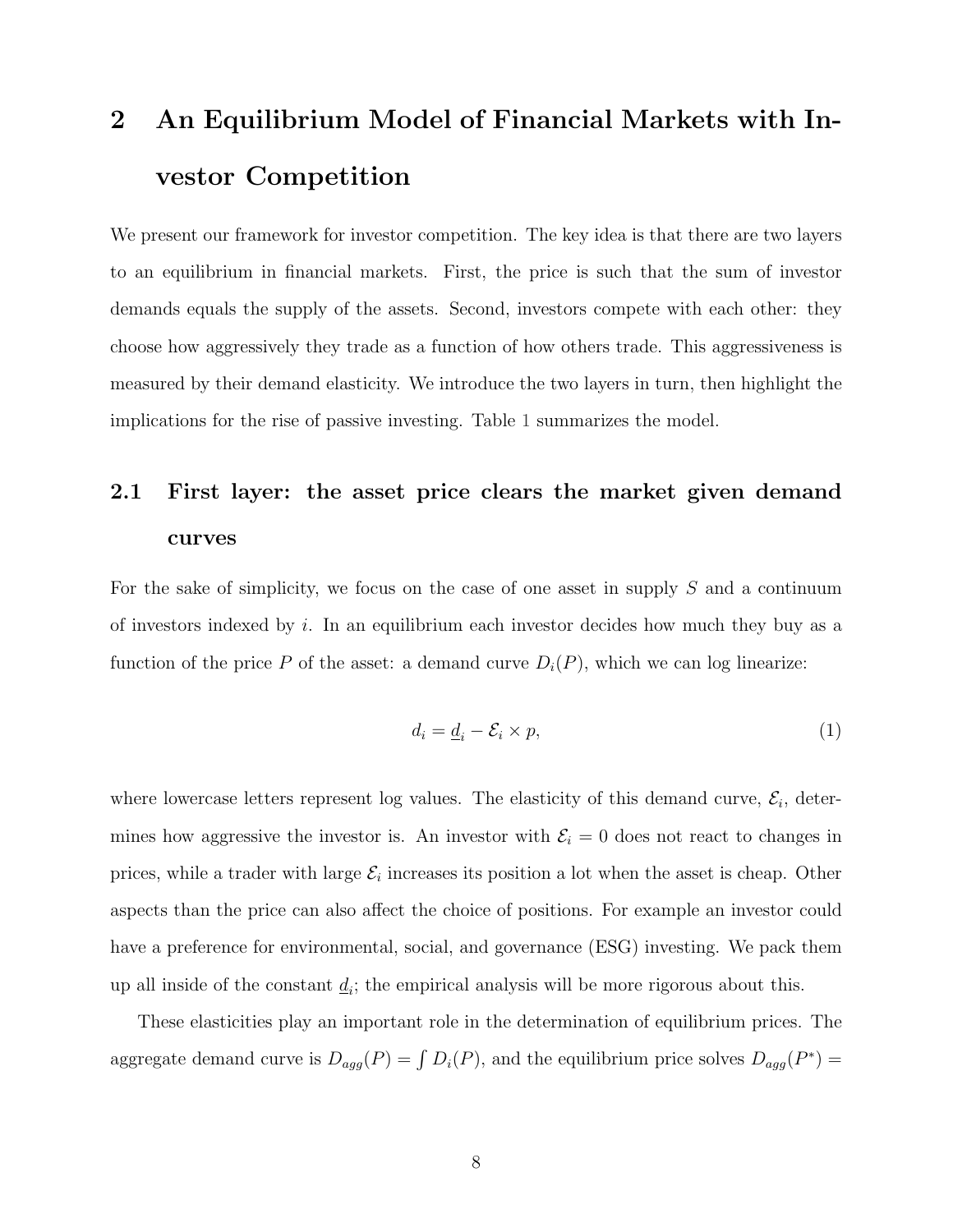<span id="page-9-0"></span>

|            | Individual Decision                                                         | Equilibrium Condition                            |
|------------|-----------------------------------------------------------------------------|--------------------------------------------------|
| Demand     | $d_i = d_i - \mathcal{E}_i \times p$                                        | $\int_i D_i(p) = S$                              |
| Elasticity | $\mathcal{E}_i = \underline{\mathcal{E}}_i - \chi \times \mathcal{E}_{aqq}$ | $\int_i \mathcal{E}_i D_i/S = \mathcal{E}_{agg}$ |

Table 1. The 2-layer model of investor competition.

#### S. Aggregate demand has elasticity

<span id="page-9-2"></span>
$$
\mathcal{E}_{agg} = \frac{\int \mathcal{E}_i D_i}{\int D_i}.\tag{2}
$$

How strongly aggregate demand for the asset responds to prices is the (position-weighted) average of individual elasticities. This aggregate elasticity shapes the behavior of the equilibrium price. If investors are very aggressive, aggregate demand is perfectly elastic,  $\mathcal{E}_{agg} \to \infty$ , and prices are pinned down at a fixed level. In such a situation, changes in individual investor characteristics  $d_{0,i}$  or in supply S do not affect the price. This is what people sometimes describe as "efficient markets": any deviation of the price from a fundamental value is immediately traded away by aggressive investors. On the other hand, when demand is more inelastic, small changes in the market structure can have a large effect on prices, because investors are unwilling to change their positions. More fleshed-out models such as the one we present in Section [3](#page-13-0) show how the aggregate elasticity affects other equilibrium properties such as volatility or price informativeness.<sup>[3](#page-9-1)</sup>

<span id="page-9-1"></span><sup>3</sup>See also [Gabaix and Koijen](#page-42-5) [\(2020\)](#page-42-5) for a discussion of the role of the elasticity of demand in financial markets.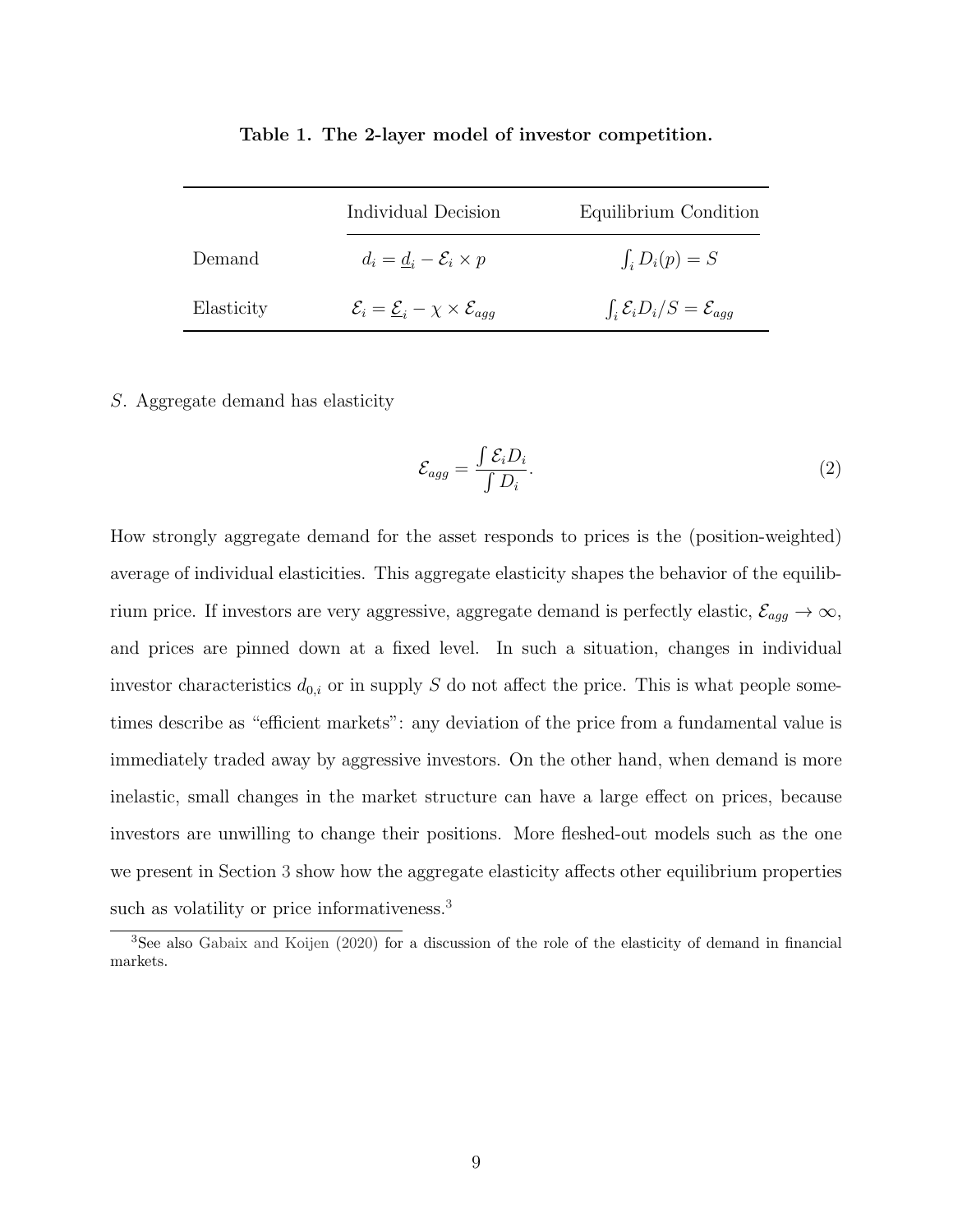## 2.2 Second layer: investors set their demand elasticity in response to others

In standard price theory, the elasticity of demand reflects only an individual's preference for a good. In particular, it does not depend on the decisions of other market participants. When deciding how many apples to put in your shopping cart, it does not matter what other shoppers are doing beyond their effect on the price level. However, a dimension that is important in financial markets is missing from the standard theory: it matters why the price is moving. For example, asset prices convey information to investors, and depending on this information, one should be more or less aggressive in its response to price movements.

This relation adds a second layer to the equilibrium. Individual elasticities depend on the structure of price movements; this structure depends on the aggregate demand elasticity. But conversely, the aggregate demand elasticity is an average of individual elasticities. Formally, we can represent this feedback by endogenizing individual demand elasticities as a function of the aggregate demand elasticity:

<span id="page-10-0"></span>
$$
\mathcal{E}_i = \underline{\mathcal{E}}_i - \chi \ \mathcal{E}_{agg}.\tag{3}
$$

The parameter  $\chi$  controls the strength of the response to the aggregate elasticity.  $\underline{\mathcal{E}}_i$  is a baseline level of elasticity reflecting the investor's own preferences for the asset, for example shaped by her risk aversion, her beliefs about the payoffs. Together, the individual decision equation [\(2\)](#page-9-2) and the aggregation condition of equation [\(3\)](#page-10-0) pin down the equilibrium layer of elasticities.

We call  $\chi$  the competition parameter. If  $\chi = 0$ , individual investors do not respond at all to the aggregate elasticity. This is a world where financial markets are not competitive: each investor follows a strategy that is independent of the actions of other investors. For example, under this view, if a group of sophisticated investors goes bankrupt, nobody else steps in to take advantage of the opportunities that are left untouched. The aggregate elasticity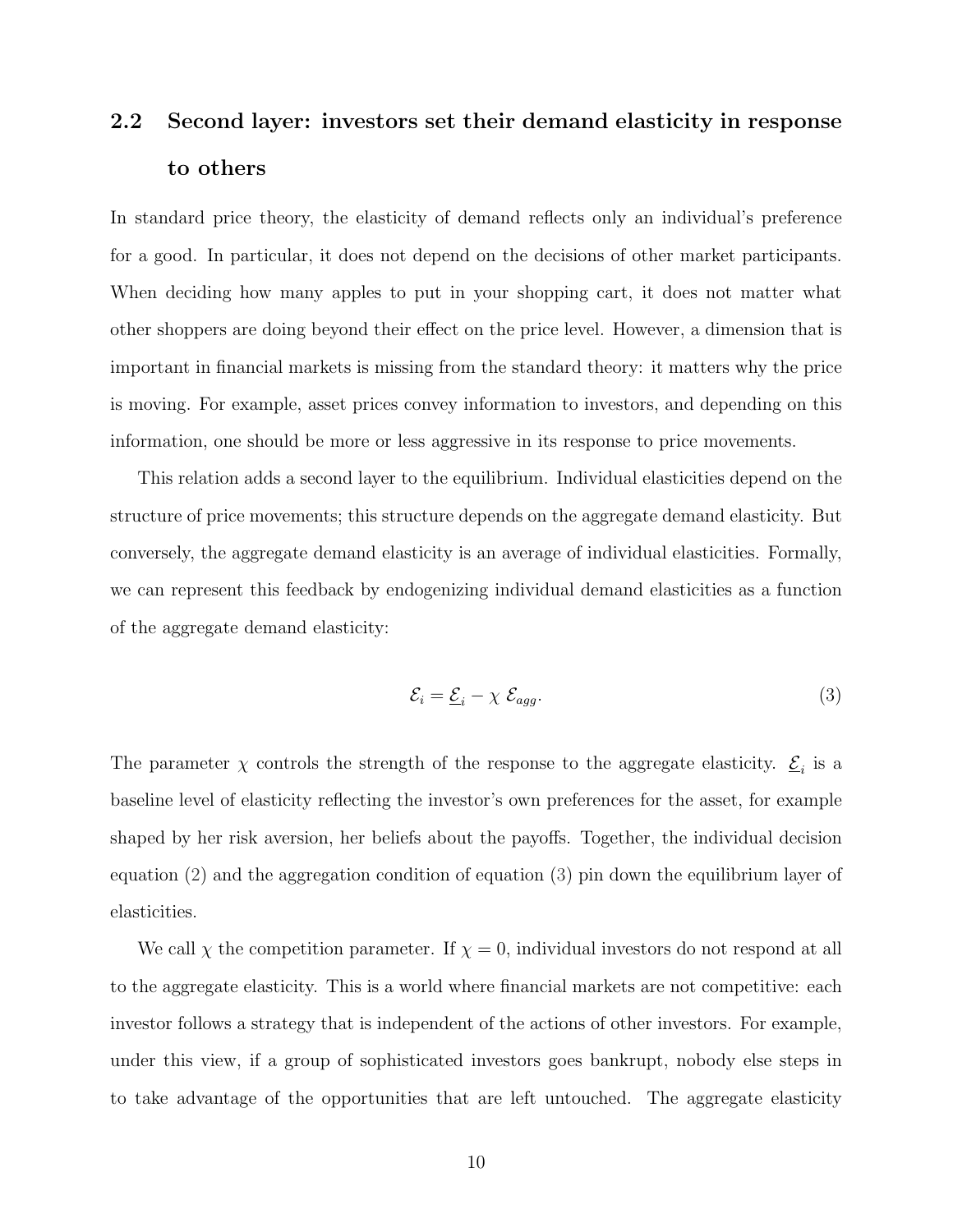drops sharply. On the other hand if  $\chi$  is large, financial markets are competitive. If the group of sophisticated investors goes away, other investors pick up the slack by trading more aggressively. This stabilizes the aggregate elasticity and makes the market insensitive to the composition of investors.

Section [3](#page-13-0) presents a model in the style of [Grossman and Stiglitz](#page-43-0) [\(1980\)](#page-43-0) where elasticity choices relate to information acquisition. This case provides a foundation for a positive  $\chi$ . When traders are more informed, they trade more aggressively. This additional information reduces the value of information for others, who respond by trading less aggressively. More generally, we can motivate competition from investors' efforts in finding good trading opportunities, with the analogy of dollar bills on the floor. An individual's demand elasticity captures how aggressively they go after investment opportunities, how hard they look for dollar bills. The aggregate elasticity is the total effort of investors in looking for these dollar bills. Therefore the level of competition  $\chi$  characterizes how much more intensely investors look for dollar bills when others are not.

One can also imagine situations where  $\chi$  is negative. In the same way that a positive  $\chi$  materializes substitution between investors' aggressiveness, a negative  $\chi$  corresponds to complementarity. In Appendix Section [A.2,](#page-52-0) we show that a model of market power in the style of [Kyle](#page-44-0) [\(1989\)](#page-44-0) yields negative value of  $\chi$ . This is a common pattern in models with liquidity considerations: when other investors bring more liquidity to the market by being more agressive, it enhances my ability to trade aggressively.<sup>[4](#page-11-0)</sup> Social interactions where investors follow their peers, as in [Hong, Kubik, and Stein](#page-43-13) [\(2004\)](#page-43-13), could also lead to negative values of  $\chi$ .

#### 2.3 The effect of a rise in passive investing

We study the effect of a rise in passive investing in a simple version of this structure. For now, consider the following thought experiment. We observe an economy with aggregate

<span id="page-11-0"></span><sup>4</sup>For example, such a situation also occurs in [Vayanos and Wang](#page-44-11) [\(2007\)](#page-44-11).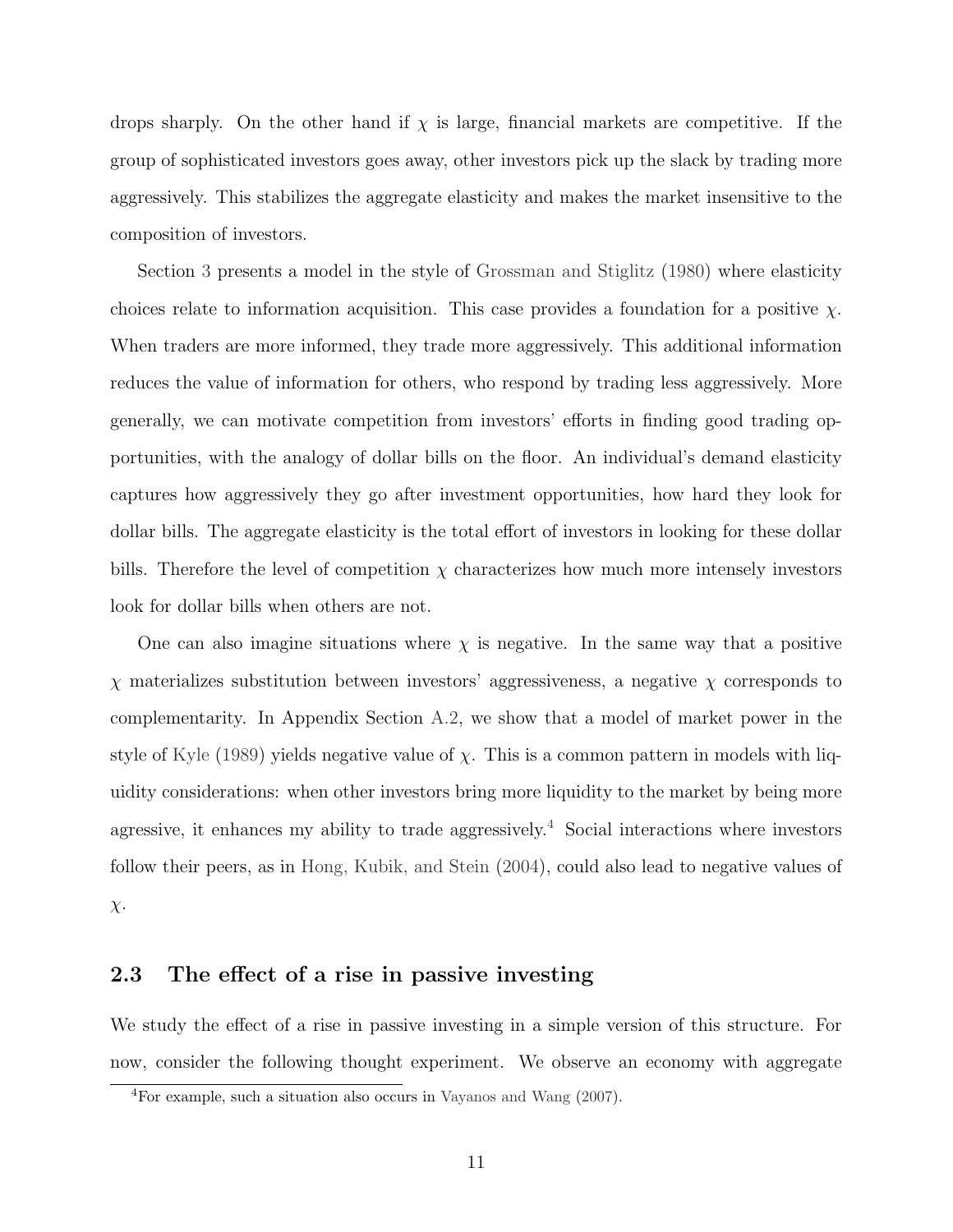elasticity  $\mathcal{E}^{\star}_{agg}$  coming from a set of identical investors. In this case the aggregate elasticity is  $\mathcal{E}^\star_{agg} = \frac{1}{1+}$  $\frac{1}{1+\chi}\mathcal{E}_i$ . What happens when a fraction  $1-\alpha$  of these investors becomes passive, that is keep the same holdings, but reduce their elasticity to zero? The answer depends crucially on the level of competition  $\chi$ .

First only a fraction  $\alpha$  of investors contribute to the aggregate elasticity:  $\mathcal{E}_{agg} = \alpha \mathcal{E}_i$  which decreases the aggregate elasticity. In turn, this fraction of active investors do respond to the new aggregate elasticity:  $\mathcal{E}_i = \mathcal{E}_{0,i} - \chi \mathcal{E}_{agg}$  which compensates the first effect. In equilibrium the aggregate elasticity becomes:

<span id="page-12-0"></span>
$$
\mathcal{E}_{agg}^{\text{new}} = \frac{1}{\chi + 1/\alpha} \times \underline{\mathcal{E}}_i = \frac{\chi + 1}{\chi + 1/\alpha} \times \mathcal{E}_{agg}^{\star}
$$
(4)

When financial markets are competitive,  $\chi$  is large, the aggregate elasticity is unchanged. The drop in elasticity due to the new passive investors is exactly compensated by a greater elasticity of the remaining active investors. On the other hand when investors are insensitive to market conditions,  $\chi$  close to zero, there is only a direct effect and the elasticity declines by a factor  $\alpha$ .

Anticipating our quantitative exercise, we can put numbers in this formula. We estimate a level of competition  $\chi$  of 1.7. Over the last 20 years, the fraction of active investors has decreased by 30%, so we set  $\alpha = 70\%$ . This implies that the initial elasticity is multiplied by a factor of  $(1.7+1)/(1.7+1/(70\%)) = 0.86$ . The rise of passive investing leads to a meaningful drop in elasticity of 14%. This is about half of the direct effect that would have led to a decrease of 30%. However, this is still much more than the 0 predicted by the competitive market ideal.

In Section refsec:estimation, we fully specify our framework to account for the heterogeneity across investors and stocks, and estimate using holdings data. This allows us to revisit the question of the rise in passive investing in the context of a realistic quantitative model in Section [5.1.](#page-30-0) Before doing so, we present a foundation of our demand model based on information.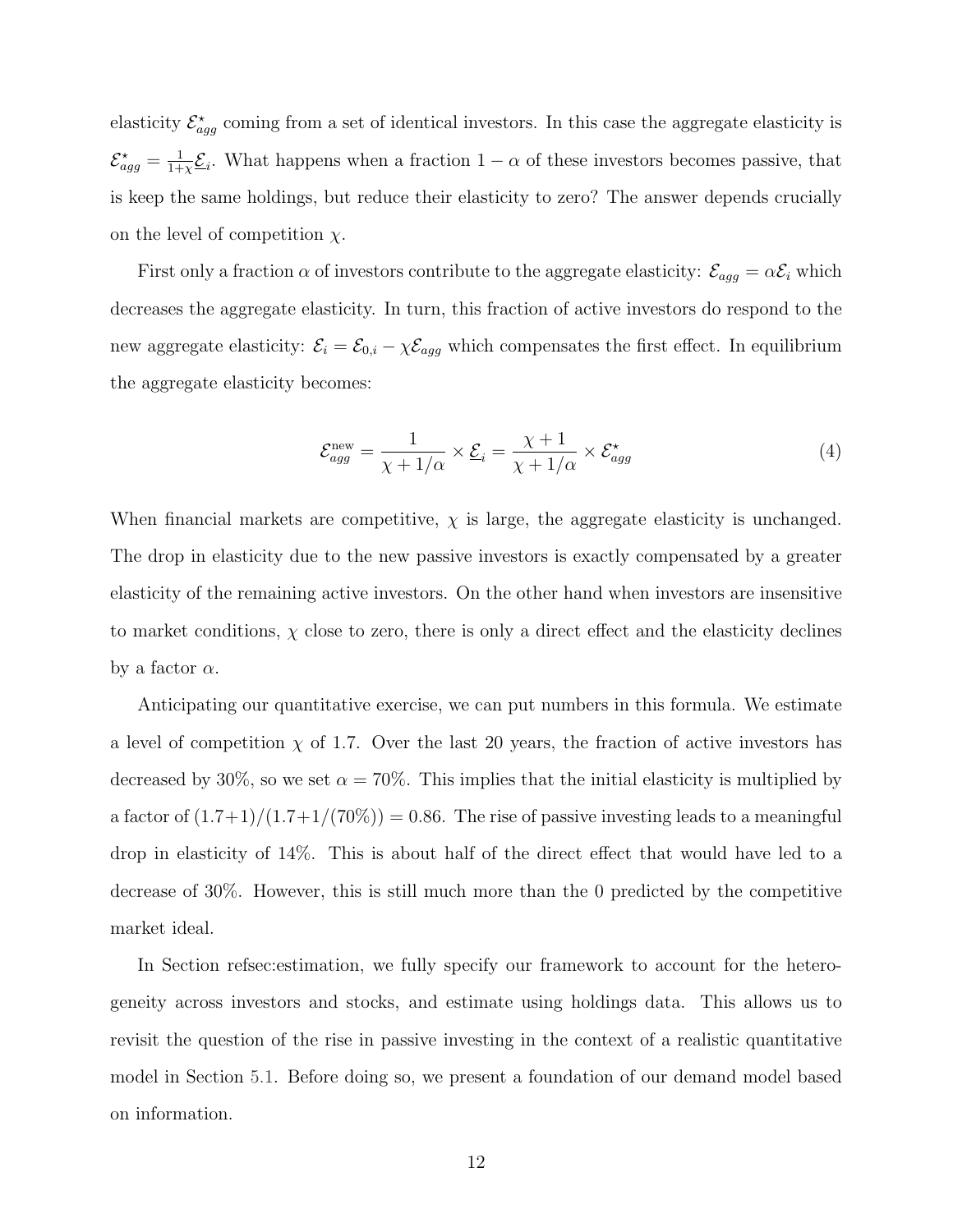### <span id="page-13-0"></span>3 An Information-based Foundation for Competition

While there are many justifications for competition and its implications for the choice of demand elasticity, we present a specific one based on information acquisition in financial markets. We write down a fully micro-founded theory in the spirit of [Grossman and Stiglitz](#page-43-0) [\(1980\)](#page-43-0) and [Veldkamp](#page-44-1) [\(2011\)](#page-44-1). This theory delivers four insights. First, demand elasticities are connected to the choice of information: when an investor decides to acquire more information, they trade more agressively. Second, individual information acquisition responds to aggregate information, hence individual elasticities respond to the aggregate elasticity. This provides a justification for the structure of equation [\(3\)](#page-10-0). Third, we show how in this model, the ease of changing information decisions determines the competition parameter  $\chi$ . Fourth, we highlight the importance of equilibrium elasticities for the behavior of prices: volatility, price informativeness, etc. All derivations are in Appendix [A.](#page-45-0)

#### 3.1 Setting

There is one period and one asset, and a continuum of agents indexed by  $i \in I$ , where I is a set of measure one. Each agent has CARA preferences with risk aversion  $\rho_i$ :

$$
U_i = \mathbf{E}_i[-e^{-\rho_i W_i}],\tag{5}
$$

and initial wealth  $W_{0,i}$ . The gross risk-free rate is 1, and the (random) asset payoff is f. The asset is in noisy supply  $\bar{x} + x$  with  $\bar{x}$  an exogenous fixed parameter and  $x \sim \mathcal{N}(0, \sigma_x^2)$ .

Initially, each agent is endowed with an independent signal  $\mu_i$  of the fundamental f, distributed  $\mu_i \sim \mathcal{N}(f, \sigma_i^2)^{5}$  $\mu_i \sim \mathcal{N}(f, \sigma_i^2)^{5}$  $\mu_i \sim \mathcal{N}(f, \sigma_i^2)^{5}$  Each agent can acquire a private signal  $\eta_i \sim \mathcal{N}(f, \sigma_{i,\eta}^2)$  at monetary cost  $c_i(\sigma_{i,\eta}^{-2} + \sigma_i^{-2})$  $i^{(-2)}$ , with  $c_i(.)$  a non-decreasing positive function.<sup>[6](#page-13-2)</sup> That is, obtaining

<span id="page-13-1"></span><sup>&</sup>lt;sup>5</sup>Following [Veldkamp](#page-44-1) [\(2011\)](#page-44-1), we assume agents start with a flat prior on f, hence their initial belief is  $f \sim \mathcal{N}(\mu_i, \sigma_i^2).$ 

<span id="page-13-2"></span><sup>&</sup>lt;sup>6</sup>This parametrization is without loss of generality relative to a cost function that would only depend on the acquired signal  $\sigma_{n,i}$ .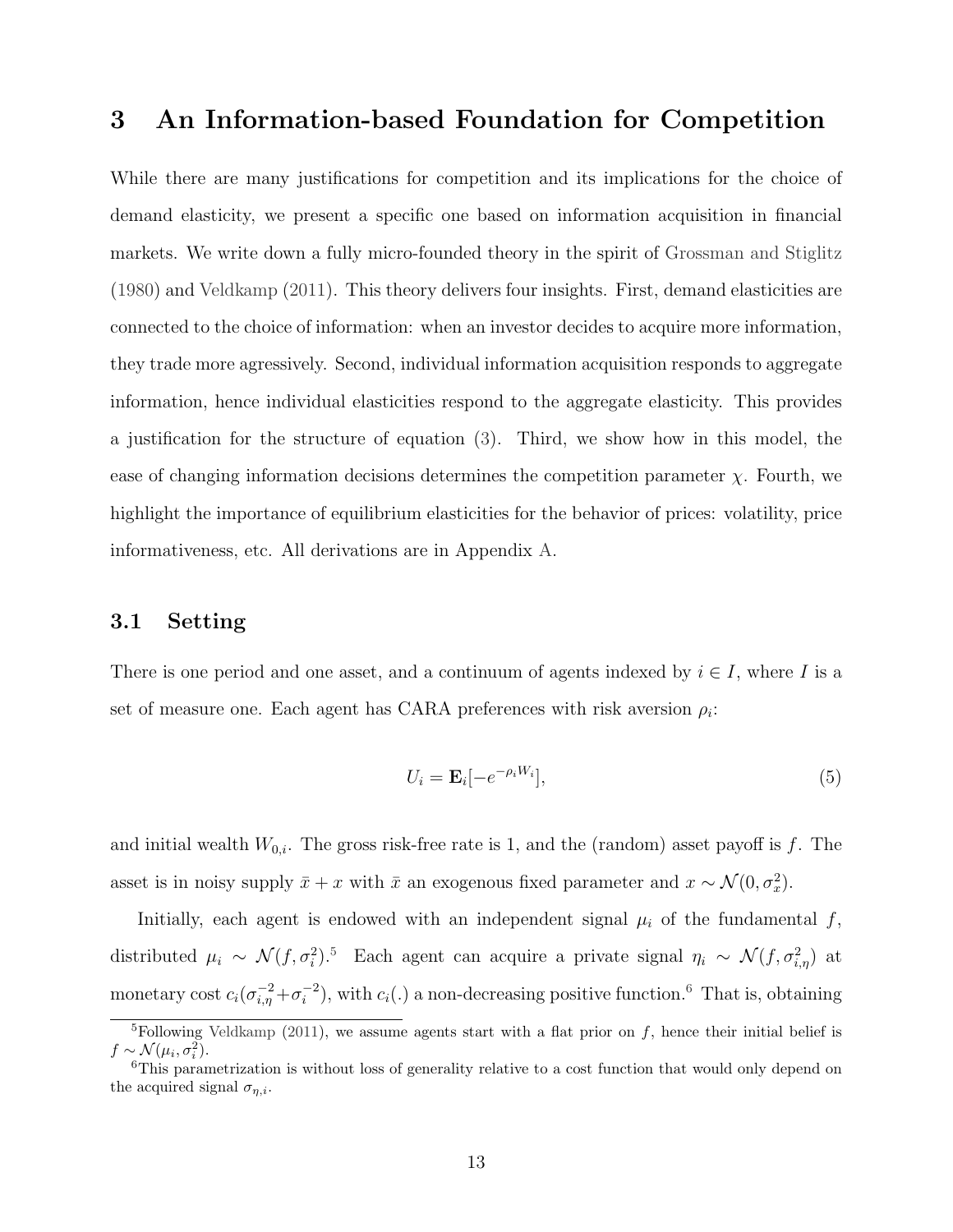more precise signals is more costly. The signal being private implies in particular that signal realizations are uncorrelated across agents conditional on the fundamental f.

We study rational expectations equilibria, and among those linear equilibria specifically. These are equilibria in which the price takes the form:

$$
p = A + Bf + Cx.\tag{6}
$$

An equilibrium is a set of coefficient  $(A, B, C)$ , information choices  $\sigma_{i,\eta}^2$ , demand curves  $D_i(p|\eta_i)$  such that: (i) each demand function and information choice maximizes expected utility, taking as given the price function; (ii) the market for the asset clears:  $\bar{x} + x =$  $\int D_i(p|\eta_i)di$ .

Solving for the equilibrium. To solve the model, we proceed in two steps. First we solve for asset demand and the price given information decisions. Later on, we solve for the equilibrium information decision. These two steps reflect the two layers of the equilibrium of Section [2.](#page-8-0)

In equilibrium, an investor chooses how much of the asset to buy based on the signal and the price, as well as knowledge of the equilibrium price function. Given all this information, her posterior belief is that  $f \sim \mathcal{N}(\hat{\mu}_i, \hat{\sigma}_i^2)$ , with

$$
\hat{\sigma}_i^{-2} = \sigma_i^{-2} + \sigma_{i\eta}^{-2} + \frac{B^2}{C^2} \sigma_x^{-2},\tag{7}
$$

$$
\hat{\mu}_i = \hat{\sigma}_i^2 \left( \sigma_i^{-2} \mu_i + \sigma_{i\eta}^{-2} \eta_i + \frac{B^2}{C^2} \sigma_x^{-2} \frac{p - A}{B} \right). \tag{8}
$$

In each of the sums, the first term is the initial information, the second term is the acquired signal, and the last one the information about fundamental conveyed by the price.

Given this belief, the individual posts the standard CARA demand:

$$
q_i(p) = \frac{1}{\rho_i} \hat{\sigma}_i^{-2} (\hat{\mu}_i(p) - p), \qquad (9)
$$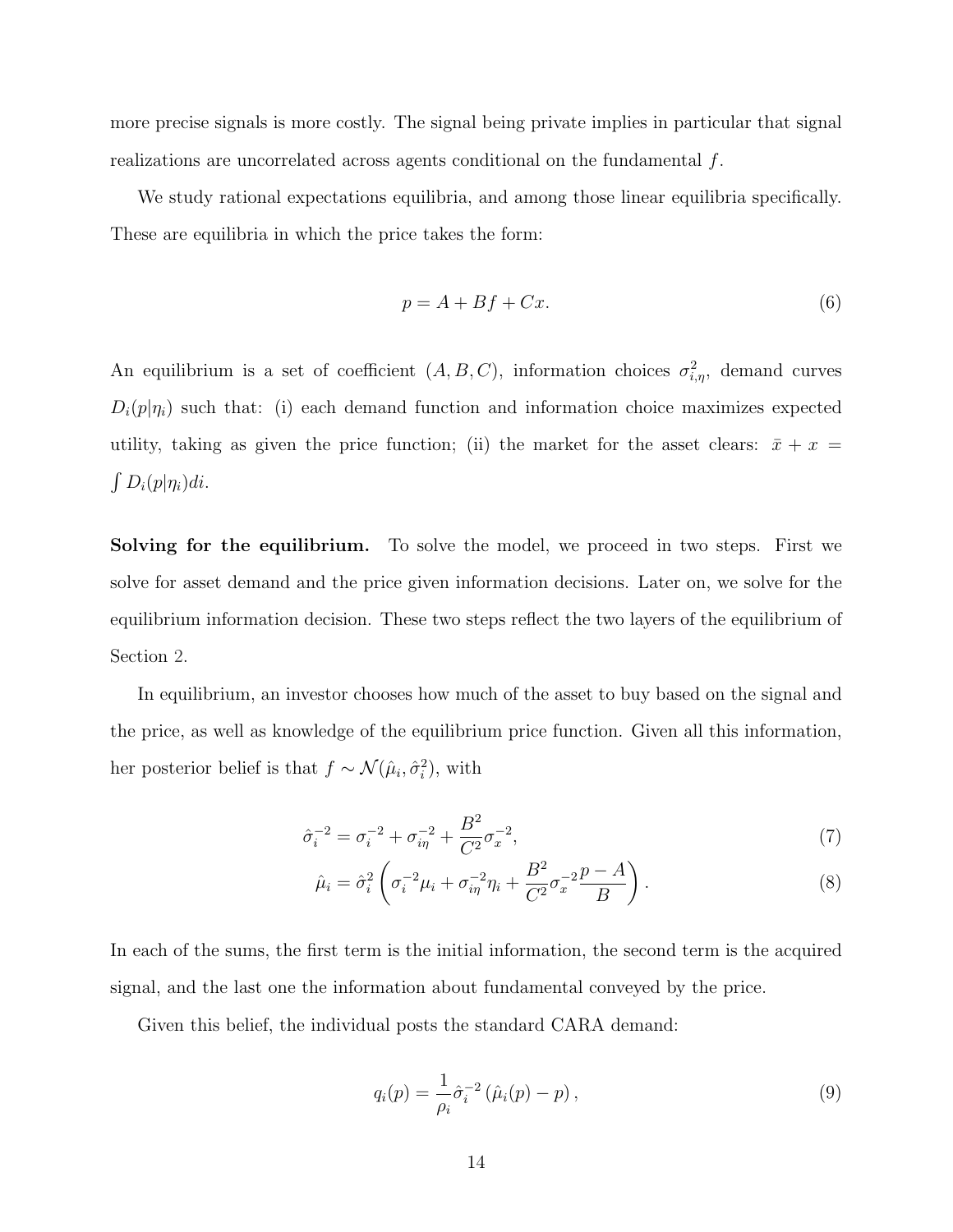where  $q_i$  is a number of shares. The market clearing condition is:

<span id="page-15-2"></span>
$$
\int_{I} q_i(p)di = \bar{x} + x \tag{10}
$$

Using a law of large number for  $\hat{\mu}_i$ , we solve for A, B, C and we find that:

$$
A = -\bar{x} \left[ \int_I \frac{1}{\rho_i} \hat{\sigma}_i^{-2} di \right]^{-1}, \quad B = 1, \text{ and } C = - \left[ \int_I \frac{1}{\rho_i} \left( \sigma_i^{-2} + \sigma_{i\eta}^{-2} \right) di \right]^{-1}.
$$
 (11)

#### 3.2 Equilibrium and Elasticities

We show how this model of information can be cast with investors' demand elasticities. We find that the equilibrium elasticities exhibit the two-layer property of equation [\(3\)](#page-10-0), and that the information acquisition technology determines the level of competition in the economy.

What determines individual elasticities? The slope of the demand curve characterizes how agressively an investor changes their portfolio when the price moves. This slope is<sup>[7](#page-15-0)</sup>

<span id="page-15-1"></span>
$$
\mathcal{E}_{i} = -\frac{dq_{i}}{dp} = \frac{1}{\rho_{i}} \left( \sigma_{i}^{-2} + \sigma_{i\eta}^{-2} \right). \tag{12}
$$

Two elements shape the agressivity of an investor's trading: their risk aversion and their information. If an investor is more risk averse, higher  $\rho_i$ , they trade less agressively. Increasing an asset position to take advantage of a good deal requires taking a larger amount of risk, something they are reluctant to do. The second term in equation [\(12\)](#page-15-1),  $\sigma_i^{-2} + \sigma_{i\eta}^{-2}$ , is the precision of the investor's belief about  $f$  conditional on their private information: their prior and the acquired signal. If an investor is better informed, they trade more agressively, because they do not see it as that risky. Importantly, information is a choice in this model, and therefore we will show that it is not only the primitive characteristics of an investor

<span id="page-15-0"></span><sup>&</sup>lt;sup>7</sup>For all of this section we study the slope of the demand curve, rather than the elasticity *stricto sensu*, which we still denote  $\mathcal{E}_i$  in a small abuse of notation. This approach lends itself to the linearity of the CARA-Normal framework, but is less appealing for empirical applications.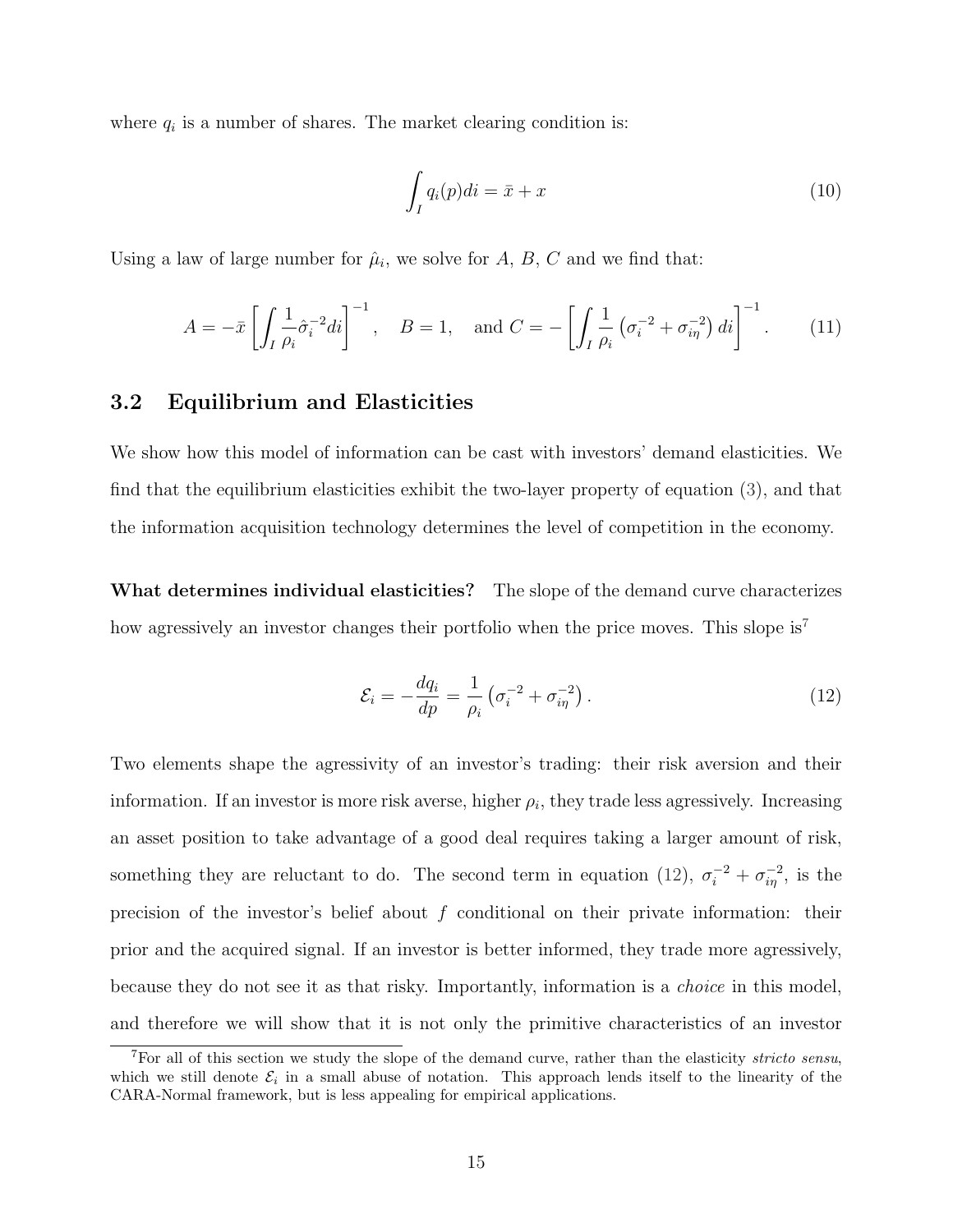which drive the elasticity, but also the structure of the market they trade in.

The aggregate elasticity shapes the behavior of the equilibrium price. As we have discussed in Section [2,](#page-8-0) the aggregation of individual demand curve shapes the behavior of prices. Equation [\(11\)](#page-15-2) characterizes the price. In the theory, the price moves one-to-one with fundamental,  $B = 1$ , because beliefs average out to f. Still, the price is sensitive to noise trading,  $C \neq 0$ . The aggregate aggressivity of traders determines how much. Specifically the sensitivity of the price to noise trading is the inverse of the aggregate elasticity:

$$
C = \left(\int_{I} \mathcal{E}_i di\right)^{-1} = \mathcal{E}_{agg}^{-1} \tag{13}
$$

Taking these two results together we can write  $p = A + f + \mathcal{E}_{agg}^{-1} x$ . If investors are very aggressive, large  $\mathcal{E}_{agg}$  and low C, and prices are pinned down at the fundamental f. The price does not respond to shocks to supply or demand which are immediately traded away. On the other hand, when demand is more inelastic, small shocks have a large effect on prices.

This property has important consequences for volatility and price informativeness. In equilibrium the asset return is  $f - p = A + \mathcal{E}_{agg}^{-1} x$ , such that volatility is larger with more inelastic investors. With a large aggregate elasticity, the price reflect the fundamental: the absolute amount of information in price  $(\text{Var}(f|p)^{-1})$  is large. More subtly, the same result holds for the relative price informativeness  $\mathcal{I}_i$  — how much does an investor learn from the price above and beyond their signals. We show in Appendix [A.1.6](#page-52-1) that

$$
\mathcal{I}_i = \frac{\text{Var}(f|\mu_i, \eta_i, p)^{-1}}{\text{Var}(f|\mu_i, \eta_i)^{-1}} = 1 + \mathcal{E}_{agg} \frac{\mathcal{E}_{agg}}{\rho_i \mathcal{E}_i} \sigma_x^{-2}.
$$
\n(14)

Holding an investor's characteristics constant, they learn more from prices in a more elastic market.

Individual elasticity responds to aggregate elasticity. This central role of the aggregate elasticity for the behavior of prices makes it relevant for individual information choices.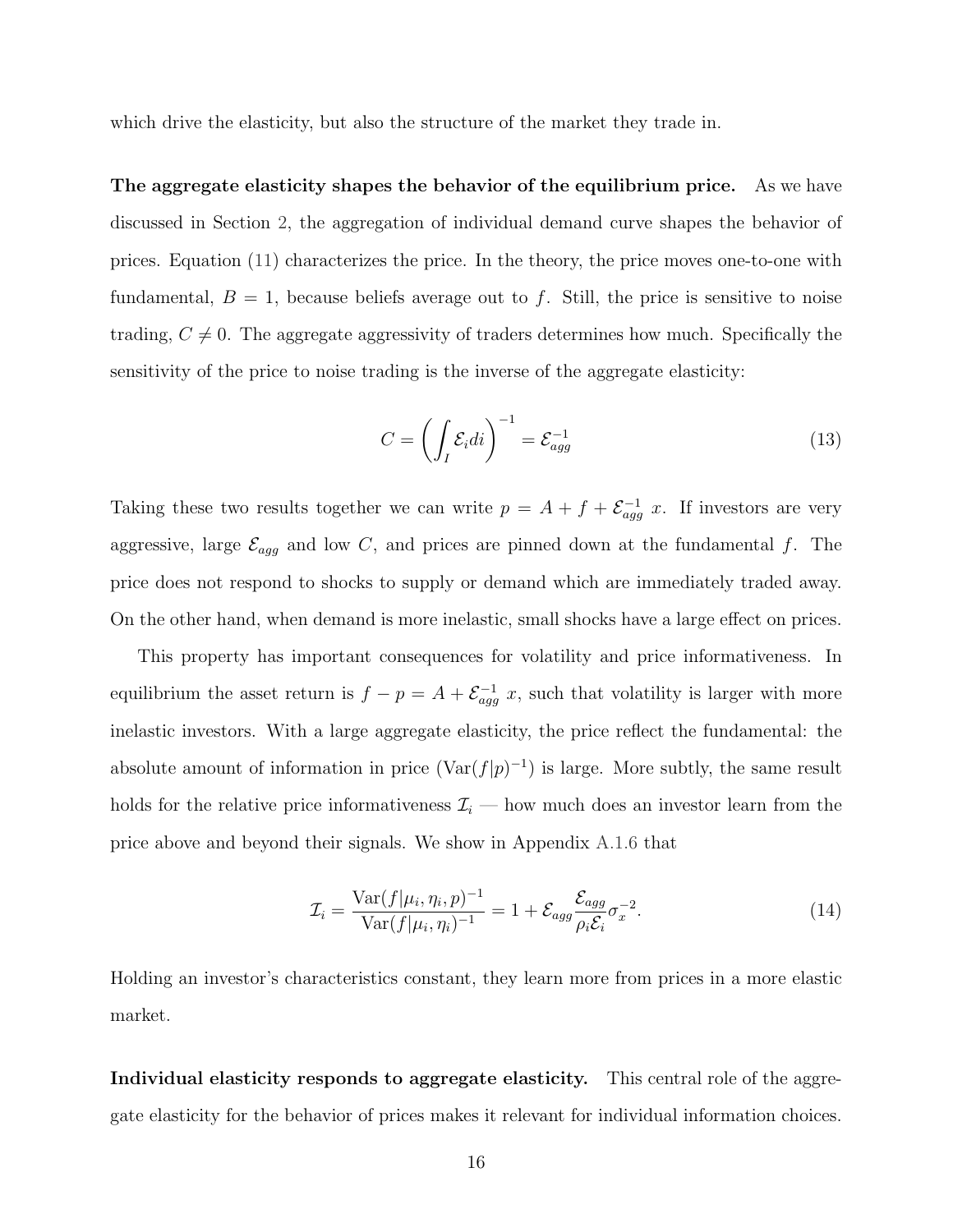Let us show this result by deriving the optimal information choice. We show in Appendix [A.1.3](#page-47-0) that the utility gain from the signal is proportional to the precision gain about fundamental from observing the signal, including the information from prices. This reduces the optimal information choice to balancing this benefit with the monetary cost of the signal:

<span id="page-17-0"></span>
$$
\max_{\sigma_{i\eta}^{-2}} \frac{1}{2} \log \left( \frac{\sigma_i^{-2} + \sigma_{i\eta}^{-2} + \mathcal{E}_{agg}^2 \sigma_x^{-2}}{\sigma_i^{-2} + \mathcal{E}_{agg}^2 \sigma_x^{-2}} \right) - \rho_i c_i (\sigma_i^{-2} + \sigma_{i\eta}^{-2})
$$
(15)

$$
\iff \max_{\mathcal{E}_i} \frac{1}{2} \log \left( \rho_i \mathcal{E}_i + \mathcal{E}_{agg}^2 \sigma_x^{-2} \right) - \rho_i c_i(\rho_i \mathcal{E}_i) \tag{16}
$$

The total precision of the investor knowledge combines her own information with the one obtained from prices. These two pieces correspond to the investor's individual elasticity and the aggregate elasticity, respectively. The optimal choice of elasticity solving problem [\(16\)](#page-17-0) therefore includes a response to the aggregate elasticity. This relation gives a foundation to the elasticity equation [\(3\)](#page-10-0) in our simple model. Closing the model, individual elasticities must aggregate to the aggregate elasticity. The equilibrium of information decisions is equivalent to an equilibrium of elasticity.

**The determinants of**  $\chi$ . This theory makes further predictions on the determinants of the competition  $\chi$ . Approximately, we have  $\chi = -\partial \mathcal{E}_i/\partial \mathcal{E}_{agg}$ . Competition  $\chi$  is always positive. When others trade more agressively, the price is more informative. The marginal value of an additional unit of information is lower. It is therefore optimal to acquire less information and trade less agressively, reducing my own elasticity.

The strength of the competitive response depends on how easy it is to adjust my infor-mation choice. In Appendix [A.1.5,](#page-51-0) we show that  $\chi$  is decreasing in a form of curvature of the information cost function,  $c''_i/c_i^2$ . When it is relatively to change how much information investors seek, more competition takes place as they can respond more strongly to others. If information cannot be adjusted, there simply cannot be any competitive response.

The relation between  $\mathcal{E}_i$  and  $\mathcal{E}_{agg}$  is not linear in general. In Appendix [A.1.3](#page-47-0) we find a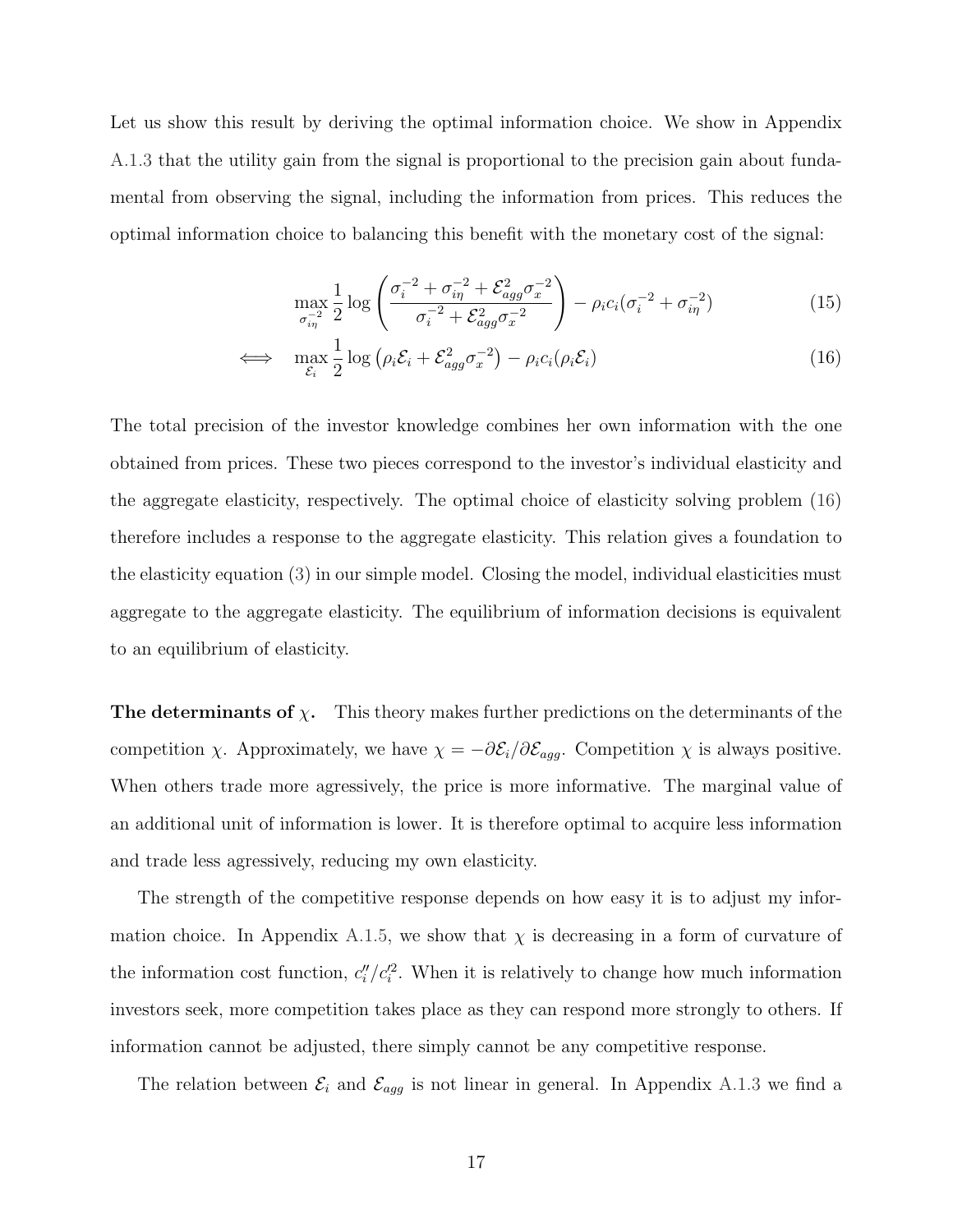two-parameter family of simple cost functions under which this relation is exactly linear as in equation [\(3\)](#page-10-0). Each of the two parameters maps to in closed-form to the value of competition  $\chi$  and individual elasticity  $\mathcal{E}_{0,i}$ .

## <span id="page-18-0"></span>4 Estimating Investor Competition

In this section, we estimate the level of competition  $\chi$  and investor demand elasticities in the context of the US stock market. First, we enrich our model to account for the heterogeneity of stocks and investors. Then, we design and implement a new identification strategy for demand estimation in presence of a two-layer equilibrium.

#### 4.1 Quantitative Model

Individual decisions. Recall the model of individual decisions developed in Section [2:](#page-8-0)

$$
d_i = \underline{d}_i - \mathcal{E}_i p,\tag{17}
$$

$$
\mathcal{E}_i = \underline{\mathcal{E}}_i - \chi \mathcal{E}_{agg}.
$$
\n(18)

We complete the specification of this model to account for the richness of the data while still being able to estimate competition  $\chi$ .

In most empirical settings, including ours, agents can invest in many assets. Therefore, an empirical model must make sure that portfolio positions add up to total assets for each investor. In addition, it should also account for the portfolio aspect of financial decisions, that is some form of substitution across assets. [Koijen and Yogo](#page-43-1) [\(2019\)](#page-43-1) show that a logit framework satisfies both of these requirements. We denote each security by the index  $k$ , the total assets of an investor by  $A_i$ , and the portfolio share of investor i in security k by  $w_{ik}$ . Therefore  $d_{ik} = log(w_{ik}A_i) - p_k$ . The framework of [Koijen and Yogo](#page-43-1) [\(2019\)](#page-43-1) corresponds to specifying a log-linear model for relative portfolio shares  $w_{ik}/w_{i0}$  instead of the individual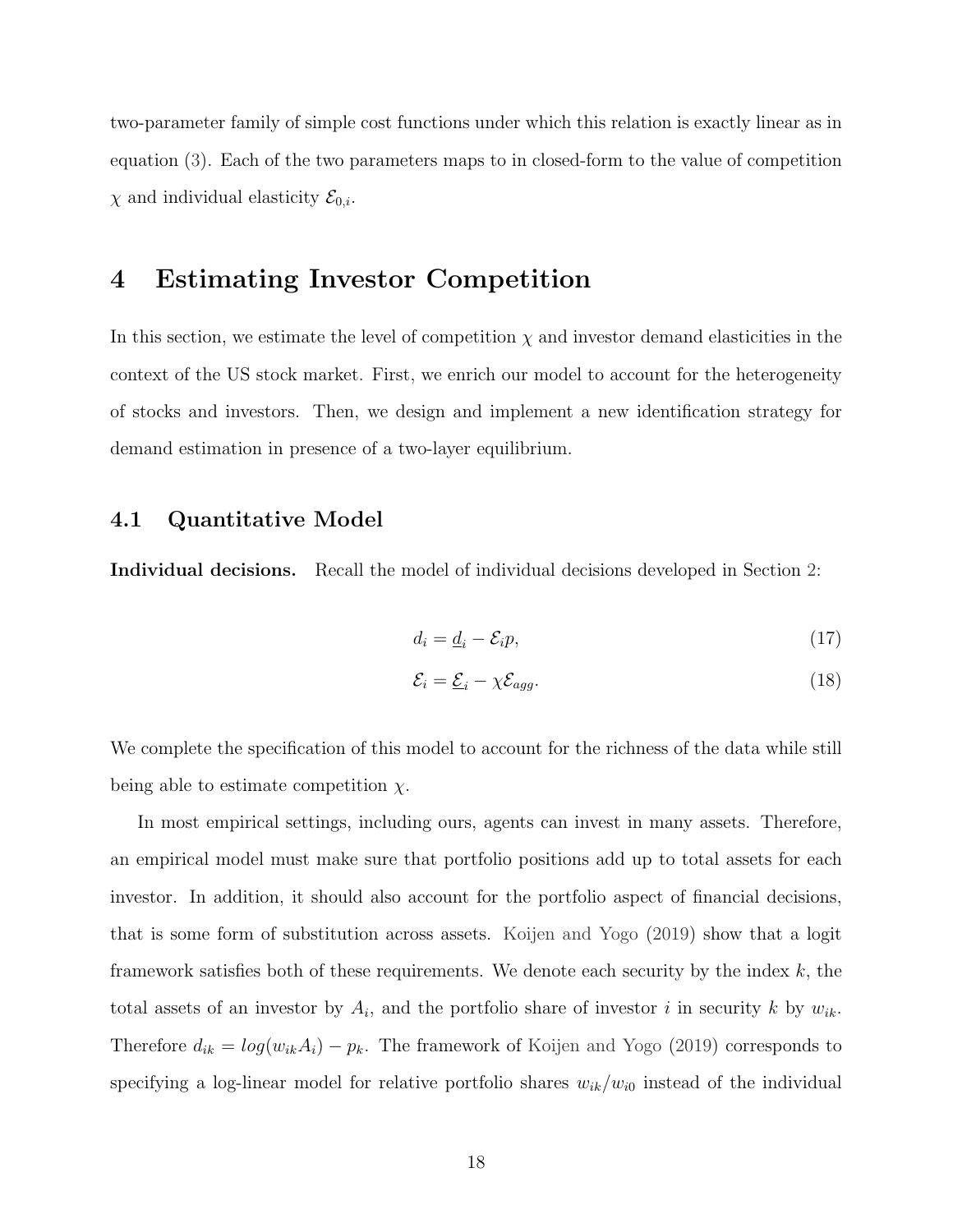demand directly, with index 0 being the outside asset. We follow this approach. For each investor, we take as given total assets under management,  $A_i$ , and their investment universe,  $\mathcal{K}_i$ , that is the set of assets they can invest in.

Second, we need to specify the baseline levels of demand and elasticity  $\underline{d}_i$  and  $\underline{\mathcal{E}}_i$ . We assume that each of those combines potentially distinct sets of asset characteristics using investor specific coefficients. This corresponds to expressing the baseline demand as  $\underline{d}_{ik}$  =  $\underline{d}_{0i} + \underline{d}_{1i}'X_k^{(d)}$  $\mathcal{L}_{k}^{(d)}$  and the baseline elasticity as  $\underline{\mathcal{E}}_{ik} = \underline{\mathcal{E}}_{0i} + \underline{\mathcal{E}}'_{1i} X_{k}^{(e)}$  $\mathbf{k}^{(e)}$ , where the two vectors of characteristics are  $X_k^{(d)}$  $\chi_k^{(d)}$  and  $X_k^{(e)}$  $\kappa^{(e)}$ . Going back to the setting of Section [3,](#page-13-0) an interpretation of this assumption is that investors form priors on different assets based on their characteristics. We also account for asset-specific changes in demand by including a shock  $\epsilon_{ik}$  in  $\underline{d}_{ik}$ . For example,  $\epsilon_{ik}$  captures the private signal  $\eta$  and noise trading x of the model of Section [3.](#page-13-0)

Finally, we estimate the model using only the cross-section in each time-period. Thus, we allow all quantities and parameters of the model to depend on time. For ease of notation we drop the subscript  $t$ .

Putting it all together, our model of portfolio demand is:<sup>[8](#page-19-0)</sup>

$$
\log \frac{w_{ik}}{w_{i0t}} - p_k = \underline{d}_{0i} + \underline{d}'_{1i} X_k^{(d)} - \mathcal{E}_{ik} \ p_k + \epsilon_{ik}, \tag{19}
$$

<span id="page-19-2"></span><span id="page-19-1"></span>
$$
\mathcal{E}_{ik} = \underline{\mathcal{E}}_{0i} + \underline{\mathcal{E}}'_{1i} X_k^{(e)} - \chi_t \ \mathcal{E}_{agg,k}.\tag{20}
$$

Starting from the relative shares  $\omega_{ik} = w_{ik}/w_{i0t}$ , the actual shares can be obtained by

$$
w_{ik} = \frac{\omega_{ik}}{1 + \sum_{k \in \mathcal{K}_i} \omega_{ik}},\tag{21}
$$

$$
w_{i0} = \frac{1}{1 + \sum_{k \in \mathcal{K}_i} \omega_{ik}}.\tag{22}
$$

Interestingly, the demand system of [Koijen and Yogo](#page-43-1) [\(2019\)](#page-43-1) is a special case of this frame-

<span id="page-19-0"></span><sup>&</sup>lt;sup>8</sup>To match equation [\(19\)](#page-19-1) with equation [\(1\)](#page-8-1), recall that:  $d_{ik} = \log \frac{A_i w_{ik}}{P_k}$ . Then  $\underline{d}_{ik} = \underline{d}_{0i} + \underline{d}'_{1i} X_k$  +  $log(A_i) + log(w_{0i}) + \epsilon_{ik}.$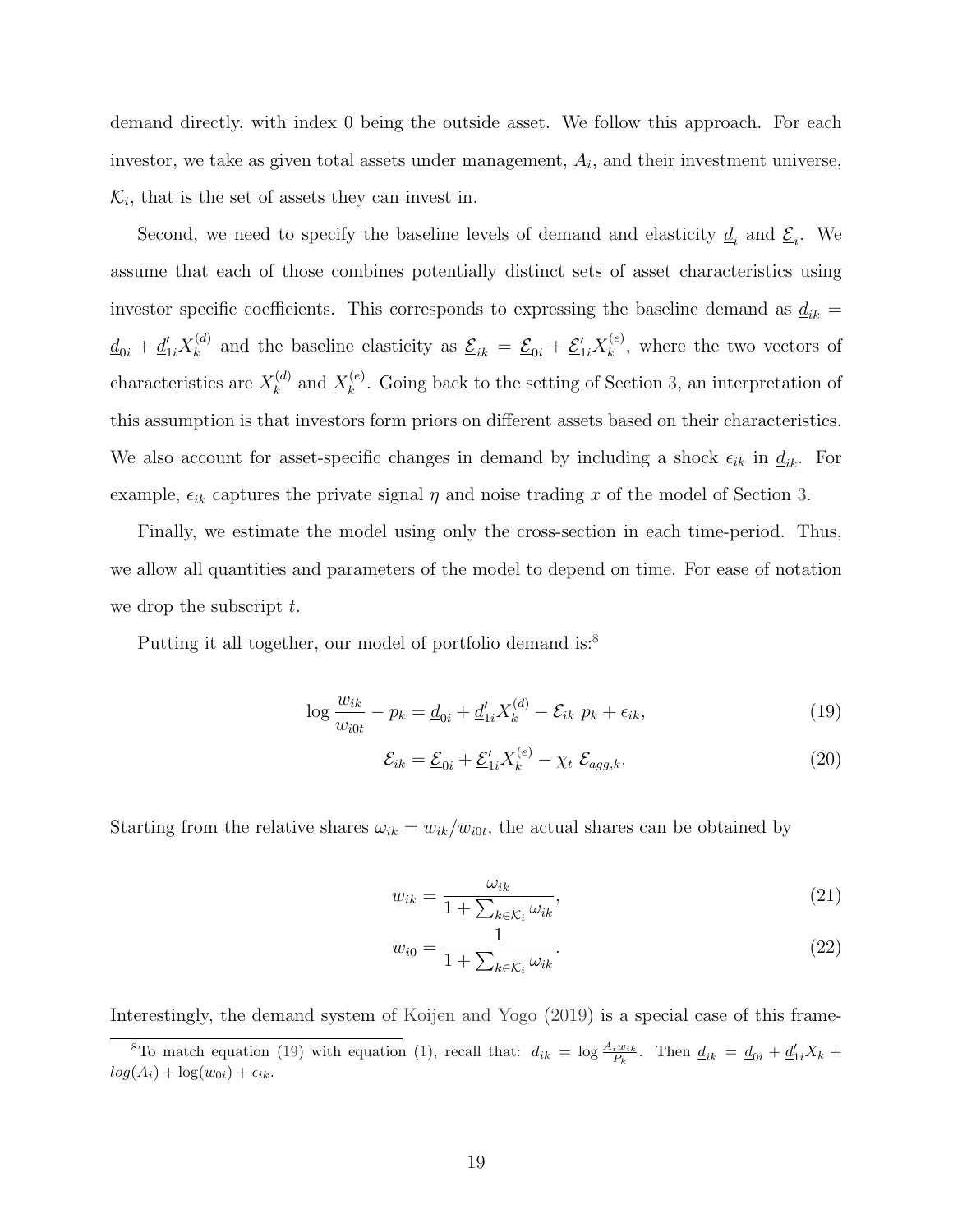work. In their framework, demand elasticities are fixed structural parameters.<sup>[9](#page-20-0)</sup> This corresponds to setting  $\underline{\mathcal{E}}_{1i} = 0$  and  $\chi = 0$ . Therefore, their model implicitly assumes no competition at all. For example, when some investors are removed from the markets, the other ones do not step in with larger elasticities. This is the extreme opposite from the standard hypothesis of perfect competition that would be materialized by  $\chi \to \infty$ . Our framework lets us quantify how close or far reality is from these extremes.

**Passive investors.** In addition to this baseline type of investors, we include passive investors. By passive, we mean that these are investors whose demand does not respond to prices. Index funds are a specific example of such investors. Our notion is larger though, because it accommodates arbitrary fixed portfolios. To represent such behavior, we simply replace equation [\(20\)](#page-19-2) by  $\mathcal{E}_{ik} = 0$ . Separating out these investors is important, not only because of their low level of elasticity, but also because they do not respond to aggregate trading conditions. We denote the set of active investors for asset k by  $Active_k$  and the total assets under management of this group of investors as  $|Active_k|.$ 

Equilibrium prices and elasticities. Going from individual decisions to an equilibrium relies on market clearing. Here, two equilibrium objects play a role in individual decisions: prices,  $p_k$ , and aggregate elasticities,  $\mathcal{E}_{agg,k}$ . Closing the model therefore requires two equilibrium conditions. The aggregate demand for assets is equal to the supply, and individual elasticities add up to aggregate elasticities:

<span id="page-20-2"></span><span id="page-20-1"></span>
$$
\sum_{i} w_{ik} A_i = p_k, \ \forall k,
$$
\n(23)

$$
\sum_{i} w_{ik} A_i \mathcal{E}_{ik} = \mathcal{E}_{agg,k}, \ \forall k. \tag{24}
$$

<span id="page-20-0"></span><sup>&</sup>lt;sup>9</sup>Technically in the logit model the demand elasticity is  $1 - (1 - w_{ik})(1 - \mathcal{E}_{ik})$ . For values of  $w_{ik}$  that are small relative to one, as in the data, this expression is close to  $\mathcal{E}_{ik}$ . Hence we refer to  $\mathcal{E}_{ik}$  as the demand elasticity throughout the paper.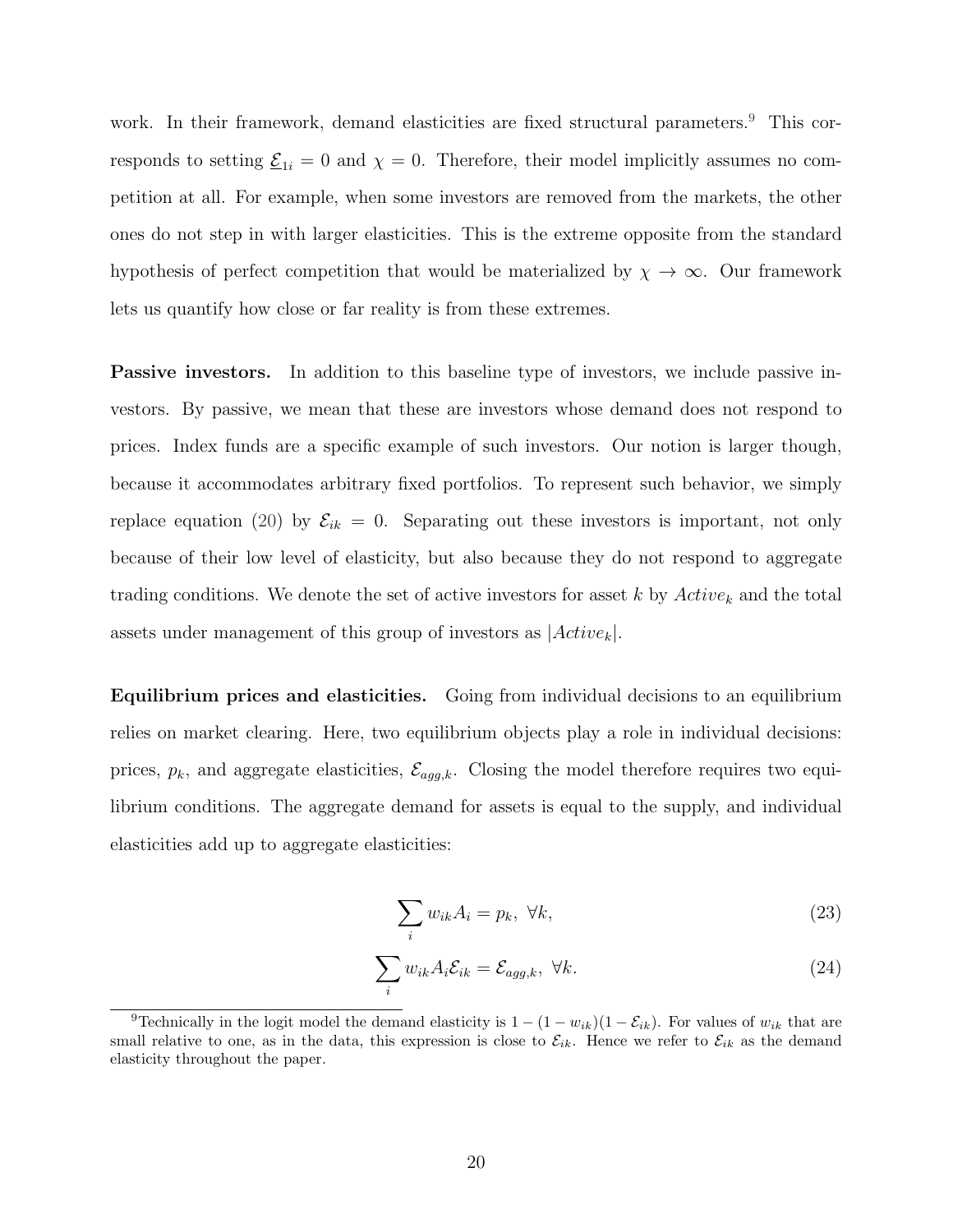We normalize the number of shares available to 1 to obtain the market-clearing condition for assets, equation [\(23\)](#page-20-1). Said otherwise,  $p_k$  denotes the log market capitalization.

In the appendix, we present the details of an algorithm to solve for the equilibrium efficiently; we rely on a quasi-Newton method.

#### 4.2 Data

We estimate the model for the U.S. stock market. We use stock level data from CRSP, price, dividend, shares outstanding. We merge the CRSP file with COMPUSTAT for balance sheet information and compute stock level characteristics: book equity, profitability, and investment.

We obtain portfolio holdings data from the 13F filings to the SEC from 2000 to 2016. We use the dataset constructed by [Backus, Conlon, and Sinkinson](#page-42-13) [\(2019,](#page-42-13) [2020\)](#page-42-14) from the SEC Edgar website. The SEC requires that every institution with more than \$100m of assets under management file a quarterly report of their stock positions. We find that collectively the holdings reported in the 13F account for 80% of the total stock market capitalization.

We follow [Koijen and Yogo](#page-43-1) [\(2019\)](#page-43-1) to construct the final panel dataset.

#### 4.3 Identification

To estimate the model described above we have to overcome three difficulties: (i) first, the classic problem of endogenous demand; (ii) a reflection problem induced by the interactions between investor; and (iii) how to implement the estimation given that one of the "regressors", the aggregate elasticity, is unknown.

#### 4.3.1 Identifying demand

Combining equation [\(19\)](#page-19-1) and [\(20\)](#page-19-2), the model is similar to a regression equation:

<span id="page-21-0"></span>
$$
\log \frac{w_{ik}}{w_{i0}} - p_k = \underline{d}_{0i} + \underline{d}'_{1it} X_k^{(d)} - \left(\underline{\mathcal{E}}_{0i} + \underline{\mathcal{E}}'_{1i} X_k^{(e)} - \chi \ \underline{\mathcal{E}}_{agg,k}\right) \ p_k + \epsilon_{ik}.
$$
 (25)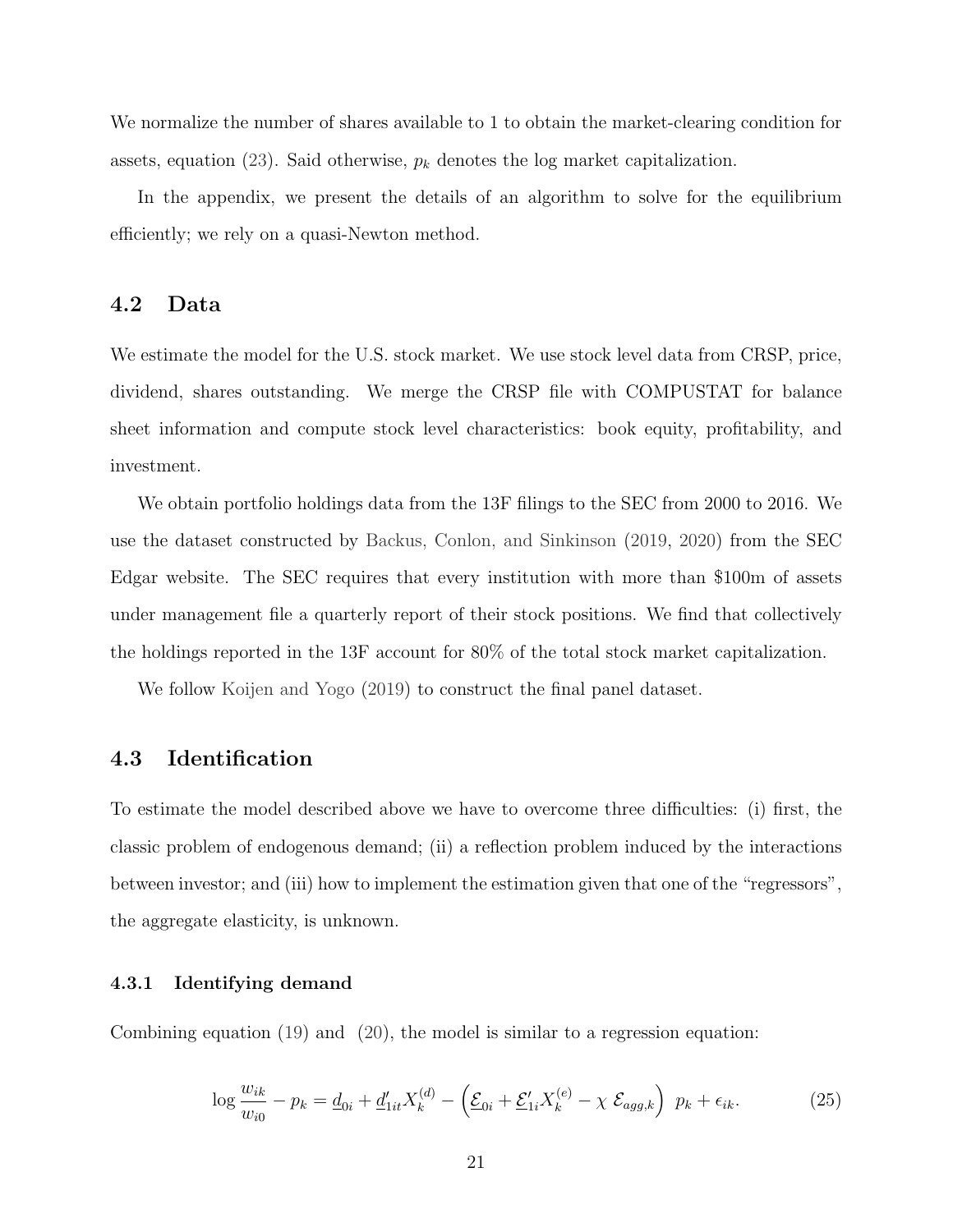The parameters are  $\underline{d}_{0i}$ ,  $\underline{d}_{1i}$ ,  $\underline{\mathcal{E}}_{0i}$ ,  $\underline{\mathcal{E}}_{1i}$ , and  $\chi$ . There are two challenges to identify these parameters: (i) residual demand  $\epsilon_{ik}$  is unobservable, (ii) aggregate elasticities  $\mathcal{E}_{agg,k}$  is itself a function of  $\underline{\mathcal{E}}_i$ , and the dependent variable  $w_{ik}$  as expressed in the equilibrium condition [\(24\)](#page-20-2). To solve these issues we make identification assumptions.

The simplest possible assumption takes residual demand as exogenous to all other variables to get the moment condition

<span id="page-22-0"></span>
$$
\mathbf{E}\left[\epsilon_{ik}|X_k^{(d)}, X_k^{(e)}, p_k, \mathcal{E}_{agg,k}\right] = 0. \tag{26}
$$

Thus we could estimate [\(25\)](#page-21-0) using ordinary least squares. The independence of  $\epsilon_{ik}$  from  $X_k$  is naturally motivated by taking the supply of assets as exogenous, as in endowment economies [\(Lucas,](#page-44-12) [1978\)](#page-44-12). Furthermore, the independence from  $p_k$  and  $\mathcal{E}_{agg,k}$  relies on the logic that residual demands do not matter for equilibrium outcomes because they "cancel out" in the aggregate. This rules out both the presence of non-atomistic investors and correlated demand shocks — see the equilibrium conditions in equations [\(23\)](#page-20-1) and [\(24\)](#page-20-2). Both of these last assumptions are not likely to hold for institutional investors. Therefore we relax these assumptions and propose an alternative identification strategy.

We follow [Koijen and Yogo](#page-43-1) [\(2019\)](#page-43-1) and assume that the variation in total assets and the investment universe is exogenous to the residual demand. They argue that the investment universe is often determined by mandates, which are predetermined rules on which assets can be held. Similarly assets under management are also predetermined.

Building on this we construct instruments for equilibrium outcomes  $p_k$  and  $\mathcal{E}_{agg,k}$ . The instrument for the price of asset  $k$  is

$$
\hat{p}_{k,i} = \log \left( \sum_{j \neq i} A_j \frac{\mathbf{1}_{k \in \mathcal{K}_j}}{|\mathcal{K}_j|} \right),\tag{27}
$$

where  $\mathbf{1}_{k \in \mathcal{K}_j}$  is an indicator variable of when stock k is in investor j investment universe. This instrument corresponds to how much money would flow to stock  $k$  if all investors other than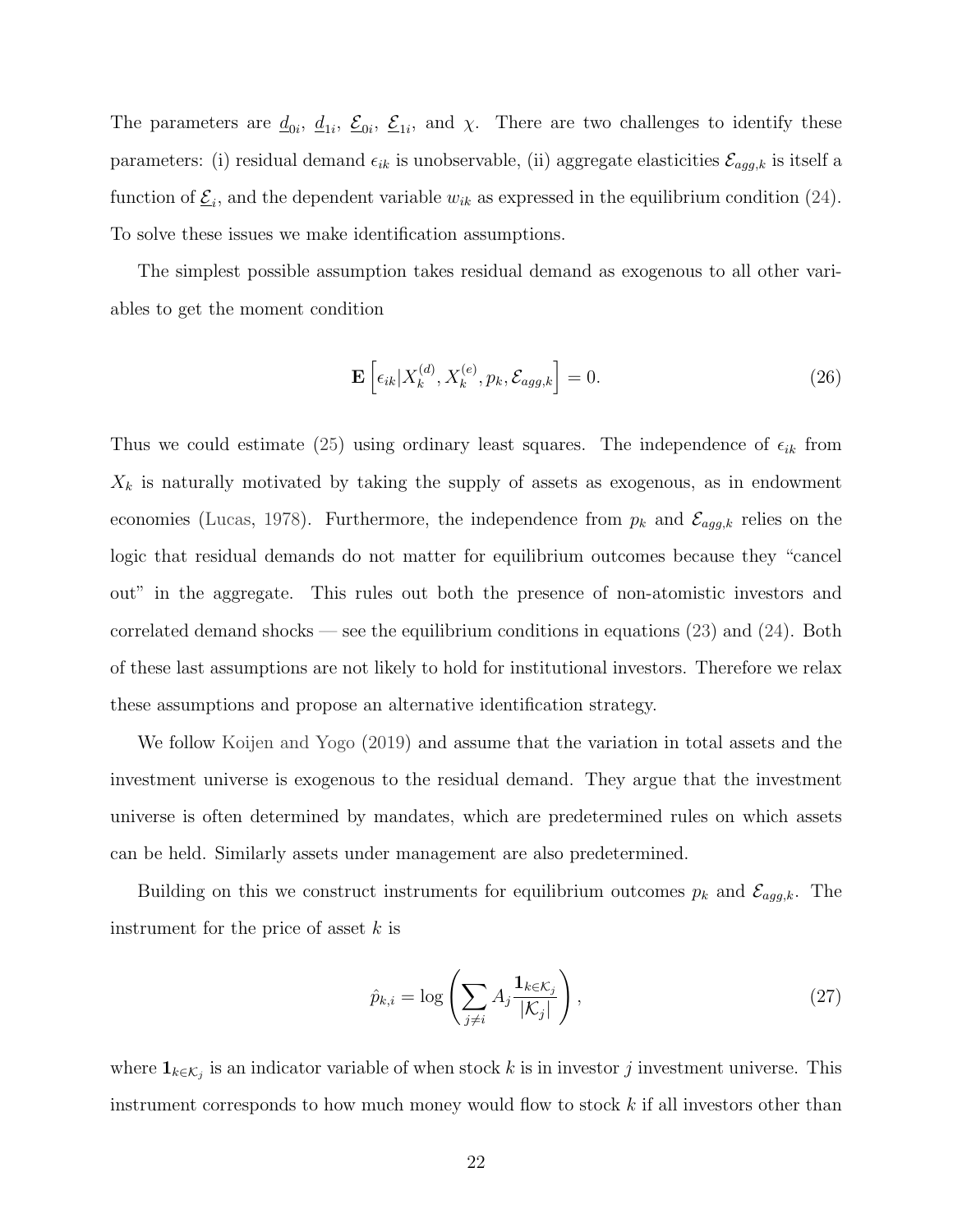i had an equal-weighted portfolio. Variation in the instrument comes from variation across investors' investment universe. For example, a stock with a large investors has more money flowing towards it. Given our assumption of downward-sloping demand for stocks, a larger exogenous demand generates higher prices that are uncorrelated with residual demand.

Our setting include the additional equilibrium variable  $\mathcal{E}_{agg,k}$ , for which we develop a new instrument:

$$
\hat{\mathcal{E}}_{agg,k} = \frac{1}{1 + \chi |Active_k|} \frac{\sum_{j \in Active_k} A_j / |\mathcal{K}_j| \cdot \mathbf{1}_{k \in \mathcal{K}_j} \cdot \underline{\mathcal{E}}_{jk}}{\sum_{j \in Active_k} A_j / |\mathcal{K}_j| \cdot \mathbf{1}_{k \in \mathcal{K}_j}} \tag{28}
$$

This instrument is the solution to the elasticity equilibrium defined by equations [\(20\)](#page-19-2) and  $(24)$ , where we have replaced the endogenous weights  $w_{ik}$  with counterfactual weights under the assumption that each investor holds an equal-weighted portfolio.<sup>[10](#page-23-0)</sup> As a robustness check, we also consider weights proportional to book equity. Here again the variation from the instrument comes from variation across investors' investment universe. We are interested in the response to the interaction of aggregate elasticity with the price (see equation [\(25\)](#page-21-0)). To isolate this interaction from linear effects, we also include a linear control for the instrument of aggregate elasticity, that is as part of  $X_k^{(d)}$  $\frac{(a)}{k}$ .

The two instruments allow us to weaken the moment condition [\(26\)](#page-22-0) to:

$$
\mathbf{E}\left[\epsilon_{ik}|X_k^{(d)}, X_k^{(e)}, \hat{p}_k, \hat{\mathcal{E}}_{agg,k}\right] = 0
$$
\n(29)

The instrument for the aggregate elasticity depends on the model parameters  $(\underline{\mathcal{E}}_{0i})$  and  $\underline{\mathcal{E}}_{1i}$ . This is not an issue for identification as parameters are by definition not endogenous.

$$
\mathcal{E}_{ik} = \underline{\mathcal{E}}_{ik} - \chi \ \mathcal{E}_{agg,k}; \qquad \sum_j \hat{w}_{jk} A_j \mathcal{E}_{jk} = \mathcal{E}_{agg,k},
$$

where the counterfactual weights  $\hat{w}_{jk}$  are defined as:

$$
\hat{w}_{jk} = \frac{A_j/|\mathcal{K}_j| \mathbf{1}_{k \in \mathcal{K}_j}}{\sum_i A_i/|\mathcal{K}_i| \mathbf{1}_{k \in \mathcal{K}_i}}.
$$

<span id="page-23-0"></span><sup>10</sup>Our instrument for aggregate elasticity is the solution to the following problem: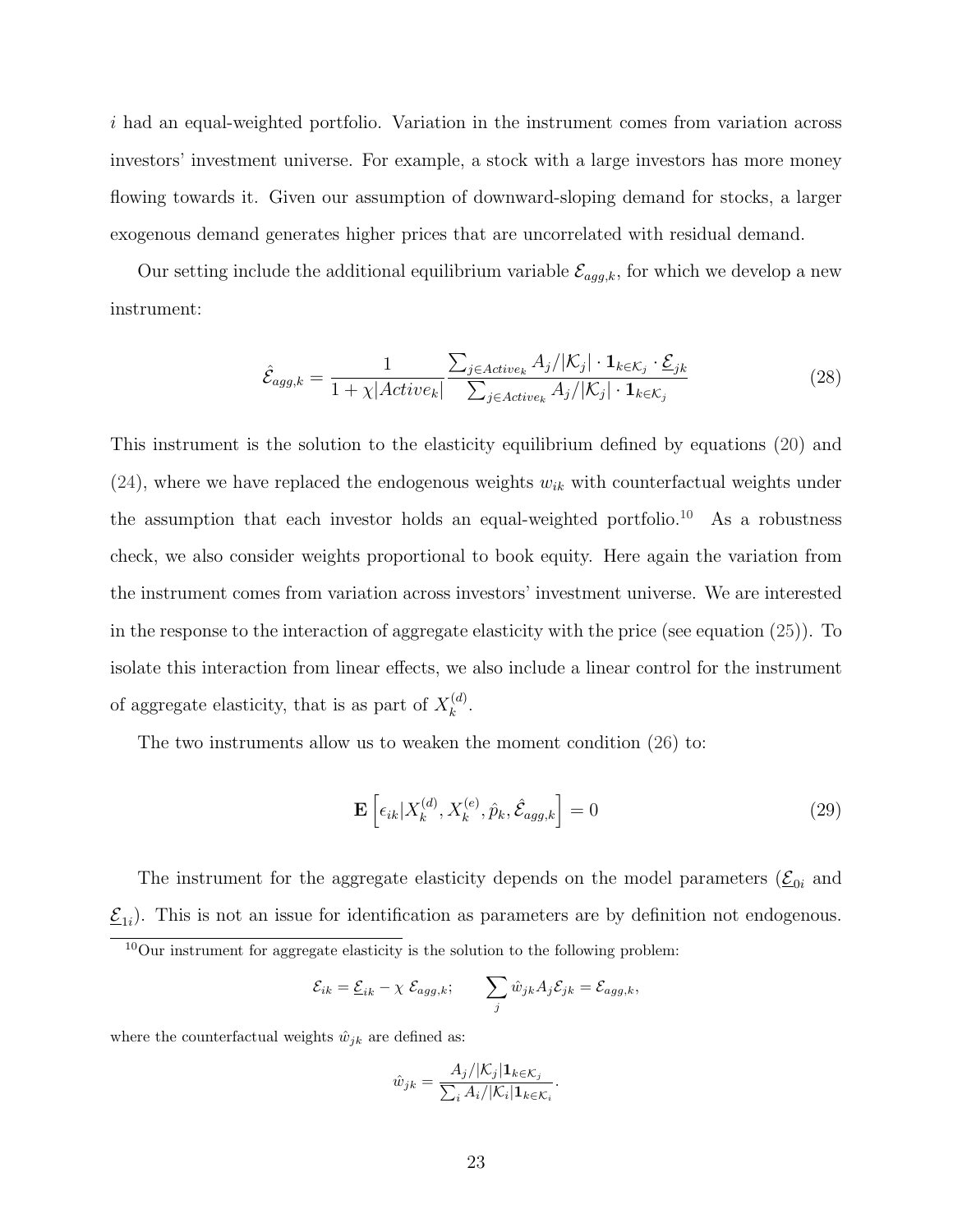However this precludes us from using standard methods such as two-stage least squares to estimate the model. In Section [4.3.3](#page-26-0) we detail our procedure for estimating the model.

Relevance condition. To evaluate the strength of our instruments, we run what would be a first-stage regression in a standard two-stage least square estimation. First, we regress the price onto the instrument and the other characteristics for each manager. For each date, we compute the first and the fifth percentile of the [\(Kleibergen and Paap,](#page-43-14) [2006\)](#page-43-14) F-statistics across managers. Figure [1](#page-25-0) reports the histogram of these percentiles across all dates. At least 95% of the F-statistics in any given date are above 18 (panel A); furthermore, for all but one date, 99% of the F-statistics are above 9 (panel B). We also confirm the relevance of the elasticity instrument. In the panel, we regress the product of the price interacted with the aggregate elasticity onto their instrumented version and the other characteristics. We represent the histogram of the F-statistic of this regression for each date in panel C; the F-statistic is always above  $10^{11}$  $10^{11}$  $10^{11}$ 

#### 4.3.2 The reflection problem.

While our instruments provide us with as many moment conditions as parameters, we discuss how the estimation can disentangle the individual component of elasticity from different competitive effects. Individual investor elasticities  $\mathcal{E}_i$  depend on an investor specific term,  $\underline{\mathcal{E}}_i$ and on the aggregate elasticity  $\mathcal{E}_{agg}$  as:

<span id="page-24-1"></span>
$$
\mathcal{E}_{ik} = \underline{\mathcal{E}}_{ik} - \chi \mathcal{E}_{agg,k}.\tag{30}
$$

We need to disentangle whether investors are elastic because of their own characteristics or in response to other investors on the market. For example, if we see in a market that all investors behave in a very elastic manner, it could be that each of them if fundamentally very elastic, high  $\underline{\mathcal{E}}_i$ . But it could also be the consequence of a strong positive feedback where

<span id="page-24-0"></span><sup>11</sup>Appendix Figure [IA.3](#page-57-0) reports the results for the book-equity weighted instrument.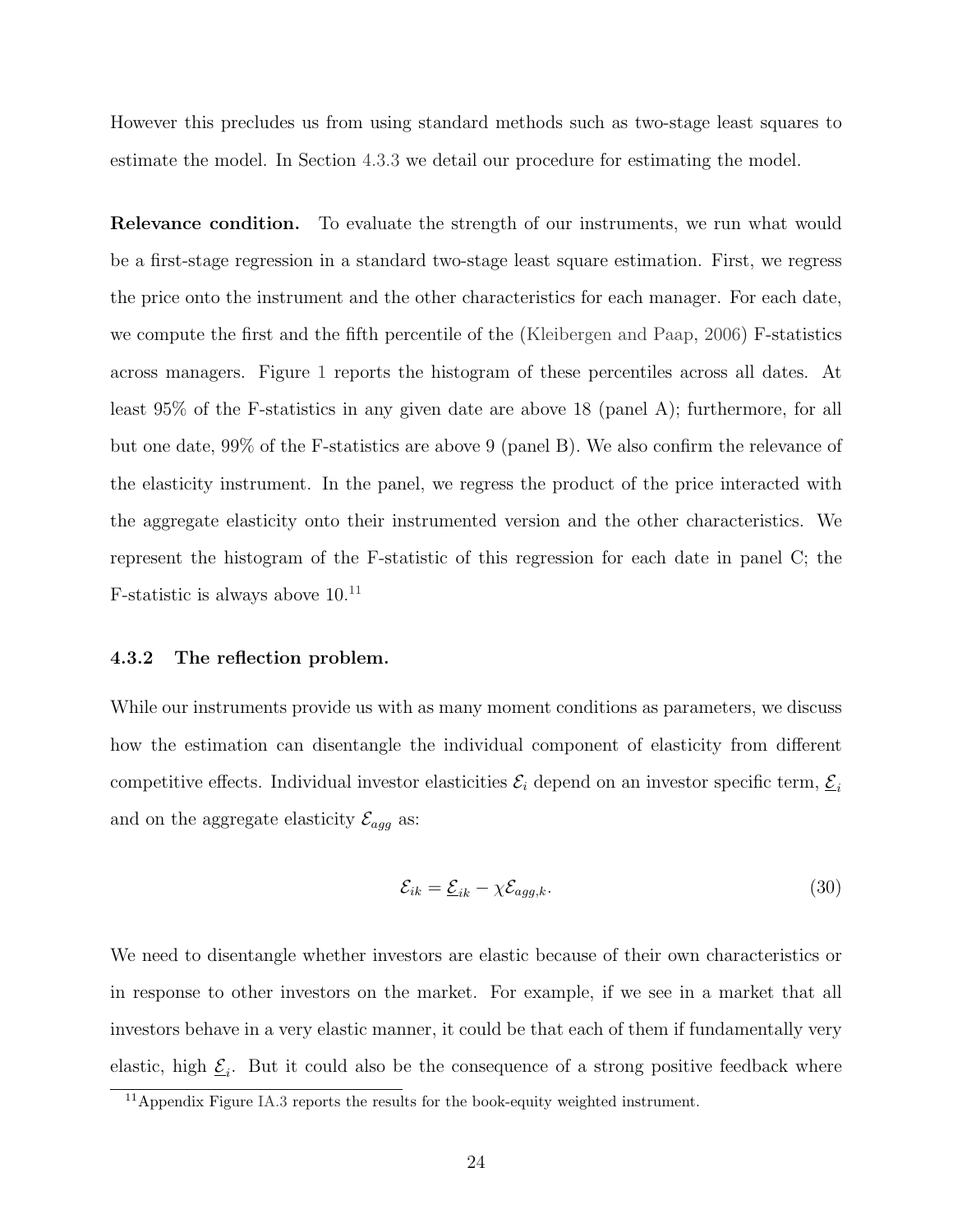<span id="page-25-0"></span>

Figure 1. Relevance condition for the price and elasticity instruments. Figure [1](#page-25-0) shows the F-statistic of the first-stage for the price and aggregate elasticity variables. For the price, We estimate the F-statistic (Kleibergen-Paap) at the manager level for each year. We summarize these statistics at every date with the 5th percentile (Panel A) and the 1st percentile (Panel B). Panel A shows that 95% of all F-statistics are above 10, and Panel B shows that 99% of all F-statistics across all years but one are above 9. For the aggregate elasticity instrument we regress the elasticity interacted with the price onto their instrumented version and report the F-statistic for each date.

 $\chi$  < 0. This identification problem is the reflection problem [\(Manski,](#page-44-2) [1993\)](#page-44-2).

Two features of our model let us solve the reflection problem. First, there is variation in investor composition across stocks,  $\mathcal{K}_i$ . Second, we assume that the investor specific component depends on observable asset characteristics,  $\mathcal{L}_{ik} = \mathcal{L}_{0i} + \mathcal{L}'_{1i}X_k$ . To measure the effect of competition, the ideal experiment would be to compare the behavior of the same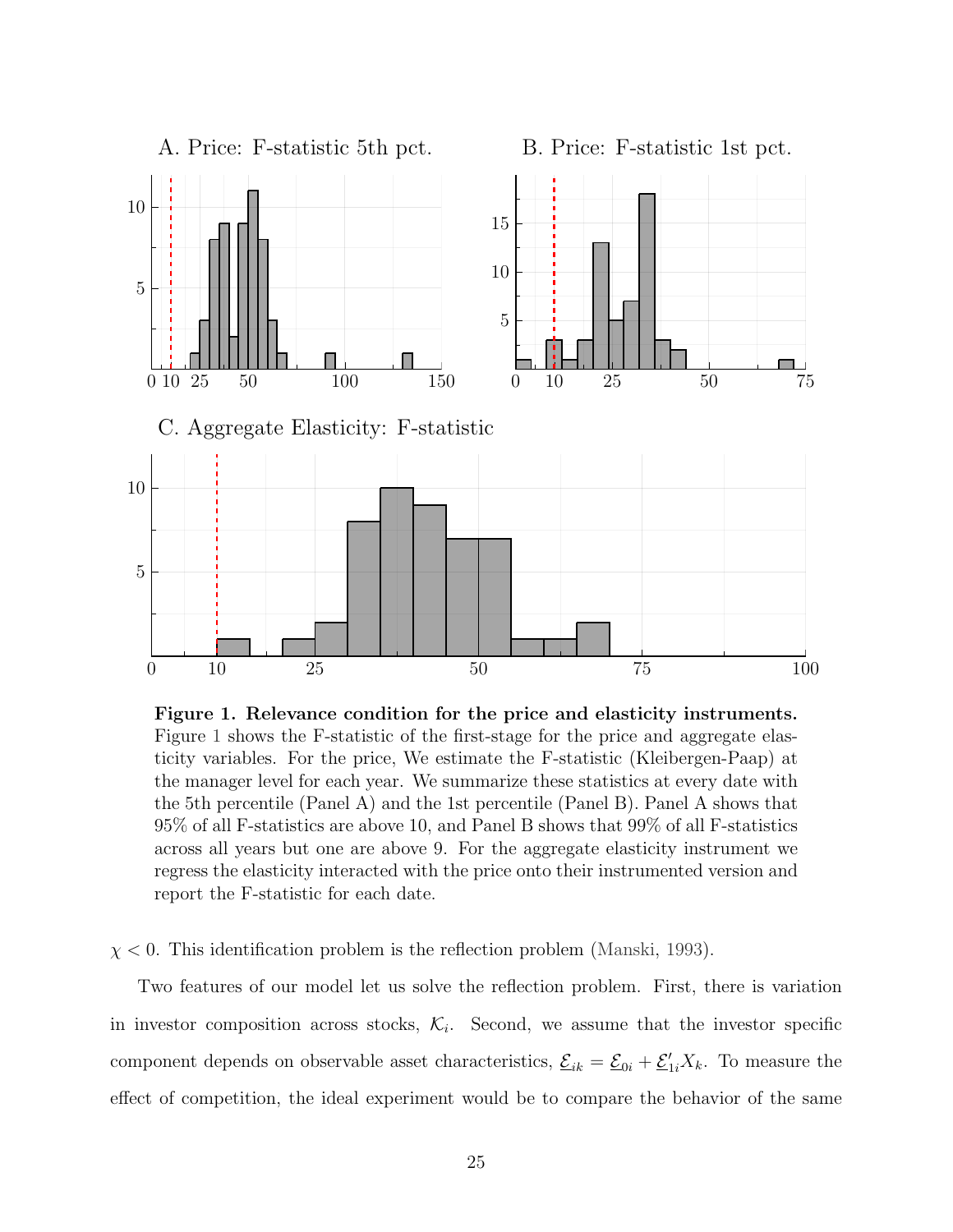investor for the same stock with variation in the characteristics of the other investors.

With the second assumption, two stocks with the same characteristics  $X_k$ , will elicit the same baseline elasticity  $\underline{\mathcal{E}}_i$  for the same investor. In addition because the coefficients on stock characteristics is investor specific, we focus on variation within the same investor across different stocks. Finally to estimate  $\chi$ , we need variation in  $\mathcal{E}_{agg,k}$  across stocks. The different investment universe for different investors guarantees such a source of variation. Last, we need to ensure that the system of equations for all investors and stocks given by [\(30\)](#page-24-1) and the equilibrium condition for aggregate elasticity [\(24\)](#page-20-2) has a solution. We proce this result in the Appendix.

#### <span id="page-26-0"></span>4.3.3 Implementation

Last, we need to implement the estimation free of the identification issues mentioned above. We cannot estimate [\(25\)](#page-21-0) using standard methods. We must jointly estimate the competition parameter  $\chi$  and the aggregate elasticities  $\mathcal{E}_{agg,k}$ , both parts of the two-layer equilibrium. We find the pair as a fixed point. Starting from a value for the competition parameter  $\chi$ , we estimate individual level regressions which yield estimates of investor-level elasticities  $\mathcal{E}_{ik}$ , and of aggregate elasticities  $\mathcal{E}_{agg,k}$ . We iterate these regressions to reduce the distance between these estimates which are linked through the aggregation of elasticities (see equation [\(24\)](#page-20-2)).

After iterating over individual regressions, we vary  $\chi$  according to a Newton scheme and reestimate the individual regressions to minimize the distance between individual and aggregate elasticities. We iterate this last step until convergence.

#### 4.4 Estimates

We estimate the model for each quarter from 2000Q2 to 2016Q4. Recall that our identification comes from the cross-section, such that for each time period the model is estimated independently.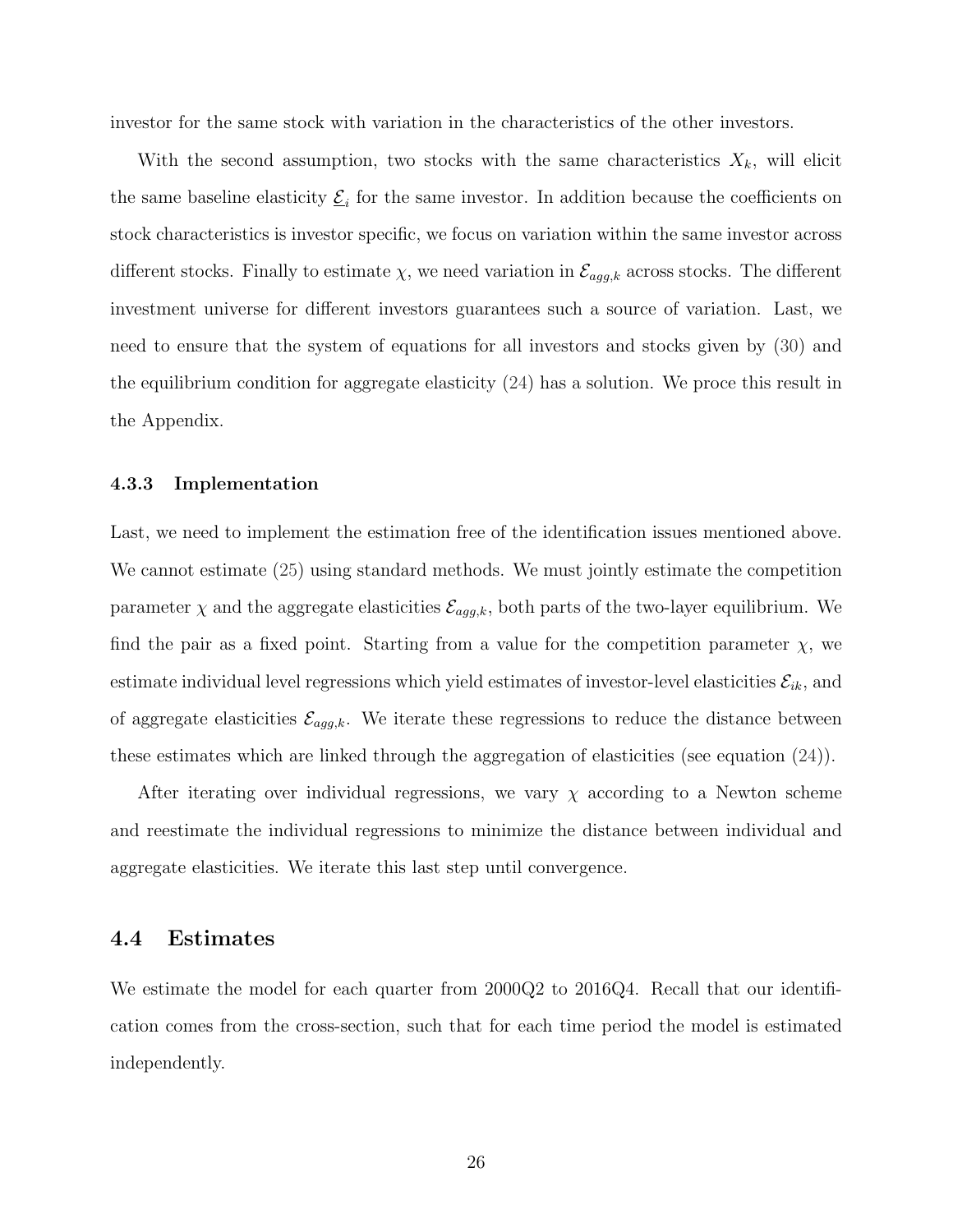**Competition**  $\chi$ . The average value of the competition parameter is  $\chi = 1.7$ . We represent an histogram of the estimates of the competition parameter  $\chi$  for each quarter in Figure [2.](#page-28-0) The estimates show little variation around their mean. There is only one estimate slightly below 1 and only three estimates above slightly 2.5. Further we confirm the estimates are stable over time; Appendix Figure [IA.1](#page-56-0) reports the time-series of our estimates.

Recall that the perfect competition benchmark corresponds to  $\chi \rightarrow +\infty$  and the nocompetition benchmark to  $\chi = 0$ . If aggregate elasticity increases by 1, then an atomistic investor would decrease their elasticity by 1.7. This response is substantial at the individual level: competition is present. However, it does not point to an equilibrium behavior in line with perfect competition either. For example our simple calculation in equation [\(4\)](#page-12-0) shows that we need large values of  $\chi$  for strong equilibrium effects. Making 50% of investors passive, a value of  $\chi$  of at least 18 is necessary to compensate 90% of the drop in aggregate elasticity. This is an order of magnitude bigger than our mean estimate of 1.7, and actually than all of our estimates. We investigate the implications of the competition parameter  $\chi$  for the impact of the rise of passive investing in Section [5.](#page-30-1)

We also estimate the model without instrumenting for aggregate elasticity. In this case we find an average value of  $\chi$  of 0.4. This low estimate suggests that it is important to account for the endogeneity of elasticities — because they depend on actual portfolio weights which themselves depend on residual demand. However, even these biased estimates are consistent with a non-negligible individual response, but far from perfect competition. In addition, we confirm the robustness of our conclusion to the choice of the instrument with an alternative pseudo-elasticity using book equity as portfolio weights. We find similar results to our estimates in this case. We report this estimate in Appendix Figure [IA.2.](#page-57-1)

**Stock-level Elasticities.** The model also delivers estimates of aggregate elasticity,  $\mathcal{E}_{agg,k}$ , for each stock. Figure [3](#page-29-0) represents these elasticities for the date of 2011Q3 as a function of stock market capitalization. Each green dot corresponds to the elasticity estimate of one stock in our model for that date. We compare our estimates to a model where individual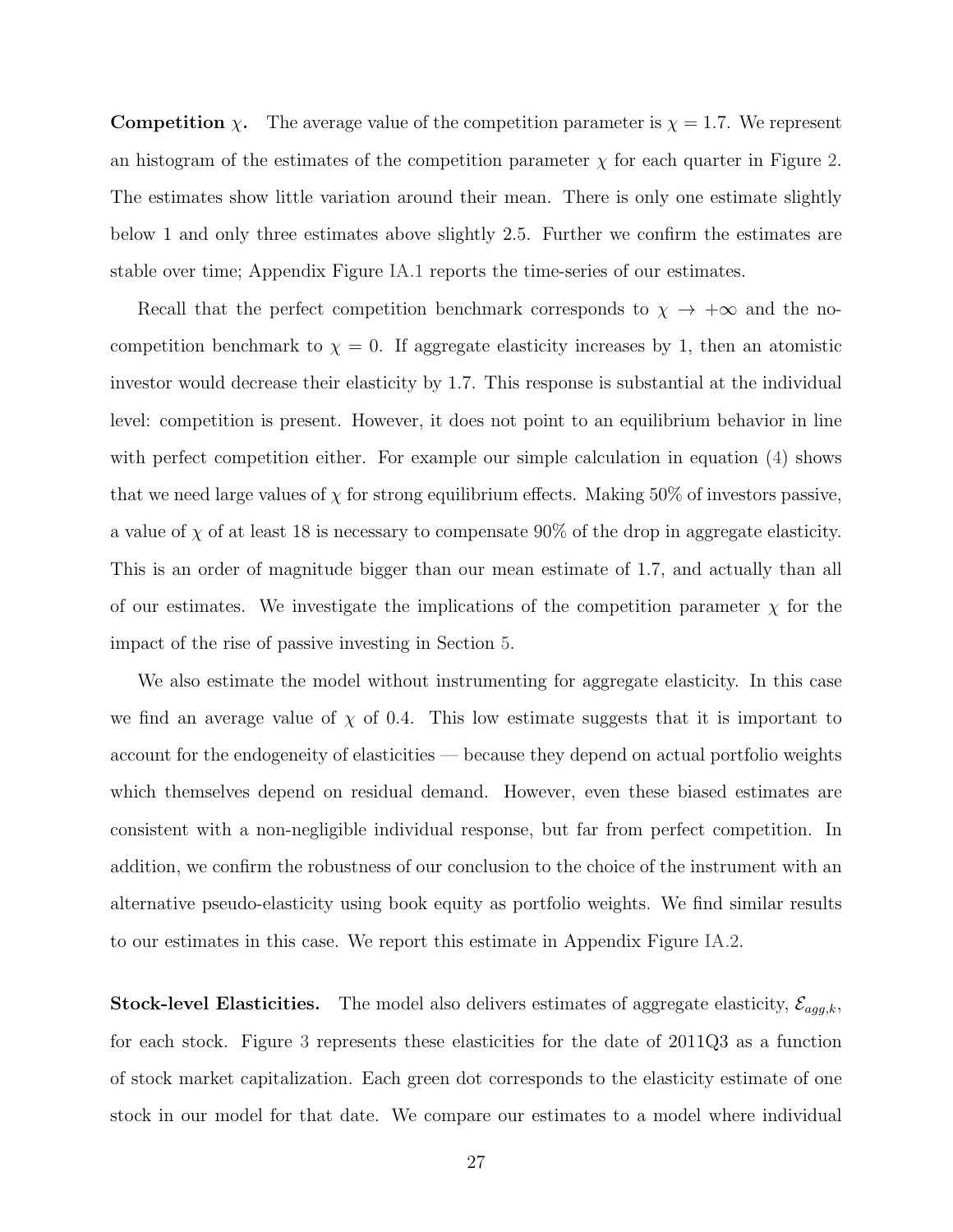<span id="page-28-0"></span>

Figure 2. Distribution of the estimates of competition  $\chi$  across dates. Figure [2](#page-28-0) presents an histogram of our estimates of the competition parameter  $\chi$ for each date between 2000 and 2016. The average estimate over the time-period is  $\chi = 1.7$  (dashed redline).

level elasticities are fixed, where  $\underline{\mathcal{E}}_{1,i} = 0$  and  $\chi = 0$ . These estimates are represented with red dots in Figure [3.](#page-29-0)

There is substantial cross-sectional variation in elasticities, lending credence to our ability to identify the competition parameter  $\chi$ . In both sets of estimates, the demand curve for individual stock is inelastic with average values around 0.3. This magnitude is far from the typical asset-pricing benchmark of perfectly horizontal demand curves with infinite elasticity. However, it is consistent with other empirical estimates, in particular based on portfolio data; see for example the discussion in [Chang, Hong, and Liskovich](#page-42-8) [\(2014\)](#page-42-8) and [Koijen and Yogo](#page-43-1) [\(2019\)](#page-43-1).

Figure [3](#page-29-0) demonstrates a few ways in which accounting for the endogeneity of demand elasticities is important. First, the full model estimates exhibit less variation than the model with constant elasticities. With constant individual elasticities, variations in investor composition directly translates in variation in aggregate elasticities. However, with positive levels of competition  $\chi$ , investors react to each other and soften those variations. For example, if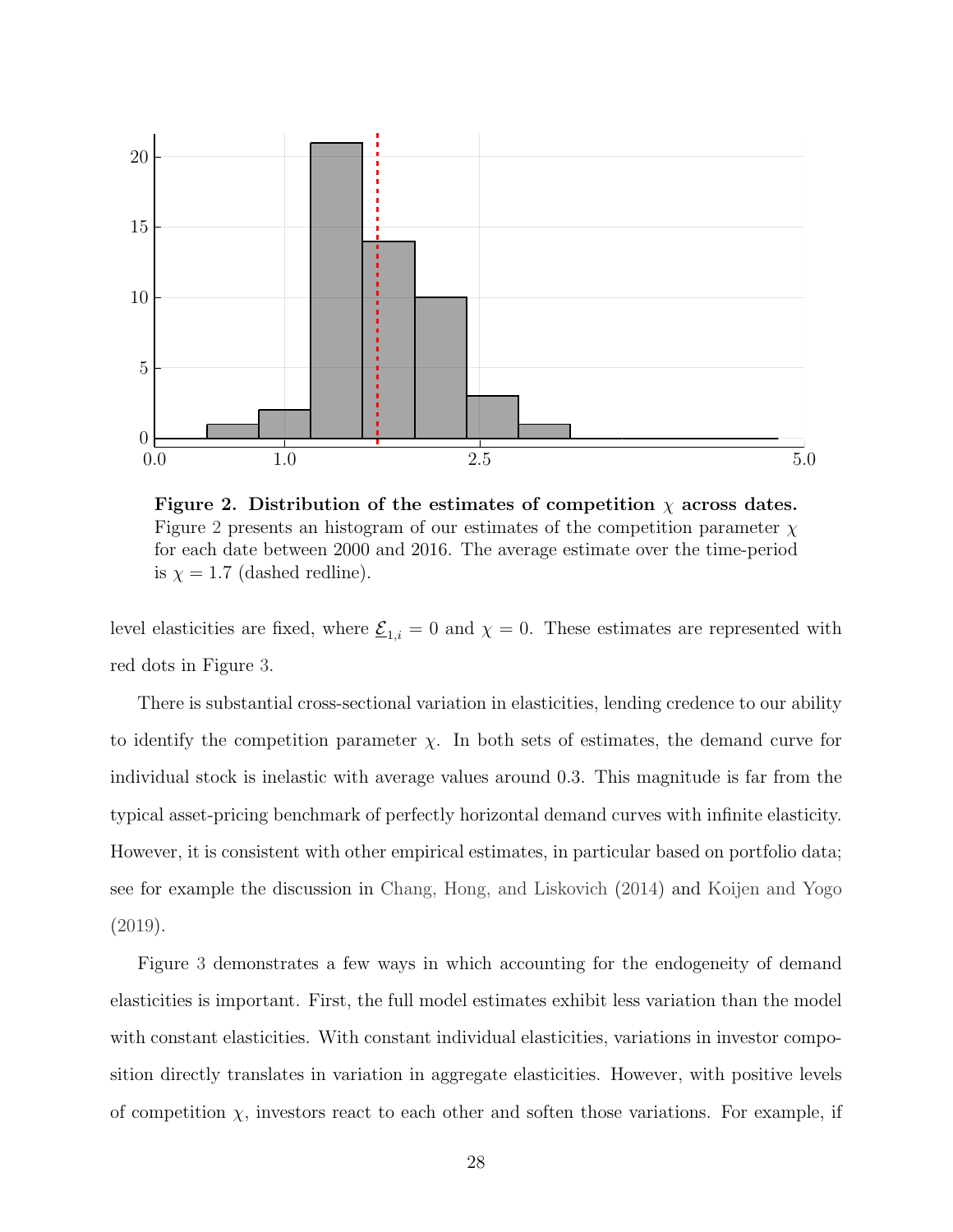<span id="page-29-0"></span>

Figure [3](#page-29-0). Aggregate elasticity at the stock level:  $\mathcal{E}_{agg,k}$ . Figure 3 represents estimates of the aggregate elasticity  $\mathcal{E}_{agg,k}$ , where each stock is represented by a circle, as a function of their market capitalization (in logarithm) for the date 2011Q3. Green circles are our estimates, while red circles correspond to a model where elasticities are fixed.

an active investor with high-elasticity takes positions in a stock, other investors respond by trading less aggressively. Thus, stocks become more similar to each other.

Second, the full model exhibits a stronger negative relation between the size of a stock and its elasticity. [Koijen and Yogo](#page-43-1) [\(2019\)](#page-43-1) point out that large stocks tend to have more inelastic investors overall. Once we allow individual elasticities to respond to stock characteristics and the aggregate elasticity, the data reveals an additional source for this relation: the same investor behaves more inelastically for large stocks than small stocks. This additional source of variation within investor rather than across investors leads to a steeper relation between size and elasticity.

Table [IA.1](#page-55-0) shows that these conclusions hold not only for this specific date, but across our sample. We report the distribution across dates of various statistics of the cross-section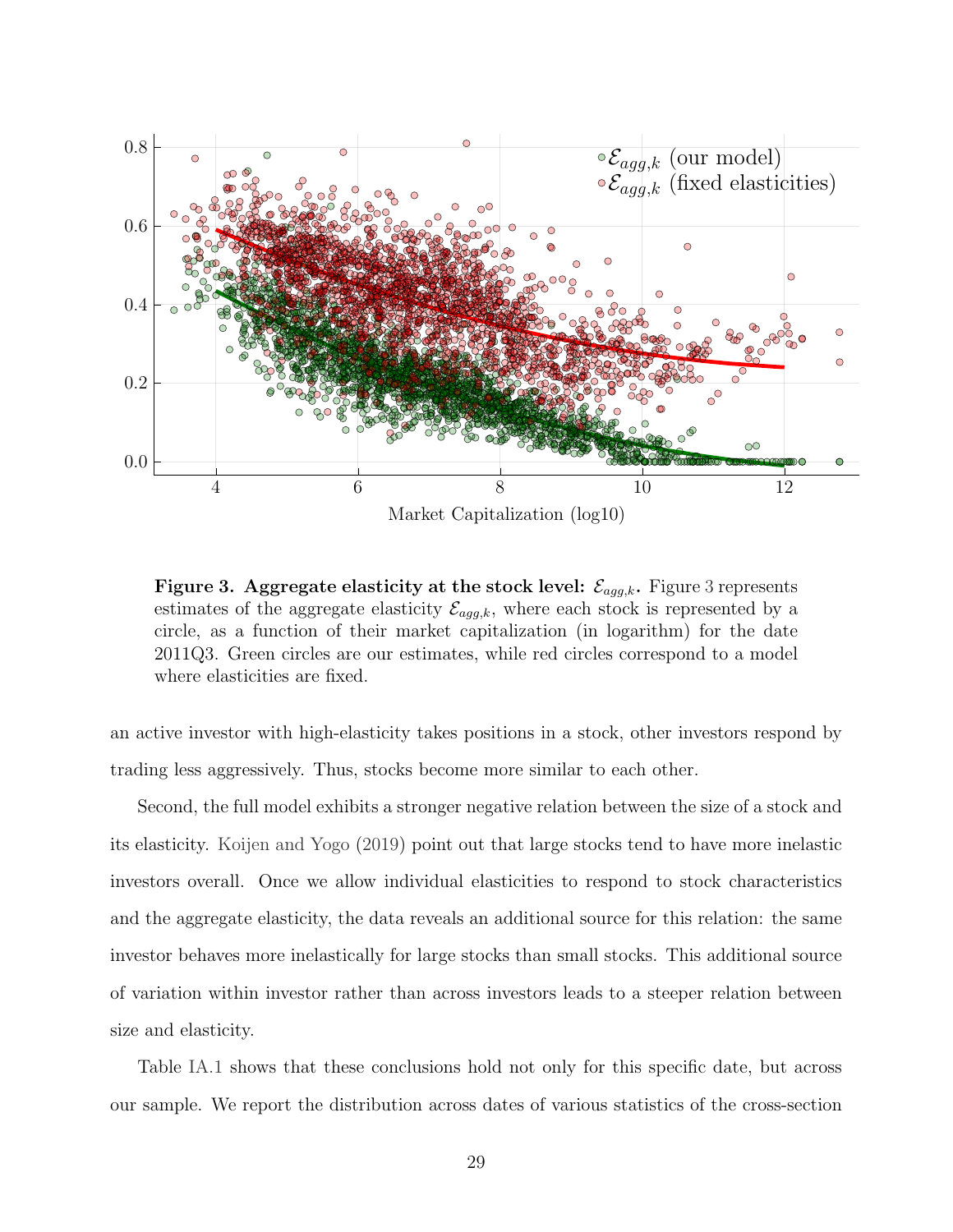|                                    | Average   | 25th pct.   | Median                                                           | 75th pct.                                                                  |
|------------------------------------|-----------|-------------|------------------------------------------------------------------|----------------------------------------------------------------------------|
| Elasticity $\mathcal{E}_{agg}$     | 0.193     | 0.159       | 0.181                                                            | 0.215                                                                      |
| Fixed elasticity                   | 0.492     | 0.467       | 0.486                                                            | 0.503                                                                      |
|                                    |           |             |                                                                  | Panel B: Statistics of in the cross-section of the elasticity within dates |
|                                    | Average   | $25th$ pct. | Median                                                           | 75th pct.                                                                  |
| Elasticity $\mathcal{E}_{a\alpha}$ | 0.107     | 0.0905      | 0.103                                                            | 0.115                                                                      |
| Fixed elasticity                   | 0.156     | 0.135       | 0.144                                                            | 0.179                                                                      |
|                                    |           |             | Panel C: Regression coefficient (by dates) of elasticity on size |                                                                            |
|                                    | Average   | 25th pct.   | Median                                                           | 75th pct.                                                                  |
| Elasticity $\mathcal{E}_{aqq}$     | $-0.0569$ | $-0.0603$   | $-0.053$                                                         | $-0.0466$                                                                  |
| Fixed elasticity                   | $-0.0432$ | $-0.0475$   | $-0.0442$                                                        | $-0.0412$                                                                  |

#### Table 2. Properties of Aggregate Elasticity  $\mathcal{E}_{\text{a}qq}$

Table [IA.1](#page-55-0) presents statistics of the aggregate elasticity  $\mathcal{E}_{agg}(k, t)$ . We estimate the elasticity in our model accounting for competition  $\chi$  and without competition as in [Koijen and Yogo](#page-43-1) [\(2019\)](#page-43-1) (denoted by fixed elasticity).

Panel A has summary statistics of the average elasticity by date. Panel B has summary statistics of the cross-sectional standard deviation by date. Panel C has summary statistics of the coefficient  $\beta_t$  of the regression  $\mathcal{E}_{agg}(k, t) = \alpha_t + \beta_t size_{k,t} + \varepsilon_{k,t}$ . The sample period is 2000 to 2016.

of  $\mathcal{E}_{agg}$ . In particular, we confirm that our estimates have less variation in elasticity across stocks (Panel B), by about 50%, and a steeper relation between elasticity and stock size (Panel C), by about 25%.

## <span id="page-30-1"></span>5 Implications

#### <span id="page-30-0"></span>5.1 The Rise of Passive Investing

The last 20 years have seen a large increase in passive investing, a fact documented in [French](#page-42-7) [\(2008\)](#page-42-7). More recently [Stambaugh](#page-44-9) [\(2014\)](#page-44-9) shows that both the fraction of mutual funds that are actively managed (at the extensive margin) and the active share of the portfolio of active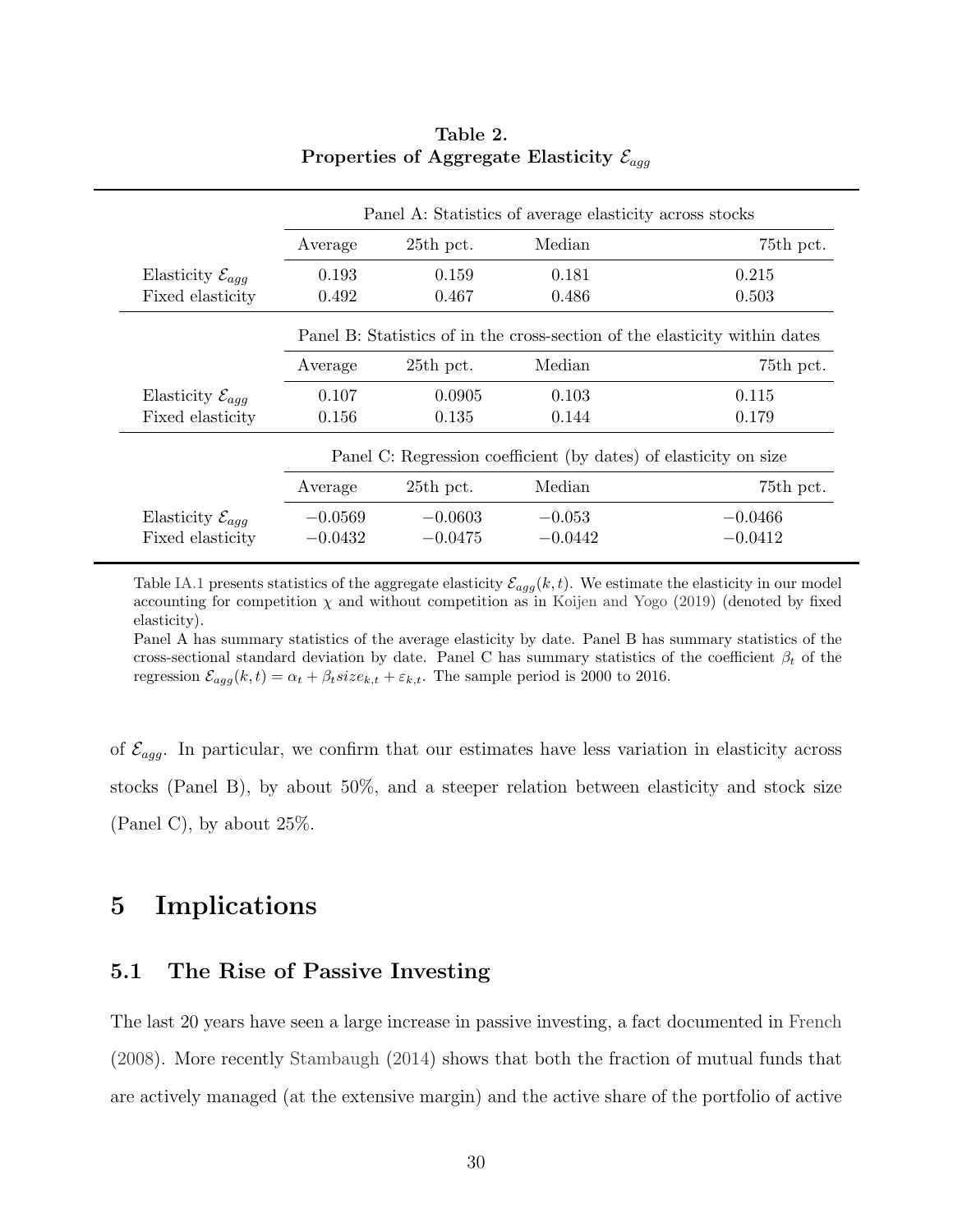<span id="page-31-0"></span>

Figure 4. Share of Passive and Active Funds. Figure [4](#page-31-0) shows the share of domestic mutual funds and ETFs as a fraction of the US stock market capitalization for passive funds (black solid line) and active funds (blue dashed line); Source [ICI](#page-42-0) [\(2020\)](#page-42-0).

equity mutual funds (at the intensive margin) have declined. We update and confirm these trends in Figure [4.](#page-31-0) The share of passive funds of the US stock market has grown from nearly zero at the beginning of the 1990s to more than 15% in 2019. Concurrently, the share of active funds topped out at the end of the 1990s and has declined from 20% to 15% from 2000 to 2019.<sup>[12](#page-31-1)</sup> Our model takes a more comprehensive view of who are the passive investors, not restricting ourselves to mutual funds. With this approach we find that the share of passive strategies has grown by 20 percentage points over the last 20 years (see Appendix Figure [IA.5\)](#page-58-0).

Has the shift to passive portfolios impacted the behavior of prices? Understanding how investors react to changes in the behavior of other investors is crucial to answer this question. In the standard view of competitive markets, when some investors stop looking for profitable trading opportunities, some other investors step in to replace them; prices do not change. In contrast, if investors do not respond to others, the demand for stock becomes more inelastic

<span id="page-31-1"></span><sup>12</sup>We report the dollar numbers in Figure [IA.4.](#page-58-1) Net assets of passive funds has grown from virtually zero to 5.4\$tn in 2019, whereas the net assets of active funds only increased from 600\$bn in 1993 to 5.5\$tn in 2019.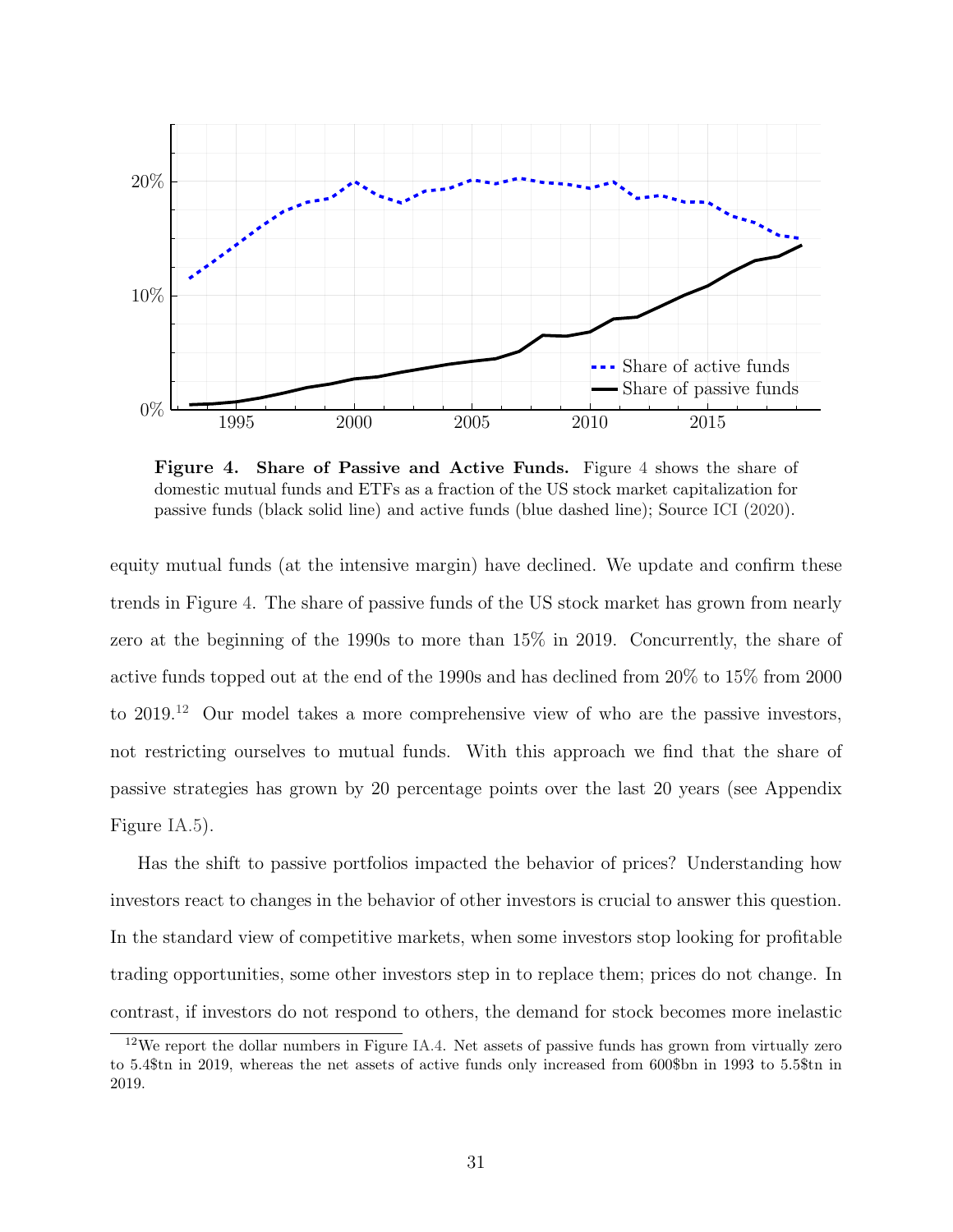wich strongly affects the behavior of prices. For example in the theory of Section [3,](#page-13-0) more inelastic demand leads to prices that are more volatile and less informative. Our model, and in particular the parameter  $\chi$ , accounts for the strength of this reaction. We use the estimated parameters to quantify the impact of the rise in passive investing on aggregate demand elasticities.

Starting with the demand system from Section [4,](#page-18-0) we impose an exogenous change in the fraction of active investors and compute the new equilibrium elasticities. Of course the rise of passive investing is not a purely exogenous phenomemon. However, most plausible explanations of this phenomemon are independent from the rest of the demand system. For example, the development of financial technology made it cheaper to pursue passive strategies: fees on passive funds have dropped dramatically and ETFs became available. Or, one subset of investors, maybe after listening to finance professors, realized they were making mistakes when pursuing active strategies. We show in Appendix [A](#page-45-0) that such shocks are equivalent to exogenous change in the fraction of passive investors in the micro-founded model of Section [3.](#page-13-0)

Computing the effect of the rise of passive investing corresponds to the calculation of equation [\(4\)](#page-12-0), accounting for heterogeneous investors. Combining the individual demand elasticity  $\mathcal{E}_{ik}$  in equation [\(20\)](#page-19-2) with the equilibrium condition of [\(24\)](#page-20-2), we have

<span id="page-32-0"></span>
$$
\mathcal{E}_{agg,k} = \sum_{i \in Active_k} \frac{w_{ik} A_i}{\sum_{j \in Active_k} w_{jk} A_j} \cdot \underline{\mathcal{E}}_{ik} \times |Active_k| \times \frac{1}{1 + \chi |Active_k|}. \tag{31}
$$

The aggregate elasticity is the product of three terms: (i) the average baseline elasticity among active investors, weighted by their respective positions; (ii) the fraction of the asset held by active investors,  $|Active_k|$ ; and (iii) an adjustment for the response of active investors to the aggregate elasticity, which depends on  $\chi$ .

From this expression we obtain the effect of a change in the fraction of active investing. If we change  $|Active_k|$  while holding everything else constant corresponds to the assumption that the set of active investors that become passive are a representative sample of the active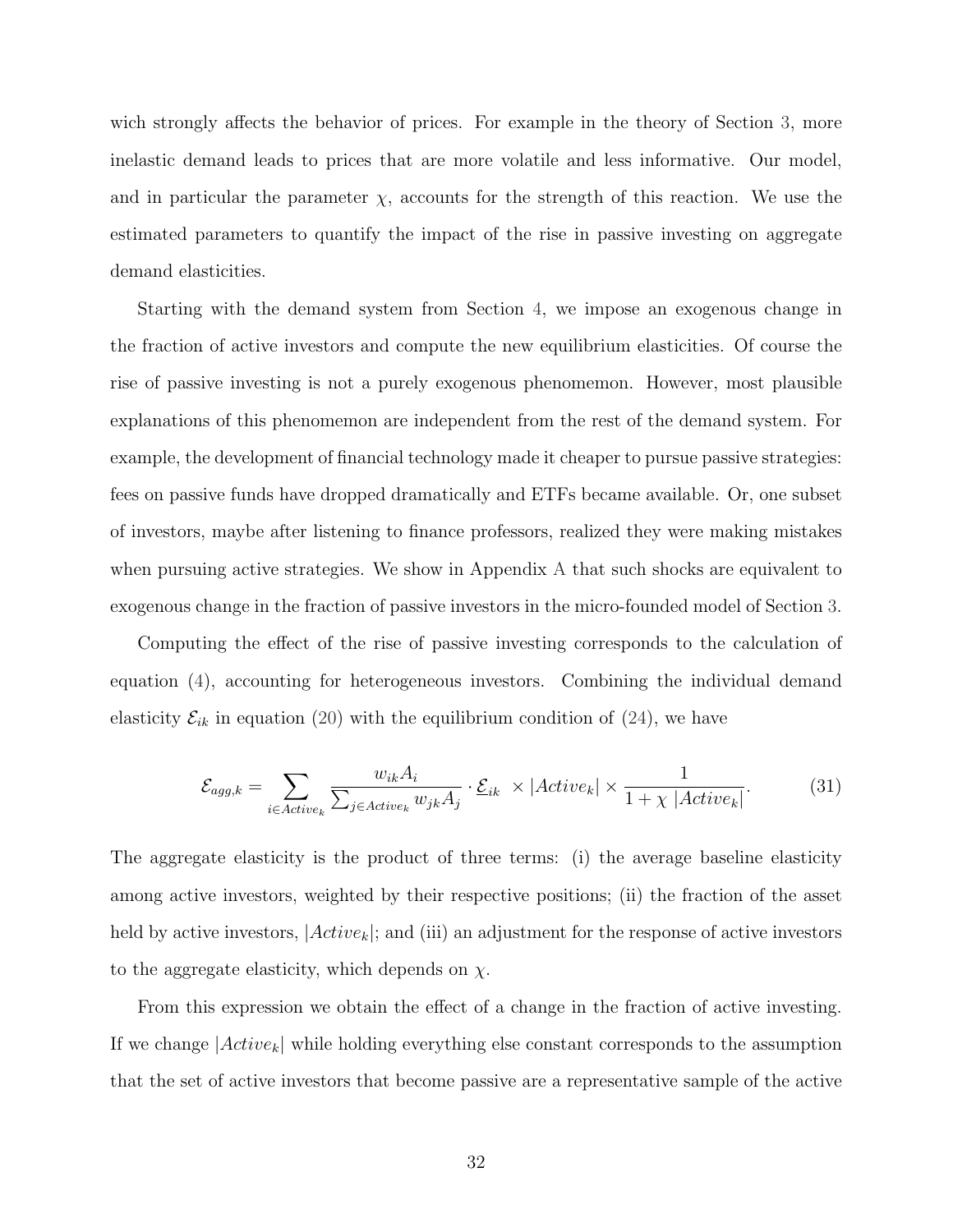population. This leads to a simple formula:

$$
\frac{d \log \mathcal{E}_{agg}}{d \log |Active_k|} = \frac{1}{1 + \chi |Active_k|}.
$$
\n(32)

The pass-through from a rise in active investment to aggregate elasticity is determined by two numbers: the competition parameter  $\chi$  and the fraction of active investors. In competitive financial markets, when  $\chi$  is large, aggregate elasticity does not respond to shift in passive investing, the pass-through is zero. At the opposite end, when  $\chi = 0$  such that investors do not respond to market conditions, the pass-through is 100%. An increase in the fraction of passive investors translates into a one-to-one decrease in aggregate demand elasticity. Further, because only active investors change their elasticities in response to others (passive investors always have an elasticity of zero), starting with a larger fraction of active investors leads to a smaller pass-through.

We can readily compute the pass-through: it solely depends on two observable quantities,  $\chi$  and  $|Active_k|$ . In Section [4,](#page-18-0) we estimated the competition parameter and found that  $\chi = 1.7$ . Recall we measure the total quantity of passive investors as investors with an elasticity of zero in the Koijen-Yogo demand system. Not surprisingly, we find a trend down from 78% in 2000 to 58% in 2016. Taking the average across dates for the share of active investors, 65%, and for the competition parameter,  $\chi = 1.7$ , we find a value of the passthrough  $of<sup>13</sup>$  $of<sup>13</sup>$  $of<sup>13</sup>$ 

$$
\frac{1}{1 + \chi |Active_k|} = \frac{1}{1 + 1.7 \times 0.65} = 47.5\%.
$$

This implies that competition is strong enough to compensate about half of the direct effect of a rise in passive investing. It is still far from the full cancellation of the competitive market view.

<span id="page-33-0"></span>We multiply this pass-through by the rise in the proportion of passive investing to obtain

<sup>&</sup>lt;sup>13</sup>When the share of active investors is at  $78\%$  as in 2000 the pass-through is  $43\%$ , while when it is towards its lowest value of 58% at the end of the sample it is 50%.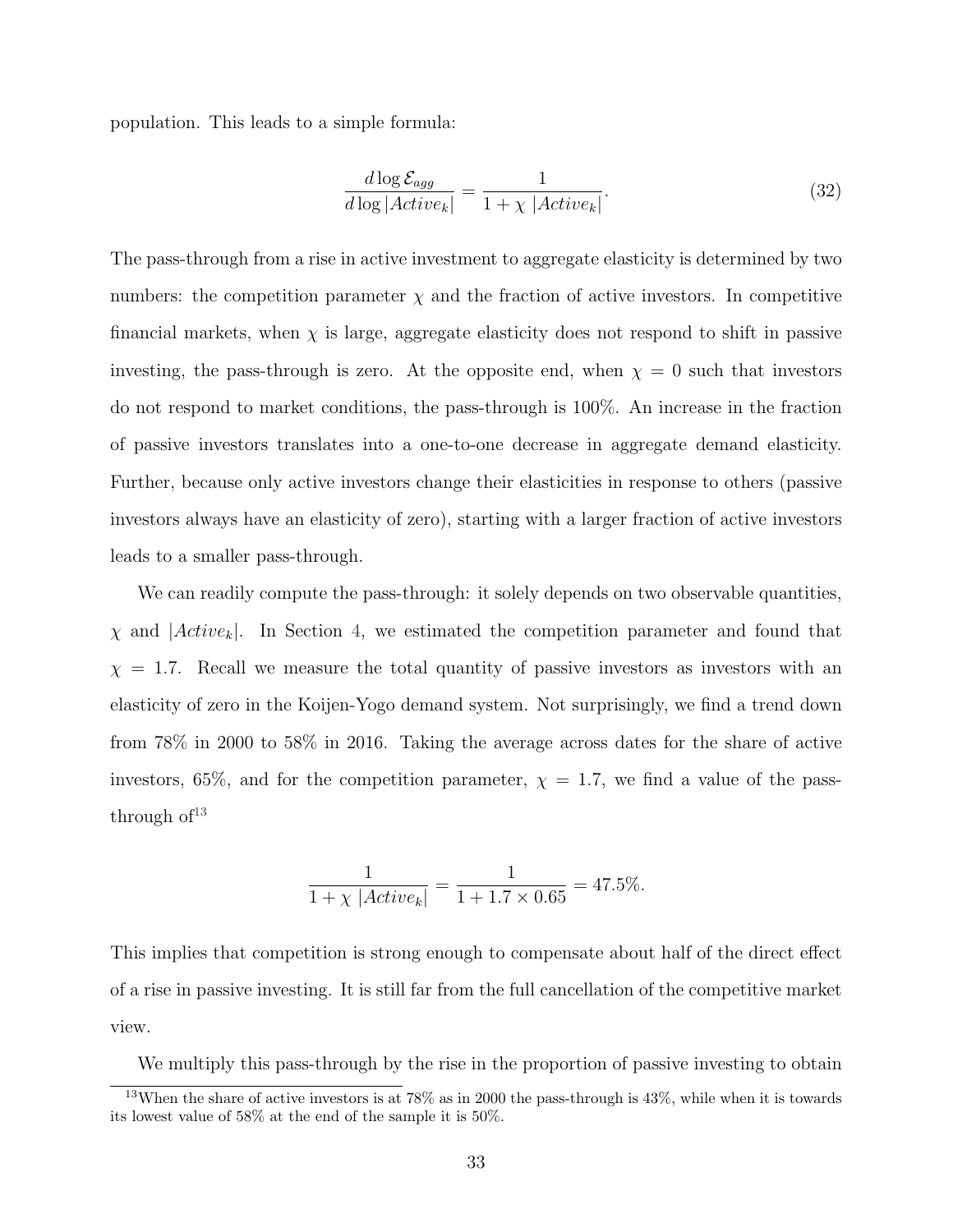the total effect on elasticity. We consider different takes for the size of the exogenous change. First we use our comprehensive measure of passive investing. The decline from 78% to 58% corresponds to a 30% drop, leading to elasticities lowered by  $47.5\% \times 30\% = 14.25\%$ . Second we look at a narrower measure of the rise in passive investing centered around the assets under management of passive mutual funds and ETFs. Their fraction of total market capitalization has increased by 15 percentage points in the last 30 years. Starting from a baseline of 78% of active investors, this represents a 21% drop in the total fraction of active investors. With our pass-through of 0.47, this reduces elasticities by 10%.

#### 5.2 Decomposing the evolution of the demand for stocks

In the previous exercise, we isolated the causal effect of a change in passive investing on equilibrium demand elasticities. Next, we propose a positive account of the data: we decompose the actual changes in elasticity over the last twenty years in light of our model.

#### 5.2.1 The downward trend in aggregate elasticity

Figure [5](#page-35-0) presents the time series of the distribution of equilibrium elasticities across stocks. For each date, we compute quantiles of the cross-section of aggregate elasticities,  $\mathcal{E}_{agg,k}$ . We find a striking downward trend in equilibrium elasticities across the whole distribution of stocks. The average elasticity (bold solid line) goes from 0.23 to 0.16, a 35% drop. The tails of the distribution also decrease. The 90th percentile (upper dashed line) drops from 0.38 to 0.27 (a 33% decrease). The 10th percentile (lower dashed line) also drops from 0.085 to 0.05. The downward trend in equilibrium elasticities affects the whole distribution of stocks. We further our understanding of what is behind the decline in the next section through a simple decomposition.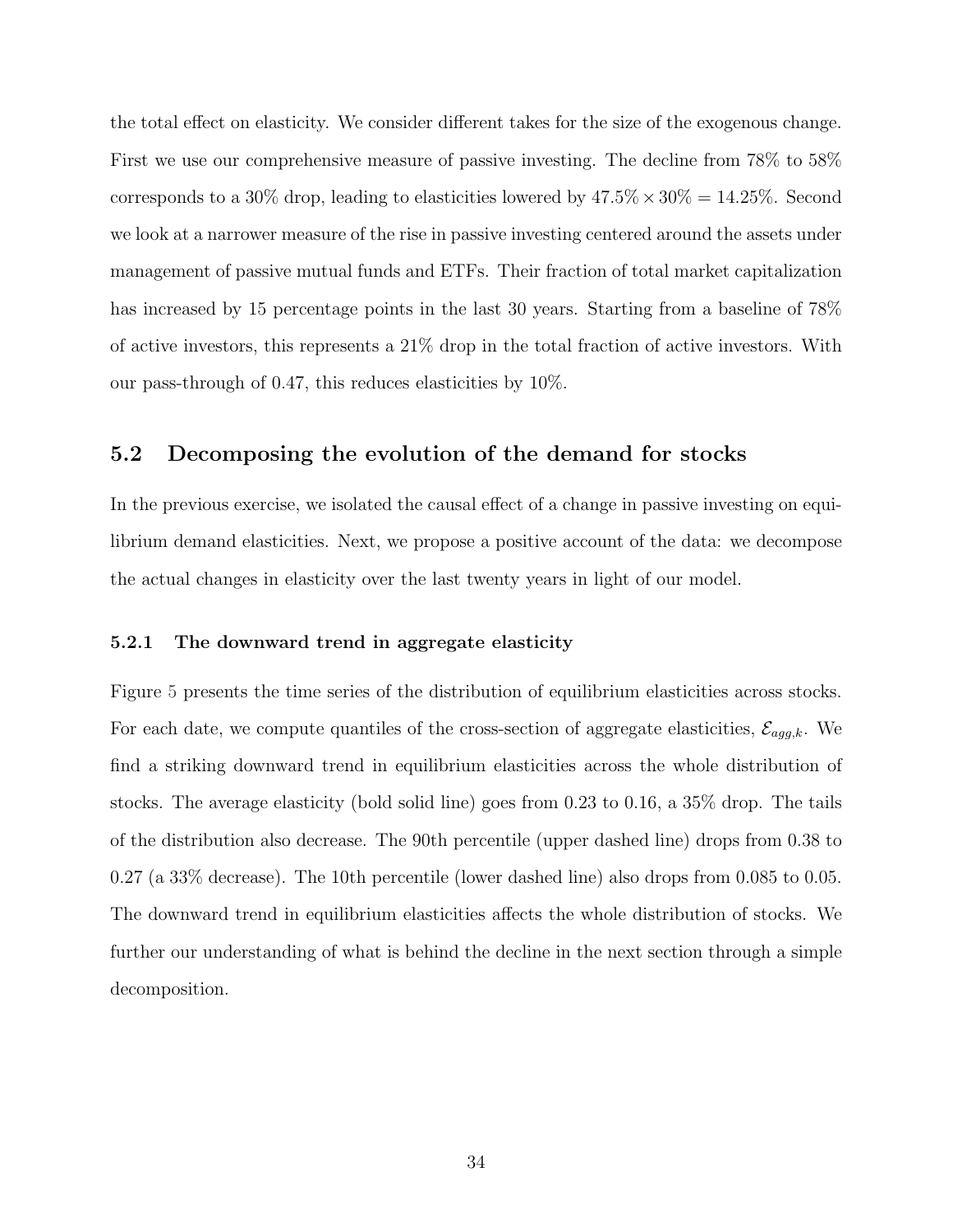<span id="page-35-0"></span>

Figure 5. Distribution of aggregate elasticity across stocks. Figure [5](#page-35-0) traces out the distribution of aggregate elasticity  $\mathcal{E}_{agg,k}$  over time. The bold line represents the average elasticity across stocks for each year. The solid lines represents the 25th and 75th percentile and the dashed lines the 10th and 90th percentile.

#### 5.2.2 Sources of change in elasticity

In Section [4,](#page-18-0) we estimated the demand elasticities for each investor-stock in each quarter from 2000 to 2016. While our identification strategy is purely cross-sectional, we can use the timeseries dimension of our estimates as a description of the evolution of the demand for stocks over time. To make parameters such as the investor-specific demand elasticity  $\underline{\mathcal{E}}_i$  comparable across periods, we reestimate the model under the assumption that the competition parameter is constant over time. We set  $\chi$  equal to its average value of 1.7. This is a small departure from the original estimation since the estimates are not very dispersed, and exhibit no trend in the time series.

We decompose changes in elasticity from year to year into three components using equa-tion [\(31\)](#page-32-0). We denote by  $\langle \underline{\mathcal{E}}_{ik} \rangle$  the position-weighted average of the individual-specific compo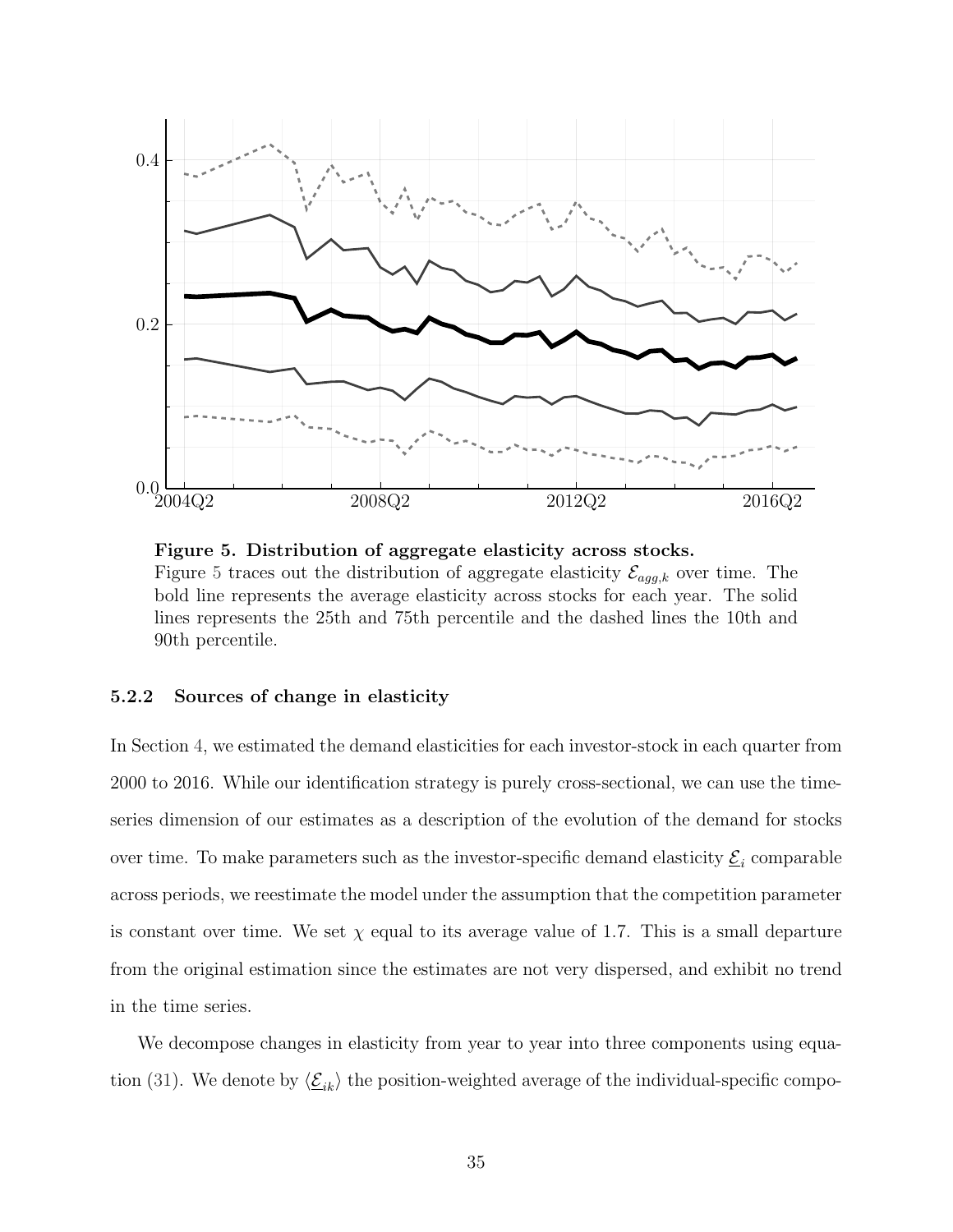nent of the elasticity of active investors,  $\underline{\mathcal{E}}_{ik}$ ; this corresponds to the first term in equation [\(31\)](#page-32-0). We derive the effect of a change in investor composition,

$$
\underbrace{d\mathcal{E}_{agg,k}}_{\text{Change in aggregate elasticity}} = \underbrace{\underbrace{|Active_k| \cdot d\langle \underline{\mathcal{E}}_{ik}\rangle}_{\text{Individual elasticity of active investors}} + \underbrace{\langle \underline{\mathcal{E}}_{ik}\rangle \cdot d|Active_k|}_{\text{Share of active investors}} + \underbrace{\langle \underline{\mathcal{E}}_{ik}\rangle \cdot d|Active_k|}_{\text{Hctive}_k} + \underbrace{\langle \underline{\mathcal{E}}_{ik}\rangle \cdot d|Active_k|}_{\text{Response to direct changes}} + \underbrace{\langle \underline{\mathcal{E}}_{ik}\rangle \cdot d|Active_k|}_{\text{Function responding}}
$$

<span id="page-36-0"></span>(33)

.

The first component corresponds to the average individual-level component elasticity of active investors; how their own characteristics contribute to the elasticity. The second component accounts for changes in the share of active investors over time and their ultimate effect on the elasticities. These forces correspond respectively to the intensive and extensive margin of individual elasticities. The last component corresponds to the equilibrium forces and are largely shaped by the parameter  $\chi$ . It has two parts. First, the equilibrium response itself wich dampens the total effect of both the extensive and intensive margins  $(d(\langle \underline{\mathcal{E}}_{ik}\rangle Active_k)).$ When competition is low and  $\chi = 0$ , this term is zero and there is no equilibrium response; when competition is high and  $\chi \to +\infty$ , the equilibrium coefficient goes to -1 and there is full compensation of the direct effect on aggregate elasticity. The second part represents the change of the equilibrium effect itself when the number of active investors changes; only active investors' demands respond to others and the more there are, the larger the equilibrium response will be.

We present the three terms of this decomposition over time in Figure [6](#page-37-0) and we summarize the total effects in Table [3.](#page-38-0) Over time we estimate that the aggregate stock-level elasticity has decreased by 35% on average. Consistent with the importance of the rise in passive investing discussed in Section [5.1,](#page-30-0) we find that the direct effect of the decrease in the fraction of active investors contributes a drop of 49%. Interestingly, investors also decrease their own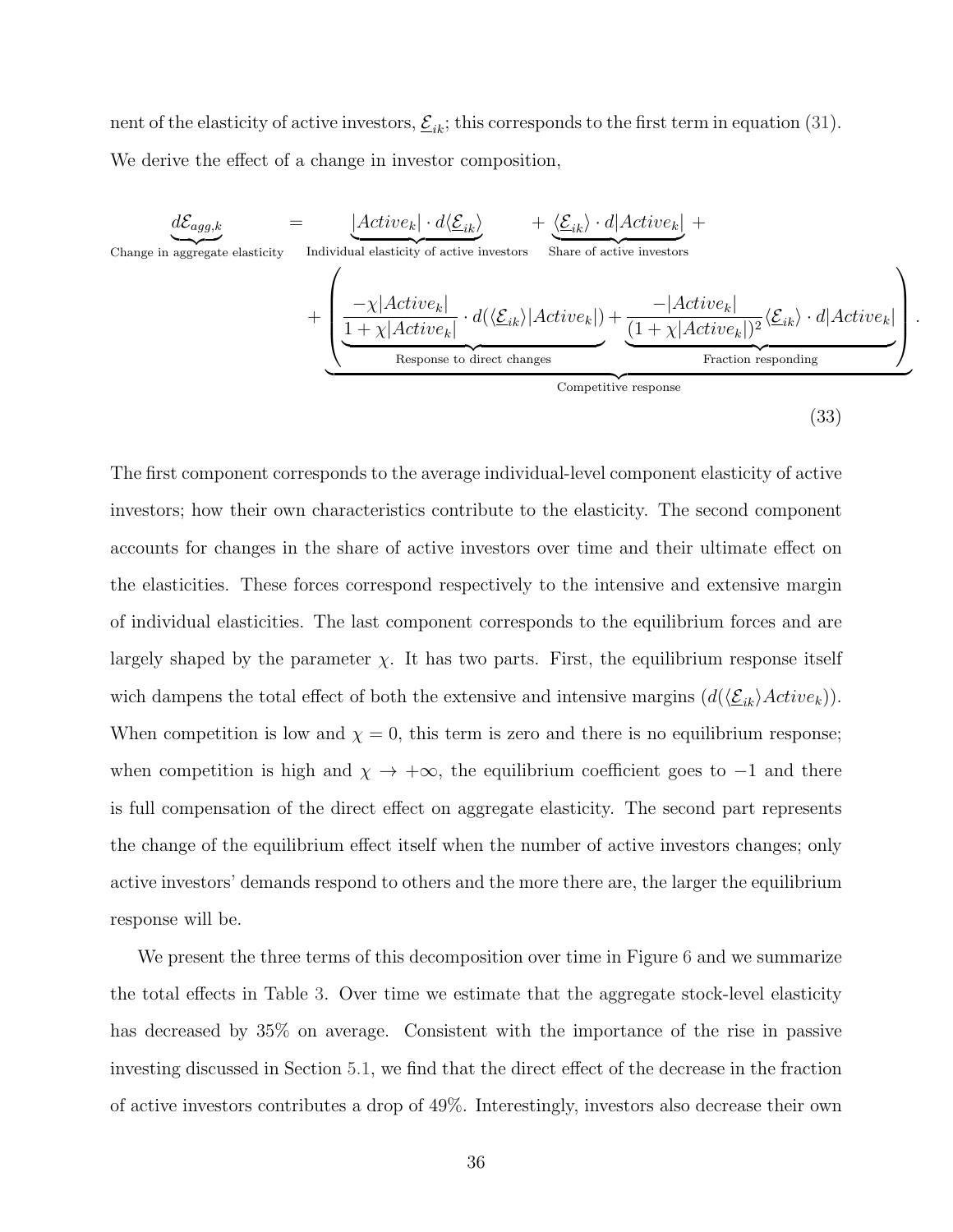<span id="page-37-0"></span>

Figure 6. Decomposition of the change in aggregate elasticity. Figure [6](#page-37-0) shows the decomposition derived in equation [\(33\)](#page-36-0) over time. We compute each term of the decomposition for each date and accumulate the changes over time.

elasticities at the intensive margin. This second direct force furthers adds 42% to the drop. However, the competitive response strongly mitigates these individual changes in equilibrium. Competition reverses more than half of the decline, leading to the total change in aggregate elasticity of −35%.

#### 5.2.3 Individual elasticity trends across investors

Our decomposition reveals that the change in the individual-specific component of the elasticity of active investors,  $\underline{\mathcal{E}}_{ik}$  is a key contributor to the decline in aggregate elasticities. We zoom in on the properties of this component across investors. We evaluate the quantiles of individual elasticities  $\underline{\mathcal{E}}_{ik}$  at the stock level across investors for each date. We draw the mean of these statistics across stocks in Figure [7.](#page-38-1) The decline we found on average extends to the whole distribution of investors. The least elastic investors did become more inelastic: the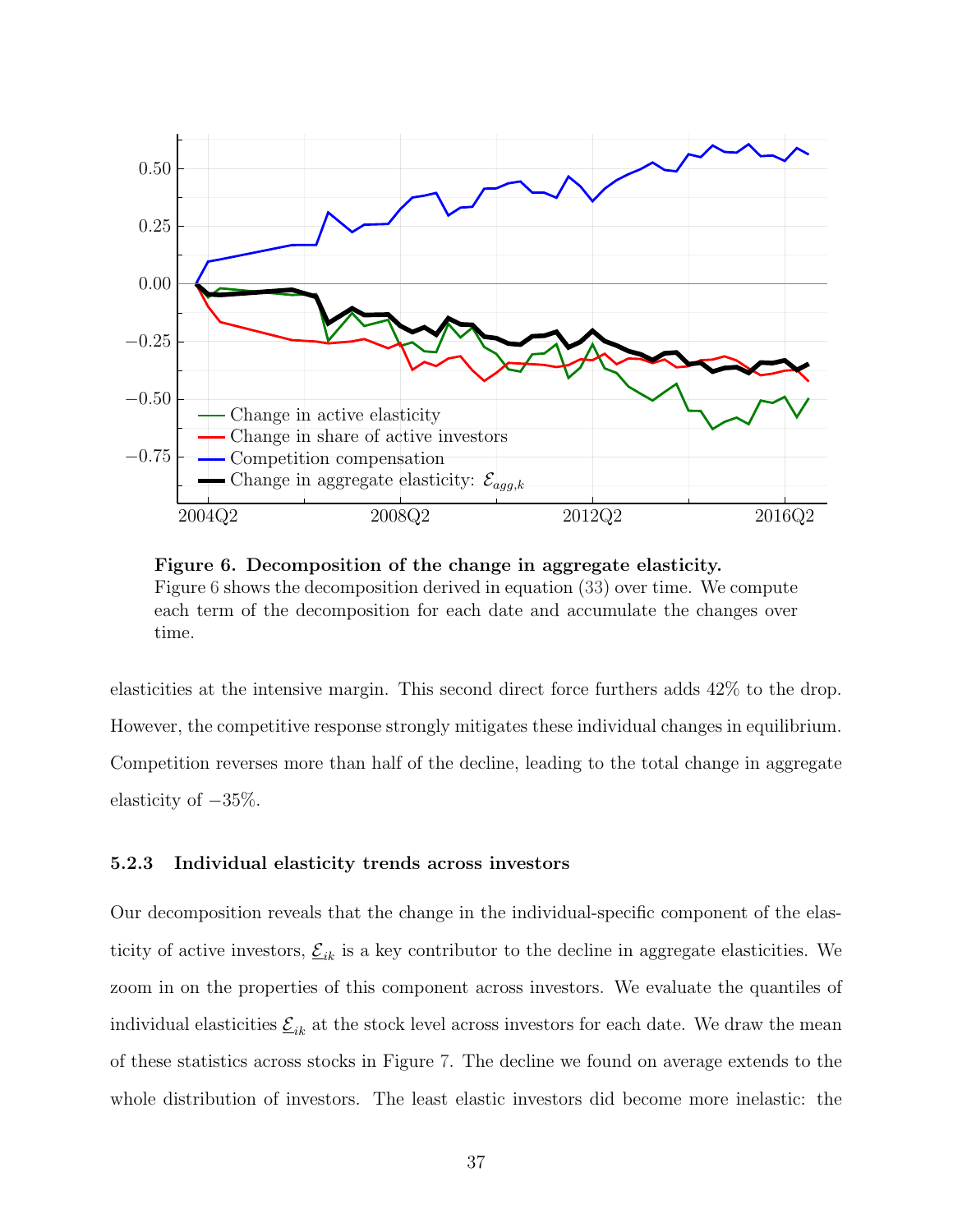<span id="page-38-1"></span><span id="page-38-0"></span>

Table 3. Decomposition of the change in aggregate elasticity  $\mathcal{E}_{agg}$ 



Figure [7](#page-38-1) shows the quantiles of the distribution of individual elasticities  $\underline{\mathcal{E}}_{ik}$  across investors for each stock and each date. We average the quantiles for each date to plot their time series. The black bold line is the average across investors. The two think grey lines represent the 25th and 75th percentiles. The two dashed grey lines represent the 10th and 90th percentiles. And the solid blue line represent the average individual elasticities of the household investor.

individual elasticity of the 10th percentile goes from 0.25 at the end of 2003 to 0.05 at the end of our sample in 2016. Strikingly, the most elastic investors, at the top of the distribution, also experienced a significant decline from 1.2 to to 0.95. This dimension is particularly interesting because developments in computing power and access to big data would have instead suggested that the most aggressive quantitative funds would have increased their elasticities on their own.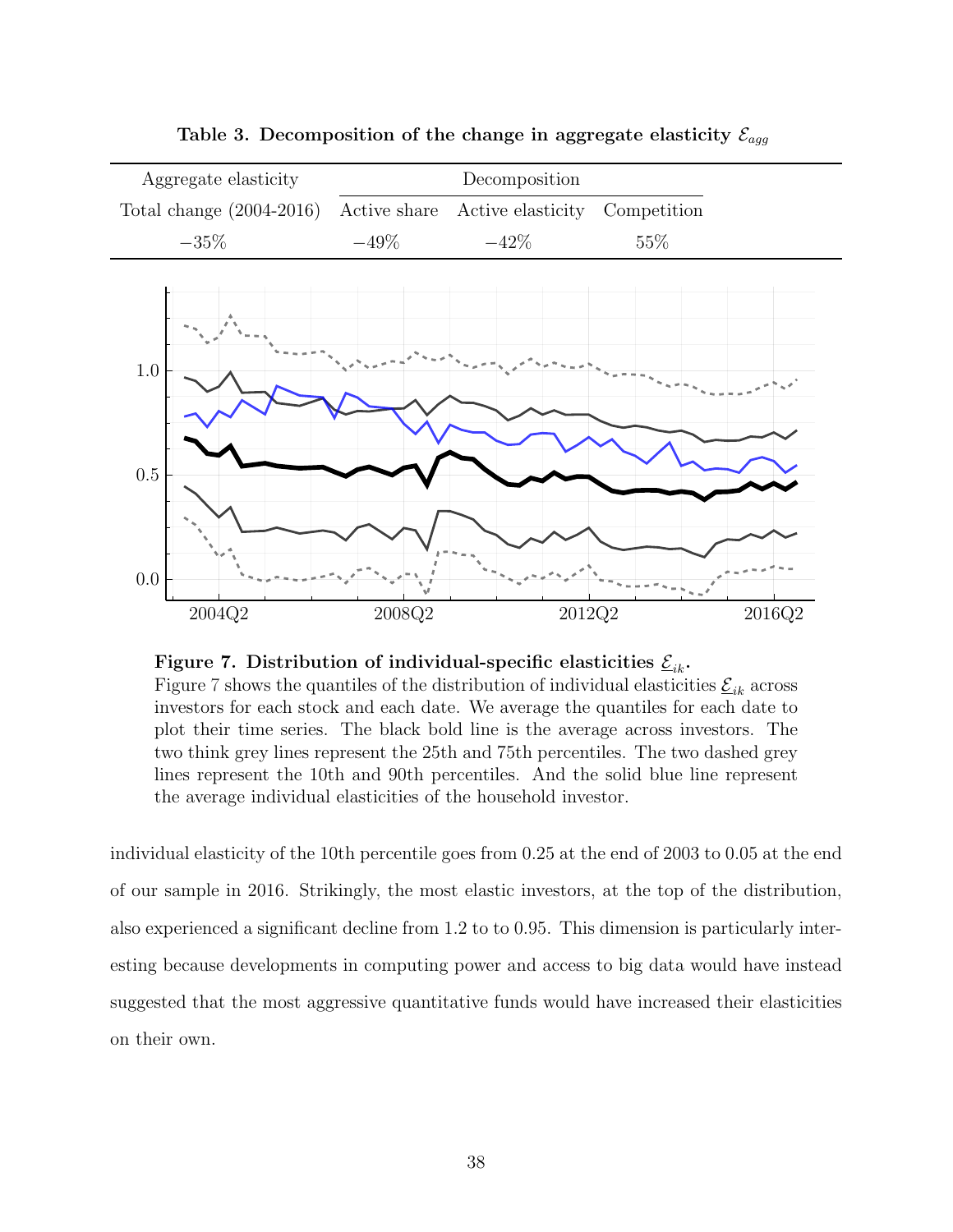#### 5.2.4 Evolution under counterfactual levels of competition

Finally we can ask how the changes in the individual components of investor demand would have affected the aggregate elasticities under different competition regimes. We start from the equilibrium levels of demand elasticity at the beginning of our sample (2003Q4). We feed into the model the two direct components highlighted above: how individual elasticities,  $\underline{\mathcal{E}}_{ik},$ change over time and who becomes passive. However we make different assumptions on how investors react to changes in the behavior others. We show the time series of the results in Figure [8.](#page-40-0) The black line represents the actual evolution of the average aggregate elasticity across stocks; the colored lines show the counterfactual results.

We first consider the case of competitive investors, corresponding to  $\chi \to +\infty$ . In this situation any change in individual behavior is completely counteracted by other investors. The aggregate elasticities for each stock are pinned down at their initial level. The only source of variation in the average elasticity over time are changes in the composition of the universe of stocks. This is the red line in Figure [8,](#page-40-0) which experiences very little change over our sample. This result also confirms that the trends that we have documented of a decline in aggregate elasticities are not the consequence of changes in which stocks are traded.

The other extreme is the situation where investors do not react to others at all and  $\chi = 0$ . Then, all the changes in individual investor behavior directly feed into aggregate elasticities. This leads to a more dramatic drop in elasticities overtime than our baseline estimates. This is the green line in Figure [8.](#page-40-0) We observe a strong decrease, 75% larger than the baseline.

Overall these results confirm that changes in the behavior of investors have profoundly changed the aggregate demand curves for individual stocks. Competition among investors played an important role in mitigating the total impact of those changes. However, competition was not strong enough to fully negate the course of a downward trend in aggregate elasticities.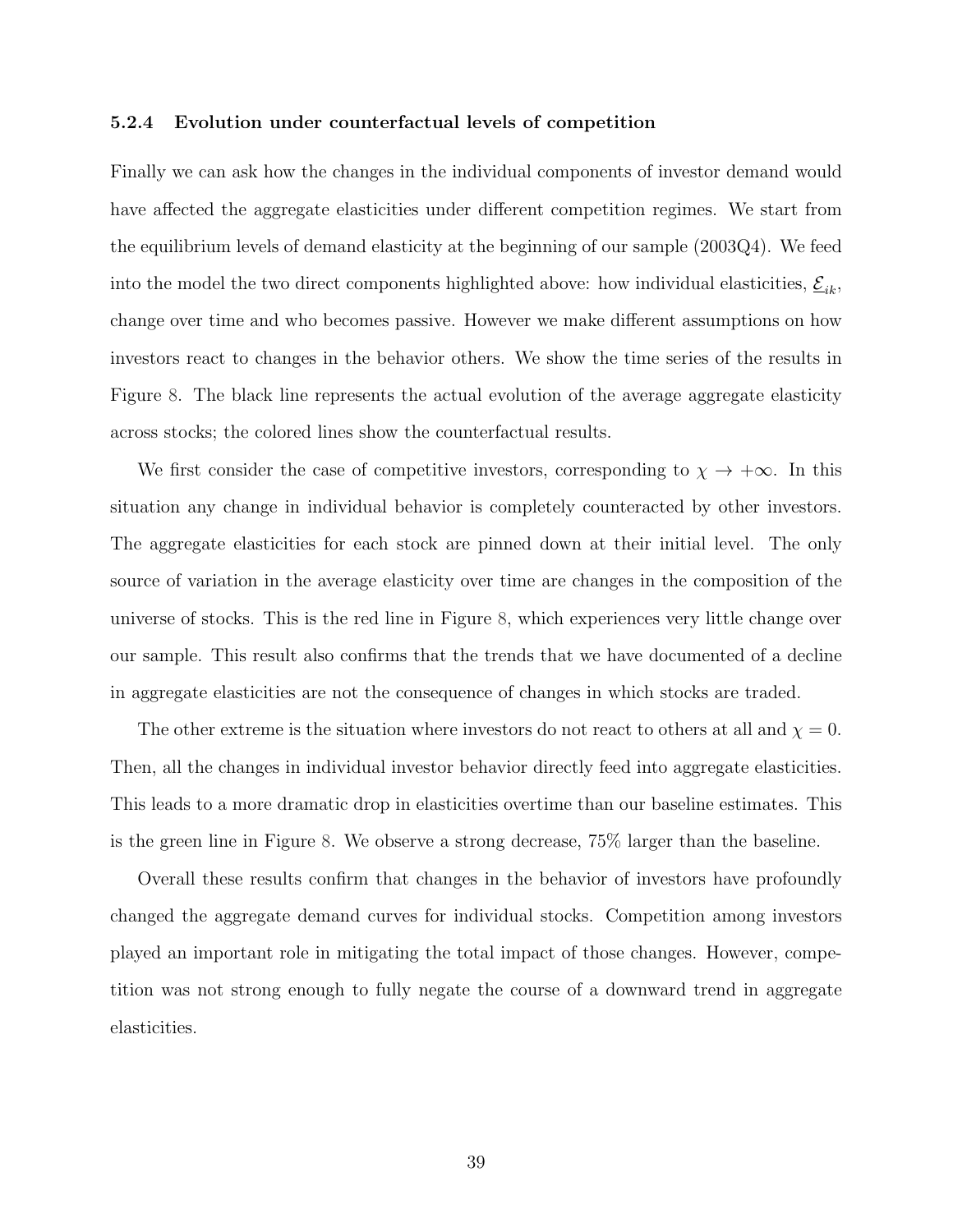<span id="page-40-0"></span>

Figure 8. The evolution of aggregate elasticity under alternative competition regimes.

Figure [8](#page-40-0) shows the evolution of aggregate elasticity  $\mathcal{E}_{agg,k}$  under alternative competition regimes. The bold black line presents our baseline estimate. The top red line shows the elasticity with fully competitive investors  $(\chi \to \infty)$ . The bottom green line shows the elasticity with no competition  $(\chi = 0)$ .

## 6 Conclusion

The idea that investors compete with each other is fundamental in financial markets. In theories of financial decisions, how others trade has a large impact on how you trade. We put forward a framework to measure competition and analyze its impact on equilibrium outcomes. Our framework is simple yet encompasses many theories of investor competition. In the US stock market we find evidence that investors do react to each other but also that this response is much weaker than anticipated by classic views. The effects of changes in the composition of investors on the demand for stock is reduced by 50%. This implies for example that the rise in passive investing leads to substantially more inelastic markets.

The presence of measurable competition bears on many other important issues in finance.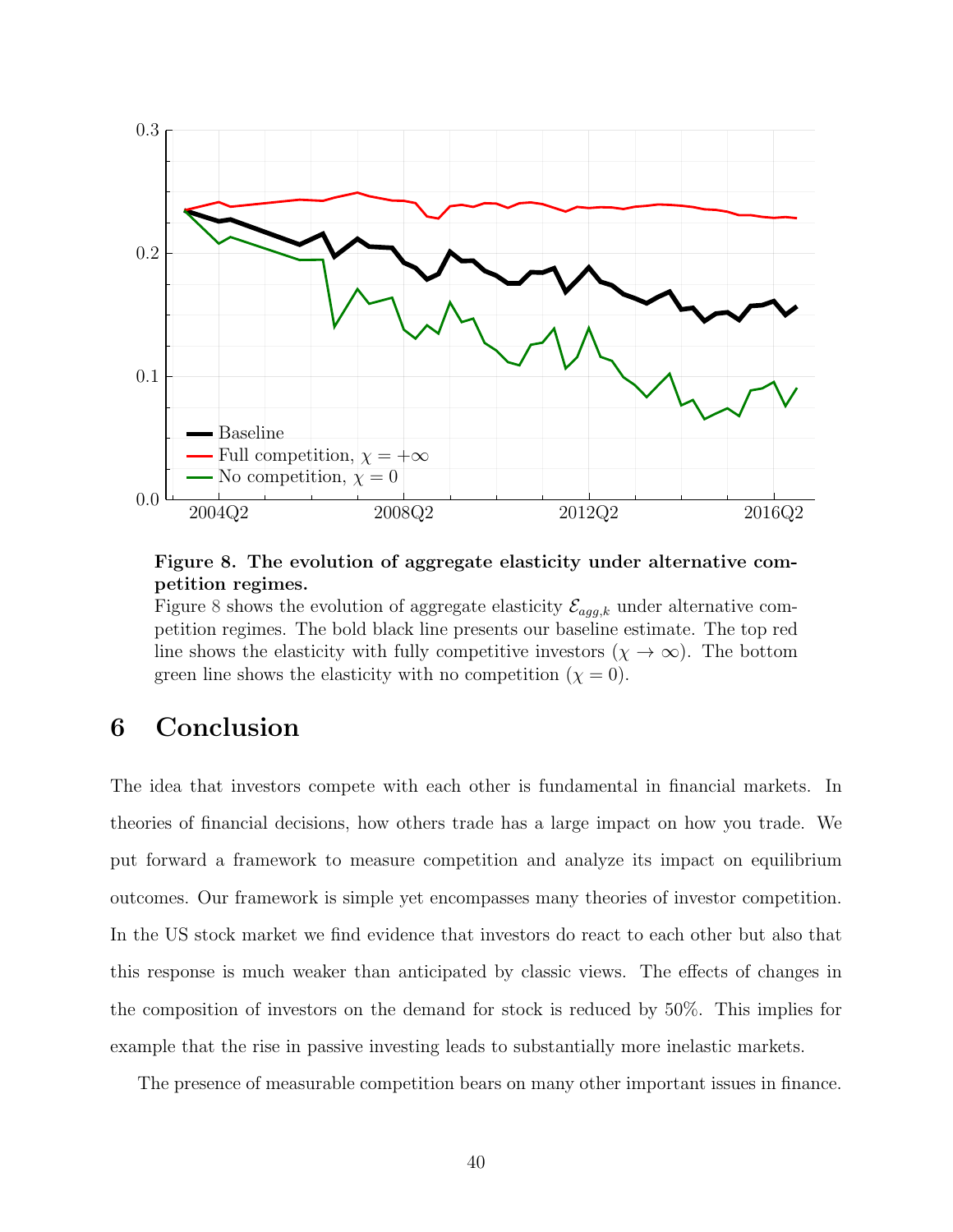To assess the impact of financial regulation on some market participants, for example the Basel III leverage constraint on banks, one cannot ignore how other institutions will respond. Likewise to understand how the distress of some financial institutions creates fire-sale spillovers, one must realize that other investors will step up. Our framework measures how many actually will. Recent work in international finance emphasizes the importance of crossborder flows and global imbalances. What happens if a large sovereign institution stops investing in one market, like China with US treasuries? Again the competition among investors will be a crucial input in determining the final impact of such momentous shift. Last, the rise and availability of big data promises to change the face of institutional investing.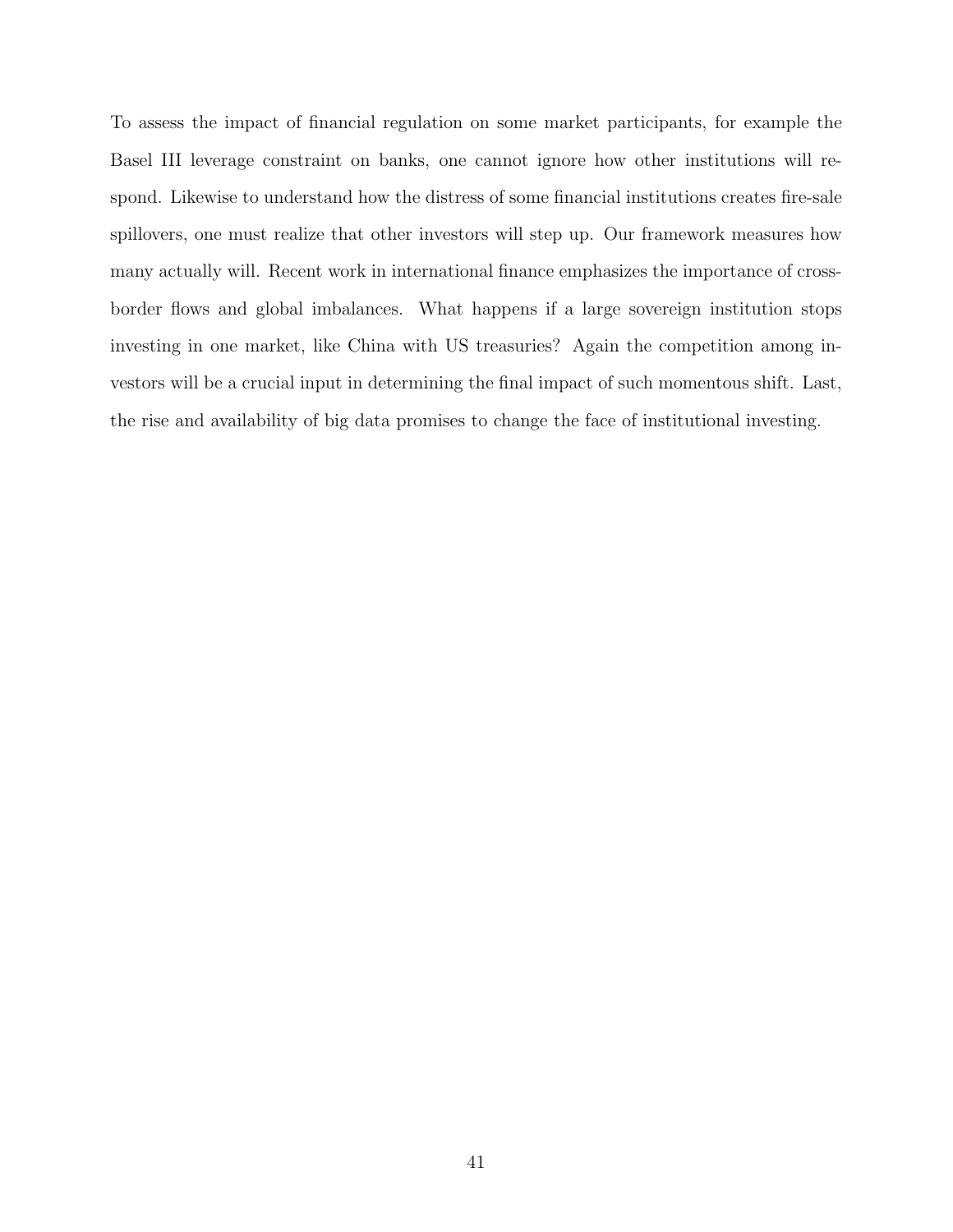## References

- <span id="page-42-0"></span>2020. Investment Company Fact Book – A Review of Trends and Activities in the Investment Company Industry. Investment Company Institute, 60 ed.
- <span id="page-42-13"></span>Backus, Matthew, Christopher Conlon, and Michael Sinkinson. 2019. "Common ownership in america: 1980-2017." Tech. rep., National Bureau of Economic Research.
- <span id="page-42-14"></span>Backus, Matthew, Christopher T Conlon, and Michael Sinkinson. 2020. "Common Ownership Data: Scraped SEC form 13F filings for 1999-2017."
- <span id="page-42-10"></span>Bai, Jennie, Thomas Philippon, and Alexi Savov. 2016. "Have financial markets become more informative?" Journal of Financial Economics 122 (3):625–654.
- <span id="page-42-4"></span>Balasubramaniam, Vimal, John Y Campbell, Tarun Ramadorai, and Benjamin Ranish. 2021. "Who Owns What? A Factor Model for Direct Stockholding." Mimeo, Harvard University.
- <span id="page-42-9"></span>Ben-David, Itzhak, Francesco Franzoni, and Rabih Moussawi. 2018. "Do ETFs Increase Volatility?" The Journal of Finance 73 (6):2471–2535.
- <span id="page-42-1"></span>Bond, Philip and Diego García. 2018. "The equilibrium consequences of indexing." Mimeo, University of Washington.
- <span id="page-42-2"></span>Buss, Adrian and Savitar Sundaresan. 2020. "More risk, more information: How passive ownership can improve informational efficiency." Mimeo.
- <span id="page-42-8"></span>Chang, Yen-Cheng, Harrison Hong, and Inessa Liskovich. 2014. "Regression Discontinuity and the Price Effects of Stock Market Indexing." The Review of Financial Studies 28 (1):212–246.
- <span id="page-42-11"></span>Dávila, Eduardo and Cecilia Parlatore. 2018. "Identifying price informativeness." Mimeo, National Bureau of Economic Research.
- <span id="page-42-6"></span>De Long, J. Bradford, Andrei Shleifer, Lawrence H. Summers, and Robert J. Waldmann. 1990. "Noise Trader Risk in Financial Markets." Journal of Political Economy 98 (4):703– 738.
- <span id="page-42-12"></span>Farboodi, Maryam, Adrien Matray, Laura Veldkamp, and Venky Venkateswaran. 2018. "Where has all the data gone?" Mimeo, Princeton.
- <span id="page-42-3"></span>Farboodi, Maryam and Laura Veldkamp. 2020. "Long-Run Growth of Financial Data Technology." American Economic Review 110 (8):2485–2523.
- <span id="page-42-7"></span>French, Kenneth R. 2008. "Presidential Address: The Cost of Active Investing." The Journal of Finance 63 (4):1537–1573.
- <span id="page-42-5"></span>Gabaix, Xavier and Ralph SJ Koijen. 2020. "In search of the origins of financial fluctuations: The inelastic markets hypothesis." Mimeo, Harvard University.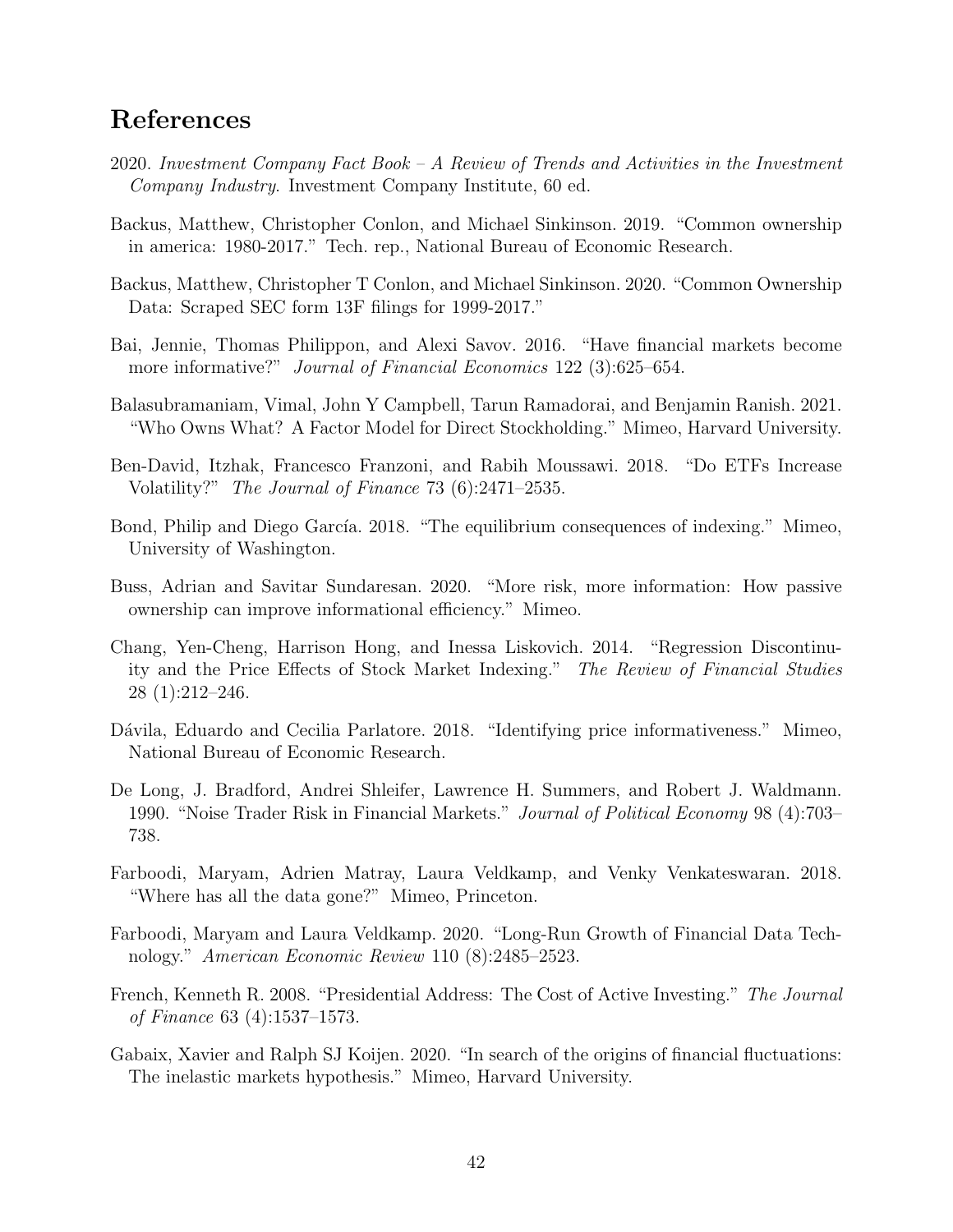- <span id="page-43-9"></span>Gabaix, Xavier and Matteo Maggiori. 2015. " International Liquidity and Exchange Rate Dynamics \*." The Quarterly Journal of Economics 130 (3):1369–1420.
- <span id="page-43-8"></span>Gˆarleanu, Nicolae, Lasse Heje Pedersen, and Allen M. Poteshman. 2009. "Demand-Based Option Pricing." The Review of Financial Studies 22 (10):4259–4299.
- <span id="page-43-11"></span>Gourinchas, Pierre-Olivier, Walker Ray, and Dimitri Vayanos. 2019. "A preferred-habitat model of term premia and currency risk." Mimeo, Berkeley.
- <span id="page-43-10"></span>Greenwood, Robin, Samuel G Hanson, Jeremy C Stein, and Adi Sunderam. 2019. "A Quantity-Driven Theory of Term Premiums and Exchange Rates." Mimeo, Harvard University.
- <span id="page-43-6"></span>Greenwood, Robin and Dimitri Vayanos. 2014. "Bond Supply and Excess Bond Returns." The Review of Financial Studies 27 (3):663–713.
- <span id="page-43-0"></span>Grossman, Sanford J and Joseph E Stiglitz. 1980. "On the Impossibility of Informationally Efficient Markets." American Economic Review 70 (3):393–408.
- <span id="page-43-12"></span>Haddad, Valentin, Alan Moreira, and Tyler Muir. 2021. "When Selling Becomes Viral: Disruptions in Debt Markets in the COVID-19 Crisis and the Fed's Response." The Review of Financial Studies Hhaa145.
- <span id="page-43-7"></span>Haddad, Valentin and David Sraer. 2020. "The Banking View of Bond Risk Premia." The Journal of Finance 75 (5):2465–2502.
- <span id="page-43-13"></span>Hong, Harrison, Jeffrey D. Kubik, and Jeremy C. Stein. 2004. "Social Interaction and Stock-Market Participation." The Journal of Finance 59 (1):137–163.
- <span id="page-43-5"></span>Jiang, Zhengyang, Robert Richmond, and Tony Zhang. 2020. "A portfolio approach to global imbalances." Mimeo.
- <span id="page-43-3"></span>Kacperczyk, Marcin, Stijn Van Nieuwerburgh, and Laura Veldkamp. 2016. "A Rational Theory of Mutual Funds' Attention Allocation." Econometrica 84 (2):571–626.
- <span id="page-43-2"></span>Kacperczyk, Marcin T, Jaromir B Nosal, and Savitar Sundaresan. 2020. "Market power and price informativeness." Mimeo, Imperial College.
- <span id="page-43-14"></span>Kleibergen, Frank and Richard Paap. 2006. "Generalized reduced rank tests using the singular value decomposition." Journal of Econometrics 133 (1):97–126.
- <span id="page-43-1"></span>Koijen, Ralph S. J. and Motohiro Yogo. 2019. "A Demand System Approach to Asset Pricing." Journal of Political Economy 127 (4):1475–1515.
- <span id="page-43-4"></span>Koijen, Ralph S.J., François Koulischer, Benoît Nguyen, and Motohiro Yogo. 2021. "Inspecting the mechanism of quantitative easing in the euro area." Journal of Financial Economics 140 (1):1–20.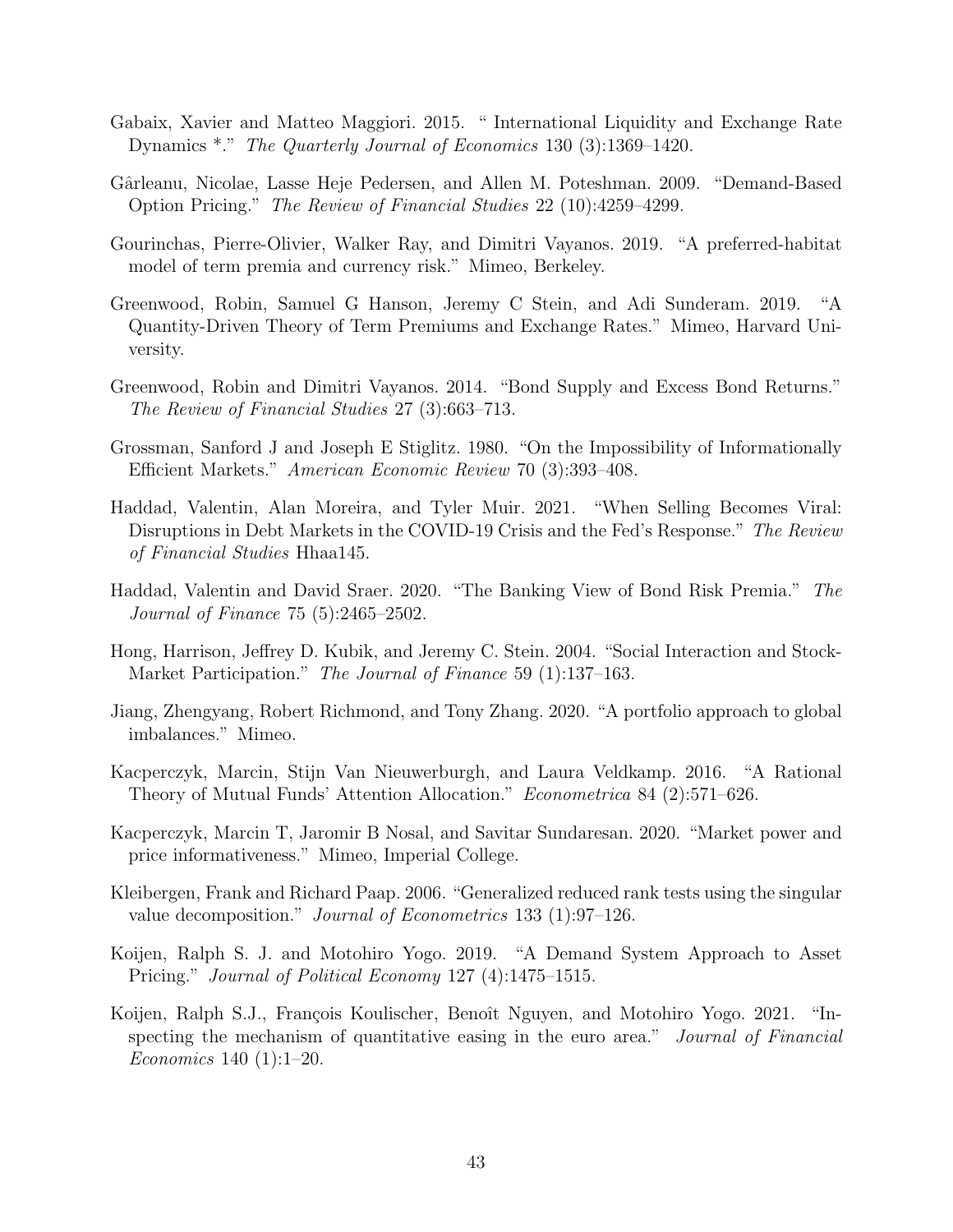- <span id="page-44-7"></span>Koijen, Ralph SJ, Robert J Richmond, and Motohiro Yogo. 2020. "Which Investors Matter for Equity Valuations and Expected Returns?" Mimeo, National Bureau of Economic Research.
- <span id="page-44-6"></span>Koijen, Ralph SJ and Motohiro Yogo. 2020. "Exchange rates and asset prices in a global demand system." Mimeo, National Bureau of Economic Research.
- <span id="page-44-0"></span>Kyle, Albert S. 1989. "Informed Speculation with Imperfect Competition." The Review of Economic Studies 56 (3):317–355.
- <span id="page-44-5"></span>Lee, Jeongmin. 2020. "Passive Investing and Price Efficiency." Mimeo.
- <span id="page-44-12"></span>Lucas, Robert E. 1978. "Asset Prices in an Exchange Economy." Econometrica 46 (6):pp. 1429–1445.
- <span id="page-44-4"></span>Malikov, George. 2019. "Information, participation, and passive investing." Mimeo. Working Paper.
- <span id="page-44-2"></span>Manski, Charles F. 1993. "Identification of Endogenous Social Effects: The Reflection Problem." The Review of Economic Studies 60 (3):531–542.
- <span id="page-44-10"></span>Sammon, Marco. 2021. "Passive Ownership and Price Informativeness." Mimeo.
- <span id="page-44-9"></span>Stambaugh, Robert F. 2014. "Presidential Address: Investment Noise and Trends." The Journal of Finance 69 (4):1415–1453.
- <span id="page-44-3"></span>Subrahmanyam, Avanidhar. 1991. "A Theory of Trading in Stock Index Futures." The Review of Financial Studies 4 (1):17–51.
- <span id="page-44-8"></span>Vayanos, Dimitri and Jean-Luc Vila. 2021. "A Preferred-Habitat Model of the Term Structure of Interest Rates." Econometrica 89 (1):77–112.
- <span id="page-44-11"></span>Vayanos, Dimitri and Tan Wang. 2007. "Search and endogenous concentration of liquidity in asset markets." Journal of Economic Theory 136  $(1)$ :66 – 104.
- <span id="page-44-1"></span>Veldkamp, Laura L. 2011. Information Choice in Macroeconomics and Finance. Princeton University Press.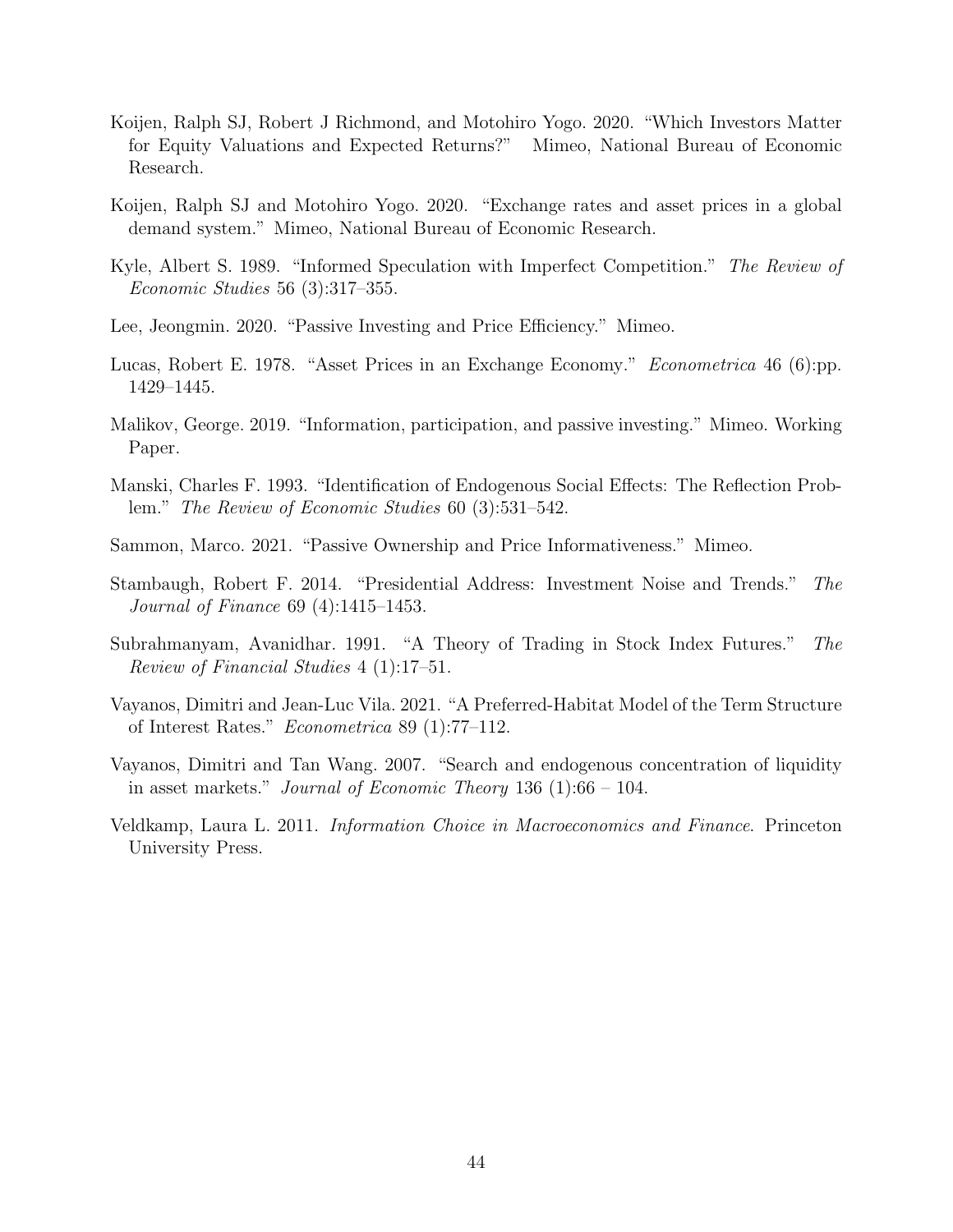## <span id="page-45-0"></span>A Model Appendix

#### A.1 Model of Information Acquisition

#### A.1.1 Setup

There is one period and one asset, and a continuum of agents indexed by  $i \in [0,1]$ . Each agent has CARA preferences with risk aversion  $\rho_i$ :

$$
U_i = \mathbf{E}_i[-e^{-\rho_i W_i}],\tag{IA.1}
$$

and initial wealth  $W_i$ . The gross risk-free rate is 1, and the (random) asset payoff is f. The asset is in noisy supply  $\bar{x} + x$  with  $\bar{x}$  an exogenous fixed parameter and  $x \sim \mathcal{N}(0, \sigma_x^2)$ .

Each agent has a prior that  $f \sim \mathcal{N}(\mu_i, \sigma_i^2)$ . Following [Veldkamp](#page-44-1) [\(2011\)](#page-44-1), agents start with a flat prior on f and receive signal  $\mu_i$  such that the signal is distributed  $\mu_i \sim \mathcal{N}(f, \sigma_i^2)$ . Each agent can acquire a private signal  $\eta_i \sim \mathcal{N}(f, \sigma_{i,\eta}^2)$  at cost  $c_i(\sigma_i^{-2} + \sigma_{i,\eta}^{-2})$ , with  $c_i(.)$ a non-decreasing positive function. That is, obtaining more precise signals is more costly. The signal being private implies in particular that signal realizations are uncorrelated across agents conditional on the fundamental f.

We focus on rational expectations equilibria, and among those linear equilibria specifically. These are equilibria in which the price takes the form:

$$
p = A + Bf + Cx.\tag{IA.2}
$$

An equilibrium is a set of coefficient  $(A, B, C)$ , information choices  $\sigma_{i,\eta}^2$ , demand curves  $D_i(p|\eta_i)$  such that:

- (a) Each demand function and information choice maximizes expected utility, taking as given the price function.
- (b) The market for the asset clears:  $\bar{x} + x = \int D_i(p|\eta_i)di$ .

To solve the model, we process in three steps: first we solve for the price given information decisions; then we will maximize utility within the model with respect to the information choice, keeping separation between information decision and portfolio allocation.

#### A.1.2 Solving Prices given Information

We are going to solve for the price function  $p = A + Bf + Cx$ . First we solve for allocations given the information choice and finally we use market clearing to pin down the price.

Agents form posterior on the fundamental f based on their prior  $\mu_i$ , signal  $\eta_i$ , and from prices. The signal agents can extract from prices about  $f$  is:

$$
s(p) = \frac{p - A}{B} = f + \frac{C}{B}x.
$$
 (IA.3)

Given the three signals, we are able to derive the posterior belief about  $f$  which will be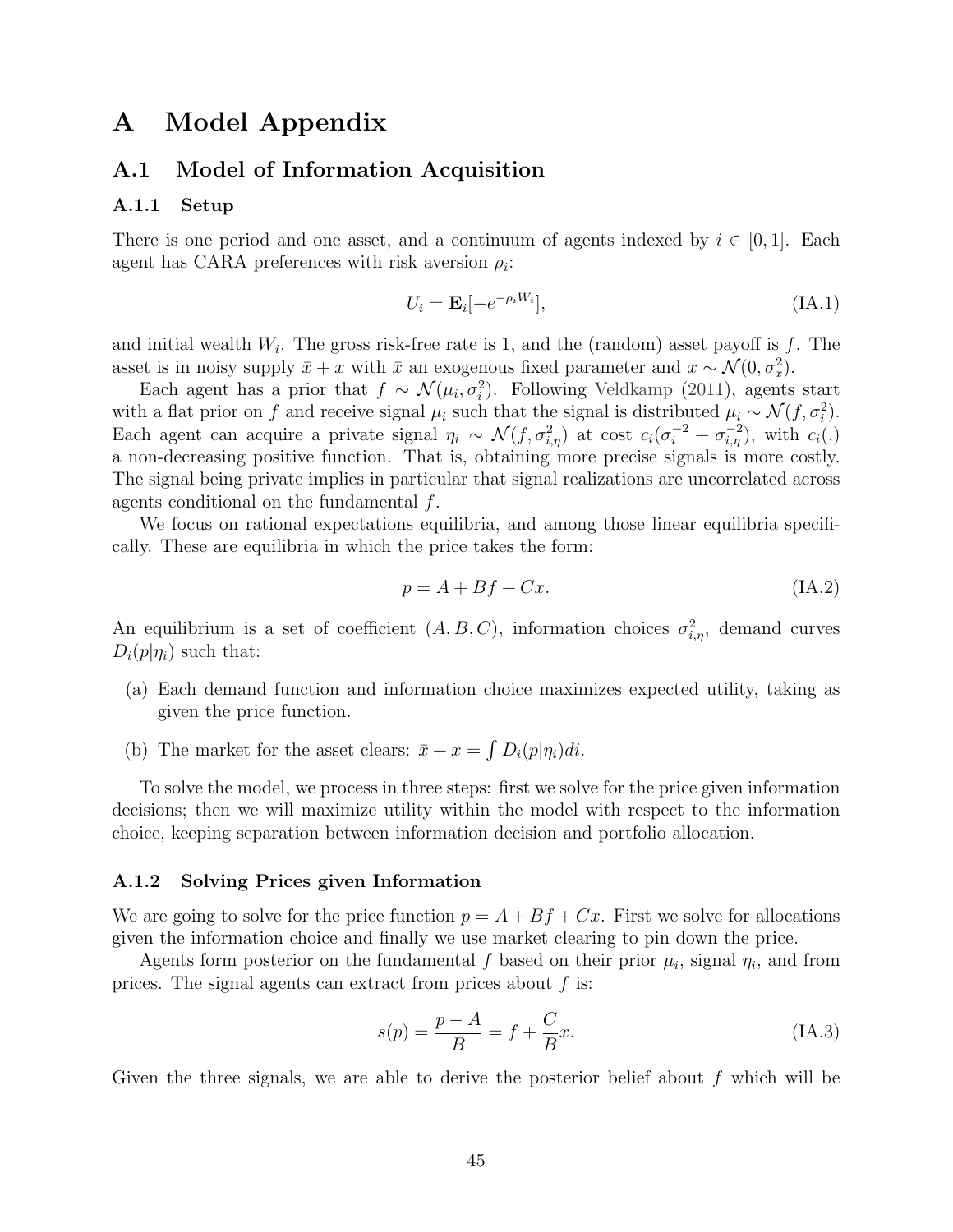distributed as  $\mathcal{N}(\hat{\mu}_i, \hat{\sigma}_i^2)$  as follows:

$$
\hat{\sigma}_i^{-2} = \sigma_i^{-2} + \sigma_{i\eta}^{-2} + \frac{B^2}{C^2} \sigma_x^{-2}
$$
\n(A.4)

$$
\hat{\mu}_i = \hat{\sigma}_i^2 \left( \sigma_i^{-2} \mu_i + \sigma_{i\eta}^{-2} \eta_i + \frac{B^2}{C^2} \sigma_x^{-2} s(p) \right)
$$
\n(IA.5)

Asset Demand. Abstracting from the cost of acquiring information, the utility function is for a given asset holding  $q_i$ :

$$
U_i(q_i) = -\mathbf{E} \left[ \exp \left( -\rho_i \left( f q_i - p q_i \right) \right) \right] \tag{IA.6}
$$

$$
= -\exp\left(-\rho_i q_i \left(\mathbf{E}[f] - p\right) + \frac{\rho^2}{2} q_i^2 \operatorname{Var}[f]\right). \tag{IA.7}
$$

The first order condition with respect to  $q_i$  gives us immediately:

$$
- \rho_i (\mathbf{E}[f] - p) + \rho^2 q_i \text{Var}[f] = 0
$$
  
\n
$$
\iff q_i = \frac{1}{\rho_i \text{Var}[f]} (\mathbf{E}[f] - p)
$$
  
\n
$$
\iff q_i = \frac{1}{\rho_i} \hat{\sigma}_i^{-2} (\hat{\mu}_i - p)
$$
(IA.8)

Market Clearing. The market clearing condition reads:

$$
\int q_i di = \bar{x} + x. \tag{IA.9}
$$

Given asset demand this translates into:

$$
\int \frac{1}{\rho_i} \hat{\sigma}_i^{-2} (\hat{\mu}_i - p) di = \bar{x} + x \tag{IA.10}
$$

The goal now is to find  $(A, B, C)$ , which we identify directly from the market clearing condition. First we replace the expressions for the price function and the posteriors mean and variances in the market clearing equation:

$$
\int \frac{1}{\rho_i} \hat{\sigma}_i^{-2} \left[ f + \frac{B}{C} \frac{\hat{\sigma}_i^2}{\sigma_x^2} x \right] di - \int \frac{1}{\rho_i} \hat{\sigma}_i^{-2} \left[ A + Bf + Cx \right] di = \bar{x} + x \tag{IA.11}
$$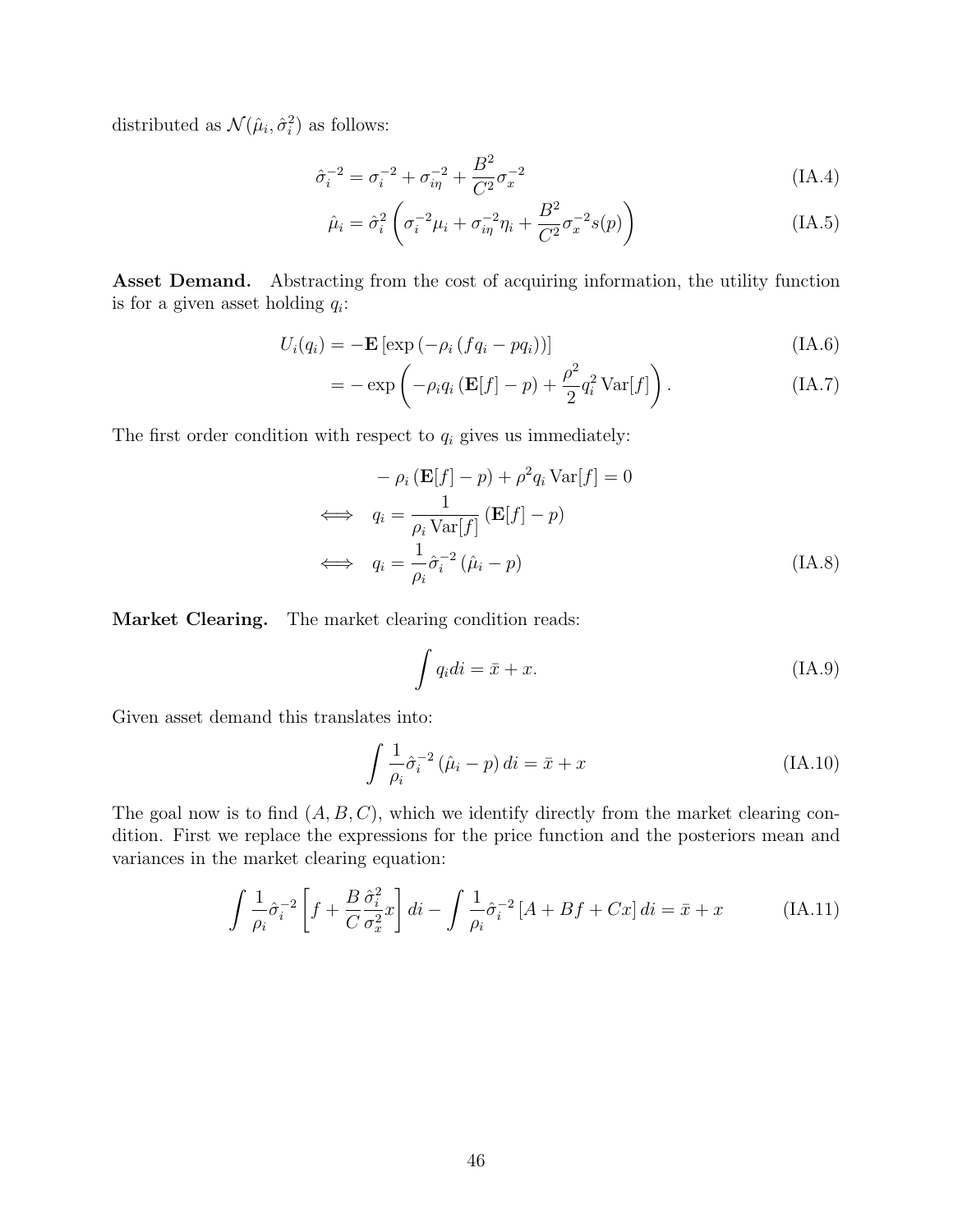First, we identify all the terms that are linear in f and find that  $B = 1$ . Next, we group the terms that are linear in  $x$  we have:

$$
\int \frac{1}{\rho_i} \frac{1}{C} \sigma_x^{-2} di - \int \frac{1}{\rho_i} \hat{\sigma}_i^{-2} C di = 1
$$
  
\n
$$
\iff \int \frac{1}{\rho_i} \left[ \frac{1}{C} \sigma_x^{-2} - C \hat{\sigma}_i^{-2} - C \sigma_{i\eta}^{-2} - \frac{1}{C} \sigma_x^{-2} \right] di = 1
$$
  
\n
$$
\iff C = -\left[ \int \frac{1}{\rho_i} \left( \sigma_i^{-2} + \sigma_{i\eta}^{-2} \right) di \right]^{-1}.
$$
\n(A.12)

Where we used the expression of the posterior found above to substitute into the second equation. Last we gather the constant terms to find A and

$$
A = -\bar{x} \left[ \int \frac{1}{\rho_i} \hat{\sigma}_i^{-2} di \right]^{-1} \tag{IA.13}
$$

#### <span id="page-47-0"></span>A.1.3 Optimal Information

Computing Expected Utility Conditional on the signal and the price, expected utility is:

$$
U_i(q_i) = -\mathbf{E} \left[ \exp\left(-\rho_i \left(fq_i - pq_i\right)\right) | p, \eta \right] \tag{IA.14}
$$

$$
= -\exp\left(-\rho_i q_i \left(\mathbf{E}[f|p,\eta] - p\right) + \frac{\rho^2}{2} q_i^2 \operatorname{Var}[f|p,\eta]\right) \tag{IA.15}
$$

$$
= -\exp\left(-\frac{1}{2}\frac{(\mathbf{E}[f|p,\eta]-p)^2}{\text{Var}[f|p,\eta]}\right),\tag{IA.16}
$$

where the last line is derived using standard properties of quadratic functions.<sup>[14](#page-47-1)</sup>

We can write:

$$
\mathbf{E}[f|p,\eta] - p = \underbrace{\left(\mathbf{E}[f|p,\eta] - \mathbf{E}[f|p]\right)}_{z} + \left(\mathbf{E}[f|p] - p\right)
$$
\n(IA.17)

Conditional on p, z has mean 0 and its variance  $\sigma_z^2$  can be obtained from:

<span id="page-47-2"></span>
$$
\underbrace{f - \mathbf{E}[f|p]}_{\text{variance: } (\sigma_i^{-2} + \sigma_x^{-2}/C^2)^{-1}} = \underbrace{(f - \mathbf{E}[f|p, \eta])}_{\text{variance: } \hat{\sigma}_i^2} + z
$$
\n(IA.18)

<span id="page-47-1"></span><sup>14</sup>For a function  $f(x) = ax^2 + bx$ , the maximum is reached for  $x^* = -b/(2a)$  and its value is  $f(x^*) =$  $-b^2/(4a)$ .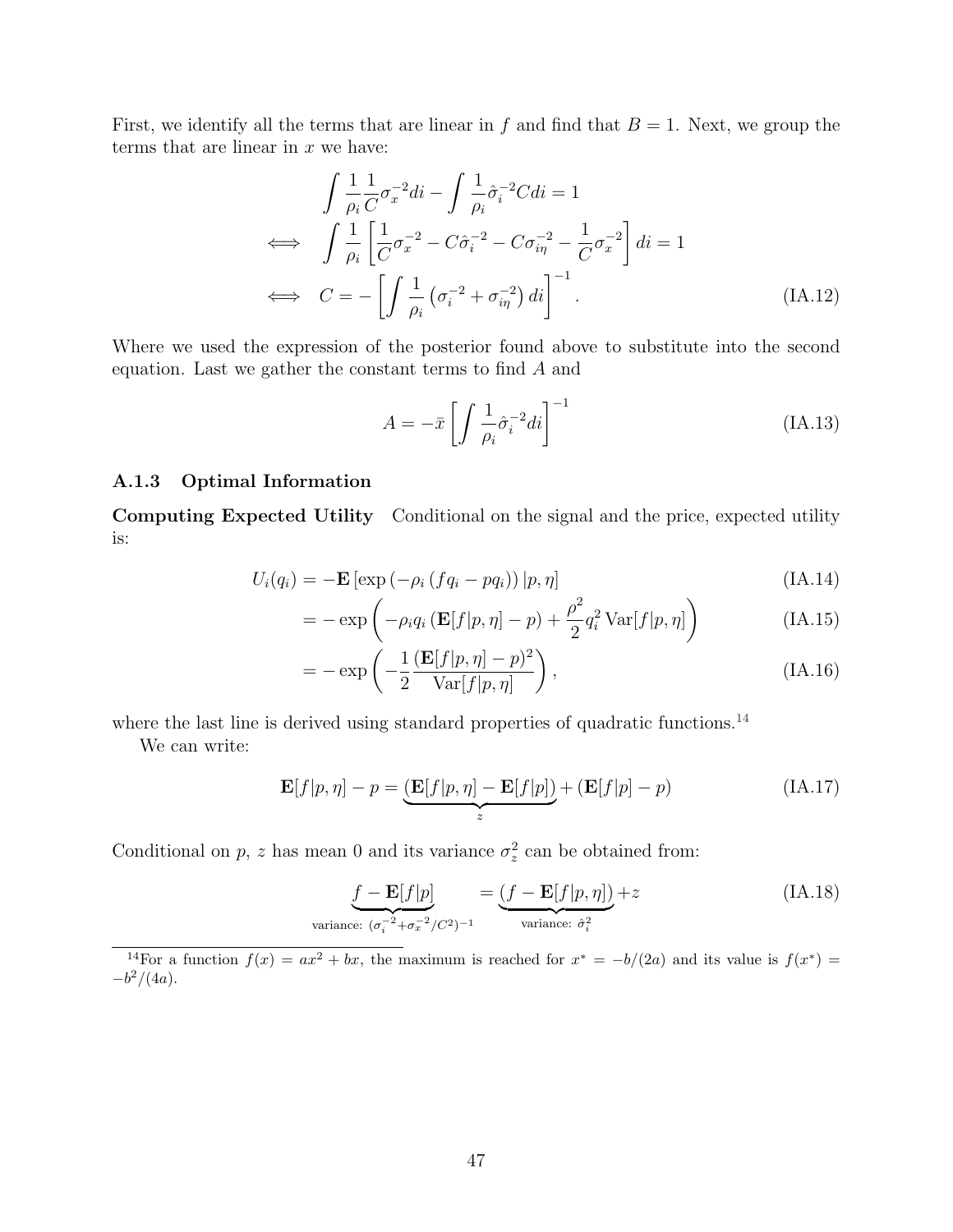Using Veldkamp equation  $(7.32)$ , this maps to:<sup>[15](#page-48-0)</sup>

$$
F = -\frac{1}{2}\frac{1}{\hat{\sigma}_i^2} \tag{IA.19}
$$

$$
G = (\mathbf{E}[f|p] - p)\frac{1}{\hat{\sigma}_i^2}
$$
 (IA.20)

$$
H = -\frac{1}{2} \left( \mathbf{E}[f|p] - p \right)^2 \frac{1}{\hat{\sigma}_i^2}
$$
 (IA.21)

So expected utility conditional on the price is:

$$
U_{0}|_{p} = -(1 - 2\sigma_{z}^{2}F)^{-1/2} \exp\left(\frac{1}{2}G^{2}(1 - 2\sigma_{z}^{2}F)^{-1}\sigma_{z}^{2} + H\right)
$$
  
\n
$$
= -(1 + \frac{\sigma_{z}^{2}}{\hat{\sigma}_{i}^{2}})^{-1/2} \exp\left(\frac{1}{2}\frac{(\mathbf{E}[f|p] - p)^{2}}{\hat{\sigma}_{i}^{2}}\left[(1 + \frac{\sigma_{z}^{2}}{\hat{\sigma}_{i}^{2}})^{-1}\frac{1}{\hat{\sigma}_{i}^{2}}\sigma_{z}^{2} - 1\right]\right)
$$
  
\n
$$
= -(1 + \frac{\sigma_{z}^{2}}{\hat{\sigma}_{i}^{2}})^{-1/2} \exp\left(\frac{1}{2}\frac{(\mathbf{E}[f|p] - p)^{2}}{\hat{\sigma}_{i}^{2}}\left[(1 + \frac{\sigma_{z}^{2}}{\hat{\sigma}_{i}^{2}})^{-1}(\frac{1}{\hat{\sigma}_{i}^{2}}\sigma_{z}^{2} - 1 - \frac{\sigma_{z}^{2}}{\hat{\sigma}_{i}^{2}})\right]\right)
$$
  
\n
$$
= -(1 + \frac{\sigma_{z}^{2}}{\hat{\sigma}_{i}^{2}})^{-1/2} \exp\left(-\frac{1}{2}\frac{(\mathbf{E}[f|p] - p)^{2}}{\hat{\sigma}_{i}^{2}}\left[(1 + \frac{\sigma_{z}^{2}}{\hat{\sigma}_{i}^{2}})^{-1}\right]\right)
$$
  
\n
$$
U_{0}|_{p} = -(1 + \frac{\sigma_{z}^{2}}{\hat{\sigma}_{i}^{2}})^{-1/2} \exp\left(-\frac{1}{2}\frac{(\mathbf{E}[f|p] - p)^{2}}{\hat{\sigma}_{i}^{2} + \sigma_{z}^{2}}\right).
$$
 (IA.22)

Expected utility is:

$$
\mathbf{E}\left[U_{0}|_{p}\right] = -(1 + \frac{\sigma_{z}^{2}}{\hat{\sigma}_{i}^{2}})^{-1/2}\mathbf{E}\exp\left(-\frac{1}{2}\frac{\left(\mathbf{E}[f|p] - p\right)^{2}}{\hat{\sigma}_{i}^{2} + \sigma_{z}^{2}}\right)
$$
\n
$$
= -\left[\frac{\sigma_{i}^{-2} + \sigma_{x}^{-2}/C^{2}}{\sigma_{i}^{-2} + \sigma_{i\eta}^{-2} + \sigma_{x}^{-2}/C^{2}}\right]^{1/2} \cdot \mathbf{E}\left[\exp\left(-\frac{1}{2}\frac{\left(\mathbf{E}[f|p] - p\right)^{2}}{(\sigma_{i}^{-2} + \sigma_{x}^{-2}/C^{2})^{-1}}\right)\right]
$$
(IA.23)

where we use  $(IA.18)$  in the second equality.

Optimal information. To derive the optimal information choice, we trade off utility with the cost of acquiring information which translates in utility terms:

$$
U_0^{(c)} = U_0 \cdot \exp\left(\rho_i c_i (\sigma_i^{-2} + \sigma_{i\eta}^{-2})\right)
$$
 (IA.24)

$$
\mathbf{E} [\exp(z'Fz + G'z + H)] = |I - 2\Sigma F|^{-1/2} \exp\left(\frac{1}{2}G'(I - 2\Sigma F)^{-1}\Sigma G + H\right)
$$

<span id="page-48-0"></span><sup>&</sup>lt;sup>15</sup>There is a general formula for the mean of the exponential of the quadratic of a normal variable. If we take the multivariate normal  $z \sim \mathcal{N}(0, \Sigma)$ :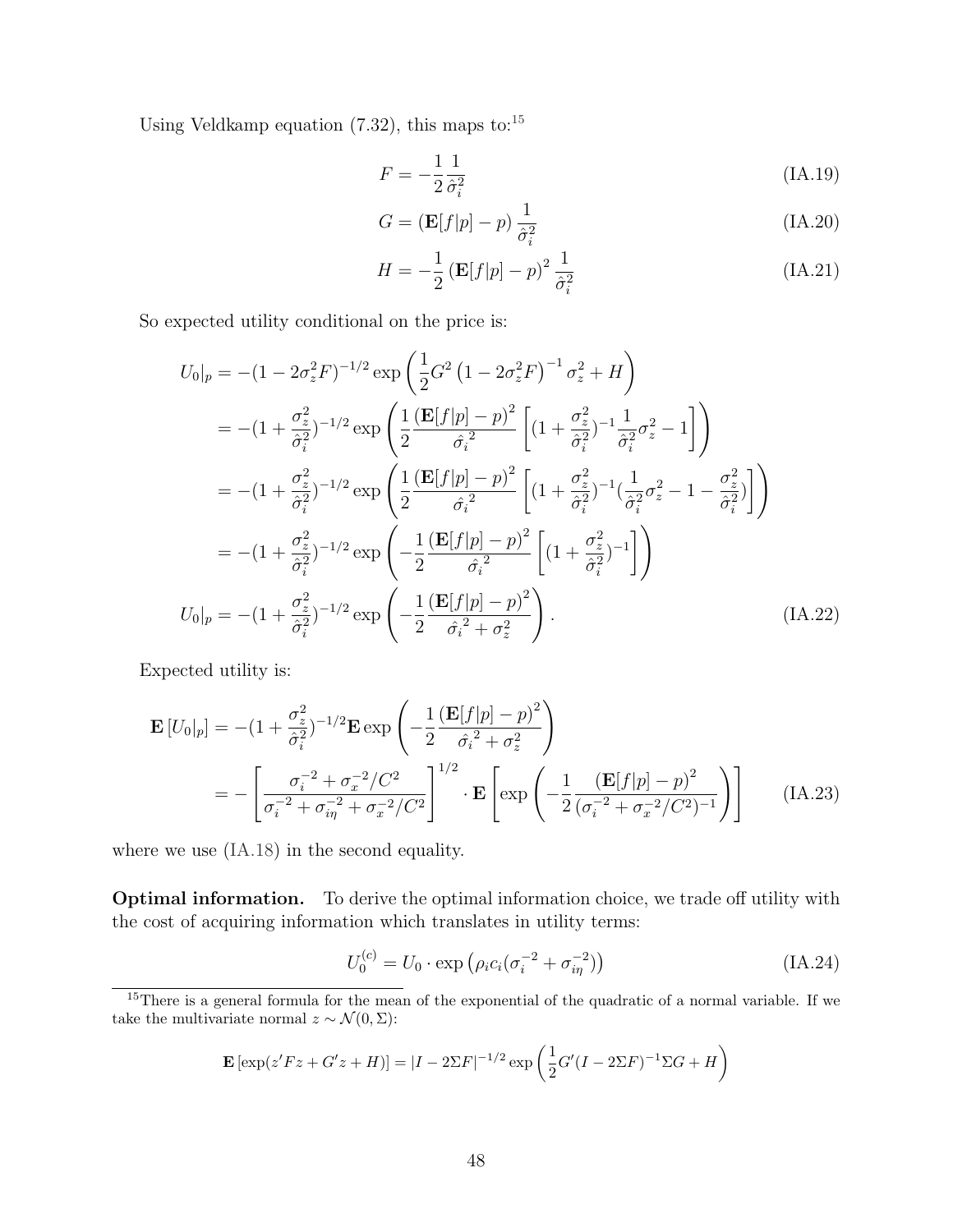$c_i(\cdot)$  is a function that is increasing in the signal precision and can depend on the i. The first order condition that determines the information choice is (maximizing  $-\log(-U)$ ):

$$
\max_{\sigma_{i\eta}^{-2}} -\log(-U_0) - \rho_i c_i (\sigma_i^{-2} + \sigma_{i\eta}^{-2})
$$
\n
$$
\iff \max_{\sigma_{i\eta}^{-2}} -\log(-U_0) - \rho_i c_i (\rho_i \mathcal{E}_i)
$$
\n
$$
\iff \frac{1}{2} \frac{1}{\sigma_i^{-2} + \sigma_{i\eta}^{-2} + \sigma_x^{-2}/C^2} = \rho_i c_i' (\sigma_i^{-2} + \sigma_{i\eta}^{-2}).
$$
\n
$$
\iff \frac{1}{2} \frac{1}{\rho_i \mathcal{E}_i + \mathcal{E}_{agg}^2 \sigma_x^{-2}} = \rho_i c_i' (\rho_i \mathcal{E}_i).
$$
\n(IA.25)

Example 1: linear cost function. We consider the case of a constant marginal cost for any information acquired past the initial endowment:  $c_i(x) = c_{1,i} \max(x - \sigma_i^{-2})$  $\binom{-2}{i}$ , 0). Note that in this case not all agents acquire information since  $\sigma_{i\eta}^{-2} > 0$ , so the actual precision is:

<span id="page-49-0"></span>
$$
\sigma_{i\eta}^{-2} = \max\left(\frac{1}{2\rho_i c_{1,i}} - \sigma_i^{-2} - C^{-2} \sigma_x^{-2}, 0\right)
$$
 (IA.26)

This demand for information and the formula for the coefficient C characterizes the equilibrium. We recall that:

$$
C^{-2} = \left[ \int \frac{1}{\rho_j} (\sigma_j^{-2} + \sigma_{j\eta}^{-2}) d_j \right]^2
$$
 (IA.27)

Example 2: linear response to aggregate elasticity. To relate to the model of Section [2,](#page-8-0) we ask if there is a reasonable family of cost functions that give rise exactly to equation [\(3\)](#page-10-0). We are looking for a cost function such that  $\mathcal{E}_i = \alpha - \beta \mathcal{E}_{agg}$ . Equivalently, this corresponds to  $\mathcal{E}_{agg} = \frac{1}{\beta}$  $\frac{1}{\beta}(\alpha - \mathcal{E}_i)$ . Plugging in the first order condition, this gives:

$$
2\rho_i^2 c_i'(\rho_i \mathcal{E}_i) = \frac{1}{\mathcal{E}_i + \frac{\sigma_x^{-2}}{\rho_i \beta^2} (\alpha - \mathcal{E}_i)^2}
$$
(IA.28)

$$
=_{def} \tilde{c}'_i(\mathcal{E}_i) = \frac{1}{\frac{\sigma_x^{-2}}{\rho_i \beta^2} \mathcal{E}_i^2 + \left(1 - 2 \frac{\alpha \sigma_x^{-2}}{\rho_i \beta^2}\right) \mathcal{E}_i + \frac{\alpha^2 \sigma_x^{-2}}{\rho_i \beta^2}}
$$
(IA.29)

The denominator of the righ-hand-side is a second degree polynomial, we solve for its roots. The discriminant is:

$$
\Delta = \left(1 - 2\frac{\alpha \sigma_x^{-2}}{\rho_i \beta^2}\right)^2 - 4\frac{\sigma_x^{-2}}{\rho_i \beta^2} \frac{\alpha^2 \sigma_x^{-2}}{\rho_i \beta^2}
$$
(IA.30)

$$
= 1 - 4 \frac{\alpha \sigma_x^{-2}}{\rho_i \beta^2} \tag{IA.31}
$$

Let us assume  $\Delta < 0$ . This is equivalent to  $\rho_i \beta^2 < 4 \alpha \sigma_x^{-2}$ . In this case, we have, using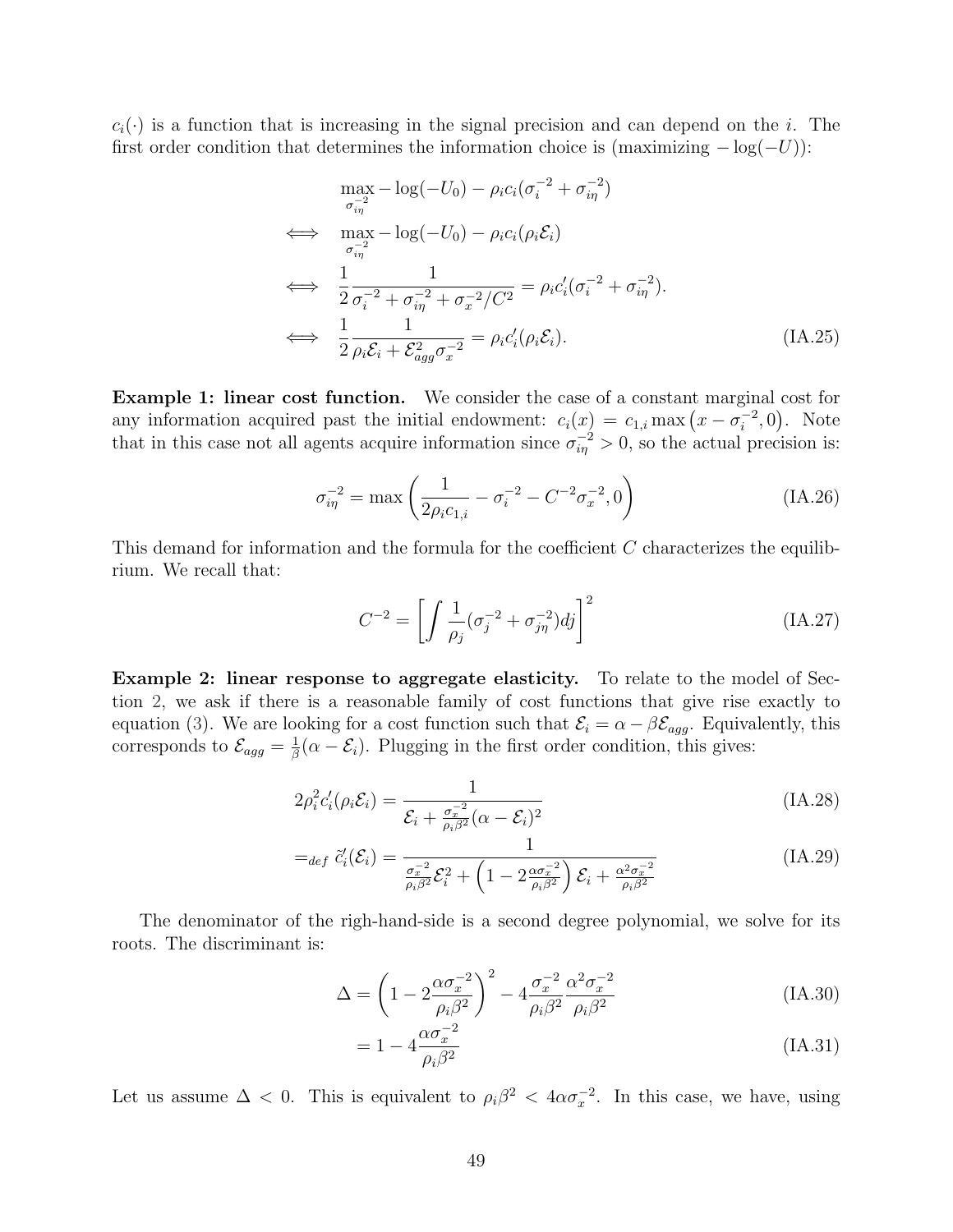standard results on the primitive of the inverse of a polynomial:

$$
\tilde{c}_{i}(\mathcal{E}_{i}) = \frac{2 \arctan\left(\frac{2 \frac{\sigma_{x}^{-2}}{\rho_{i}\beta^{2}} \mathcal{E}_{i} + \left(1 - 2 \frac{\alpha \sigma_{x}^{-2}}{\rho_{i}\beta^{2}}\right)}{\sqrt{4 \frac{\alpha \sigma_{x}^{-2}}{\rho_{i}\beta^{2}} - 1}}\right)}{\sqrt{4 \frac{\alpha \sigma_{x}^{-2}}{\rho_{i}\beta^{2}} - 1}} + K
$$
\n(IA.32)

The cost function is convex as long as the argument of the arctangent is negative, so:

$$
\mathcal{E}_i \le \alpha - \frac{\rho_i \beta^2}{2\sigma_x^{-2}}.\tag{IA.33}
$$

We can see that if the right-hand-side of this condition is positive, the condition of  $\Delta < 0$  is automatically satisfied.

After rescaling,  $2\rho_i c_i(\rho_i \mathcal{E}_i) = \tilde{c}_i(\mathcal{E}_i)$ , or equivalently  $c_i(x) = \frac{1}{2\rho_i} \tilde{c}_i(x/\rho_i)$  we have:

$$
c_i(x) = \frac{1}{\rho_i} \frac{1}{\sqrt{2\alpha \tilde{\beta} - 1}} \arctan\left(\frac{\tilde{\beta} \frac{x}{\rho_i} + (1 - \alpha \tilde{\beta})}{\sqrt{2\alpha \tilde{\beta} - 1}}\right) + \tilde{K}
$$
 (IA.34)

with  $\tilde{\beta} = 2\sigma_x^{-2}/(\rho_i \beta^2)$ , and the condition  $\alpha - \rho_i \beta^2/(2\sigma_x^{-2}) \ge 0$  becomes  $\alpha \tilde{\beta} \ge 1$ . We can collect these results in a proposition.

**Proposition 1.** For any  $a > 0$  and  $b > 0$  so that  $ab > 1$ , assume the information cost follows the function:

$$
c_i(x) = 0, \text{ if } x < 0,
$$
  
\n
$$
c_i(x) = \frac{1}{\rho_i} \frac{1}{\sqrt{2ab - 1}} \arctan\left(\frac{b\frac{x}{\rho_i} + (1 - ab)}{\sqrt{2ab - 1}}\right) + K, \text{ if } 0 \le x/\rho_i \le a - b^{-1}
$$
  
\n
$$
c_i(x) = +\infty, \text{ if } x/\rho_i \ge a - b^{-1}, \tag{IA.35}
$$

where K is such that  $c_i(0) = 0$ . This cost function is increasing and convex. Then the optimal elasticity is:

$$
\mathcal{E}_i = \mathcal{E}_{0,i} - \chi \mathcal{E}_{agg},\tag{IA.36}
$$

with  $\mathcal{E}_{0,i} = a$  and  $\chi = \sqrt{\frac{2\sigma_x^{-2}}{\rho_i b}}$ .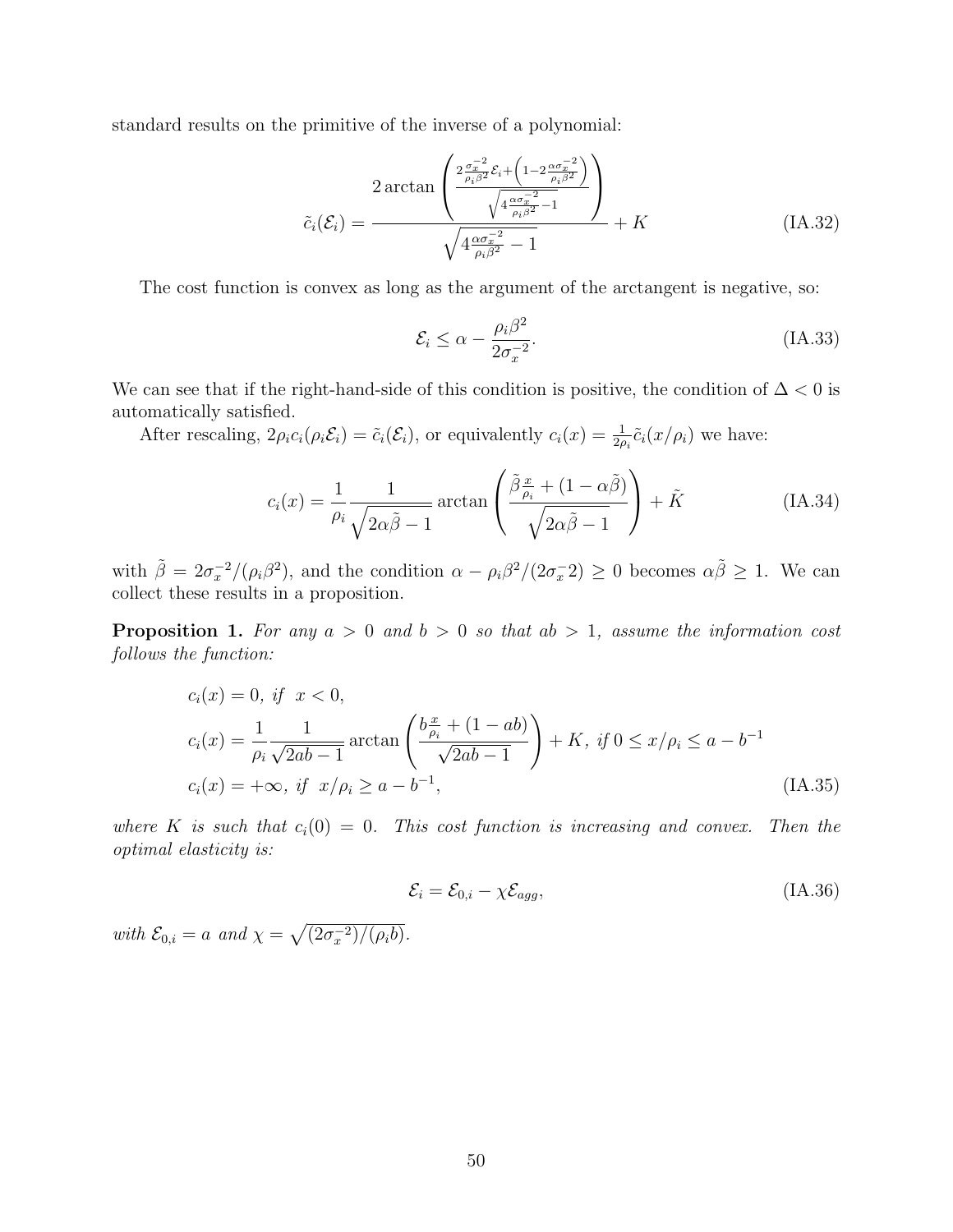#### A.1.4 Demand Elasticity

We recall the demand schedule for agent *i*:

$$
q_{i} = \frac{1}{\rho_{i}} \hat{\sigma}_{i}^{-2} (\hat{\mu}_{i} - p)
$$
  
\n
$$
= \frac{1}{\rho_{i}} \hat{\sigma}_{i}^{-2} (\hat{\sigma}_{i}^{2} [\sigma_{i}^{-2} \mu_{i} + \sigma_{i\eta}^{-2} \eta_{i} + C^{-2} \sigma_{x}^{-2} s(p)] - p)
$$
  
\n
$$
= \frac{1}{\rho_{i}} (\sigma_{i}^{-2} \mu_{i} + \sigma_{i\eta}^{-2} \eta_{i} + C^{-2} \sigma_{x}^{-2} (p - A) - \hat{\sigma}_{i}^{-2} p)
$$
  
\n
$$
= \frac{1}{\rho_{i}} (\sigma_{i}^{-2} \mu_{i} + \sigma_{i\eta}^{-2} \eta_{i} + (C^{-2} \sigma_{x}^{-2} - \hat{\sigma}_{i}^{-2}) p - C^{-2} \sigma_{x}^{-2} A).
$$
 (IA.37)

We can read the demand elasticity as:

$$
\mathcal{E}_{i} = -\frac{dq_{i}}{dp} = -\frac{1}{\rho_{i}} \left( C^{-2} \sigma_{x}^{-2} - \hat{\sigma}_{i}^{-2} \right) = \frac{1}{\rho_{i}} \left( \sigma_{i}^{-2} + \sigma_{i\eta}^{-2} \right). \tag{IA.38}
$$

In the model the regression of  $q_i$  on p would not give us the proper elasticity. There is a bias in the regression because p is correlated with  $\mu_i$  and  $\eta_i$ . It is still possible to recover the elasticty using an instrument; for example the supply shock  $x$  covaries with  $p$  but is uncorrelated with  $\mu_i$  and  $\eta_i$ .

We can express the equilibrium in terms of demand elasticities. We define the aggregate demand elasticity as:

$$
\mathcal{E} = \int \mathcal{E}_j dj = C^{-1}.
$$
 (IA.39)

We can rewrite the choice of information as a choice elasticity:

$$
\mathcal{E}_k = \underbrace{\frac{1}{2\rho_i^2 c_{1,i}}}_{\text{Investor characteristics}} -\underbrace{\frac{\sigma_x^{-2}}{\rho_i}}_{\text{market elasticity}} \mathcal{E}^2 \tag{IA.40}
$$

#### <span id="page-51-0"></span>A.1.5 Flexibility in Information Acquisition

We turn to the study of flexibility in the acquisition of information. First we look at how  $\sigma_{i\eta}$  changes as we vary the aggregate elasticity  $C^{-2}$  We take [\(IA.25\)](#page-49-0) and using the implicit function theorem:

$$
\frac{2}{\rho_i} \left( \sigma_i^{-2} + \sigma_{i\eta}^{-2} + C^{-2} \sigma_x^{-2} \right) - \frac{1}{c_i' (\sigma_{i\eta}^{-2})} = 0
$$
\n
$$
\chi = -\frac{d\sigma_{i\eta}^{-2}}{dC^{-2}} = \frac{2/\rho_i \sigma_x^{-2}}{2/\rho_i + c_i''/c_i'^2} = \frac{\sigma_x^{-2}}{1 + \frac{\rho_i}{2} \frac{c_i''}{c_i'^2}}
$$
\n(IA.41)

The response depends on the curvature of the information acquisition cost function. If the curvature is zero (as is the case in our linear cost example), then the response is highest.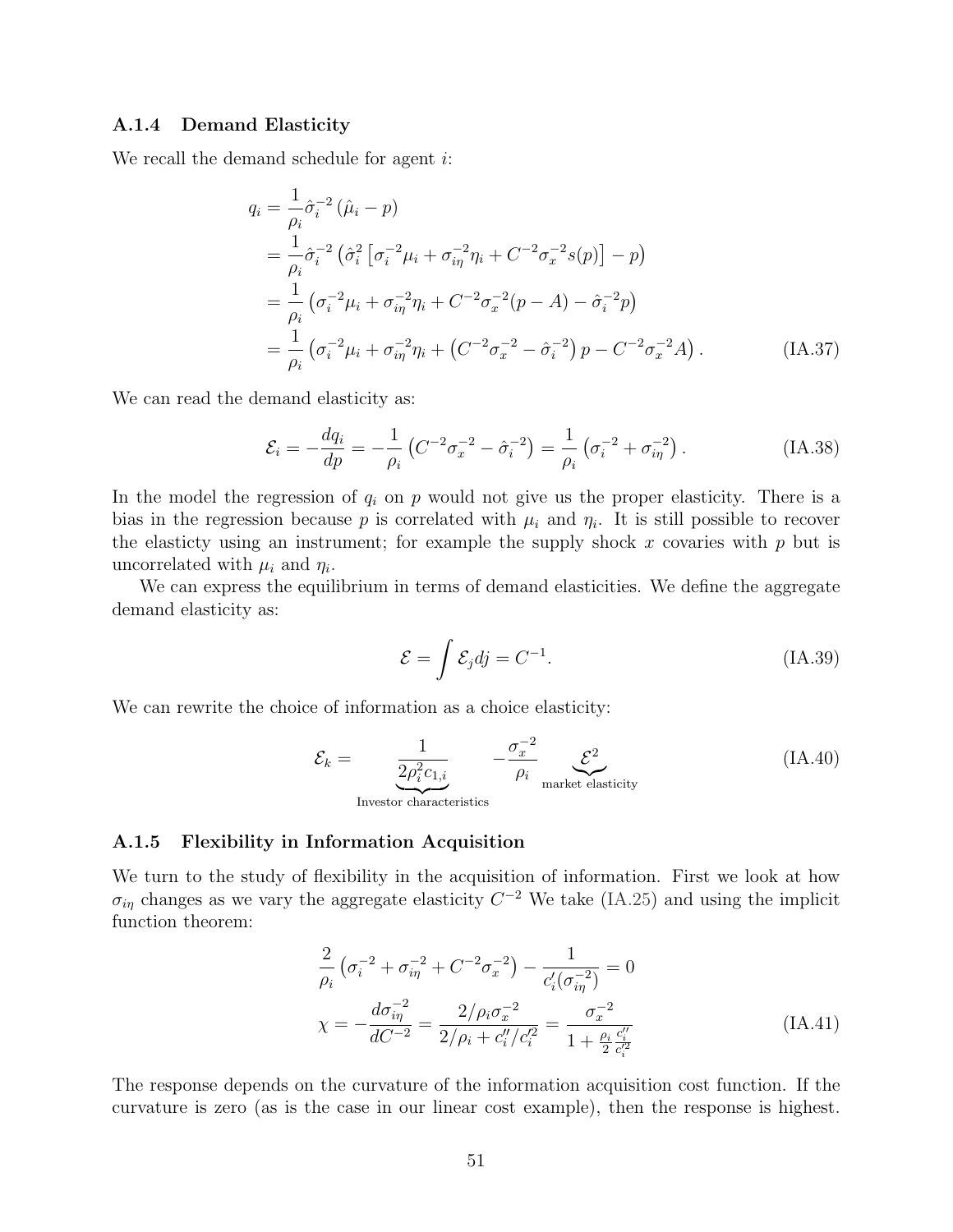Whereas a large curvature will elicit a weaker response.

#### <span id="page-52-1"></span>A.1.6 Price Informativeness

We define price informativeness for investor  $i$  as the ratio of the precision of their belief about the fundamental when they condition on their private information and on the price and the precision of their belief using private information only:

$$
\mathcal{I}_{i} = \frac{\text{Var}(f|\mu_{i}, \eta_{i}, p)^{-1}}{\text{Var}(f|\mu_{i}, \eta_{i})^{-1}} = \frac{\sigma_{i}^{-2} + \sigma_{i\eta}^{-2} + \mathcal{E}_{agg}^{2} \sigma_{x}^{-2}}{\sigma_{i}^{-2} + \sigma_{i\eta}^{-2}}
$$
\n
$$
= 1 + \mathcal{E}_{agg} \frac{\mathcal{E}_{agg}}{\rho_{i} \mathcal{E}_{i}} \sigma_{x}^{-2}
$$
\n(IA.42)

We also define the absolute price informativeness of the price as

$$
\mathcal{I}_{abs} = \text{Var}(f|p)^{-1} = \mathcal{E}_{agg}^2 \sigma_x^{-2}.
$$
\n(IA.43)

#### <span id="page-52-0"></span>A.2 Model of Imperfect Competition

#### A.2.1 Setup

There are I investors indexed by i. Each agent has CARA preferences with risk aversion  $\rho_i$ :

$$
U_i = \mathbf{E}_i[-e^{-\rho_i W_i}],\tag{IA.44}
$$

and initial wealth  $W_i$ . The gross risk-free rate is 1, and the random asset payoff f is distributed  $\mathcal{N}(\mu, \sigma^2)$ . The asset is in noisy supply  $\bar{x}+x$  with  $\bar{x}$  an exogenous fixed parameter and  $x \sim \mathcal{N}(0, \sigma_x^2)$ .

As in [Kyle](#page-44-0) [\(1989\)](#page-44-0) we are interested in rational expectation equilibria with imperfect competition. We look for a linear pricing rule  $p = A + Cx$ . We solve for the individual demand strategies and look for linear strategies of the form:

$$
d_i = \underline{d}_i - \mathcal{E}_i p \tag{IA.45}
$$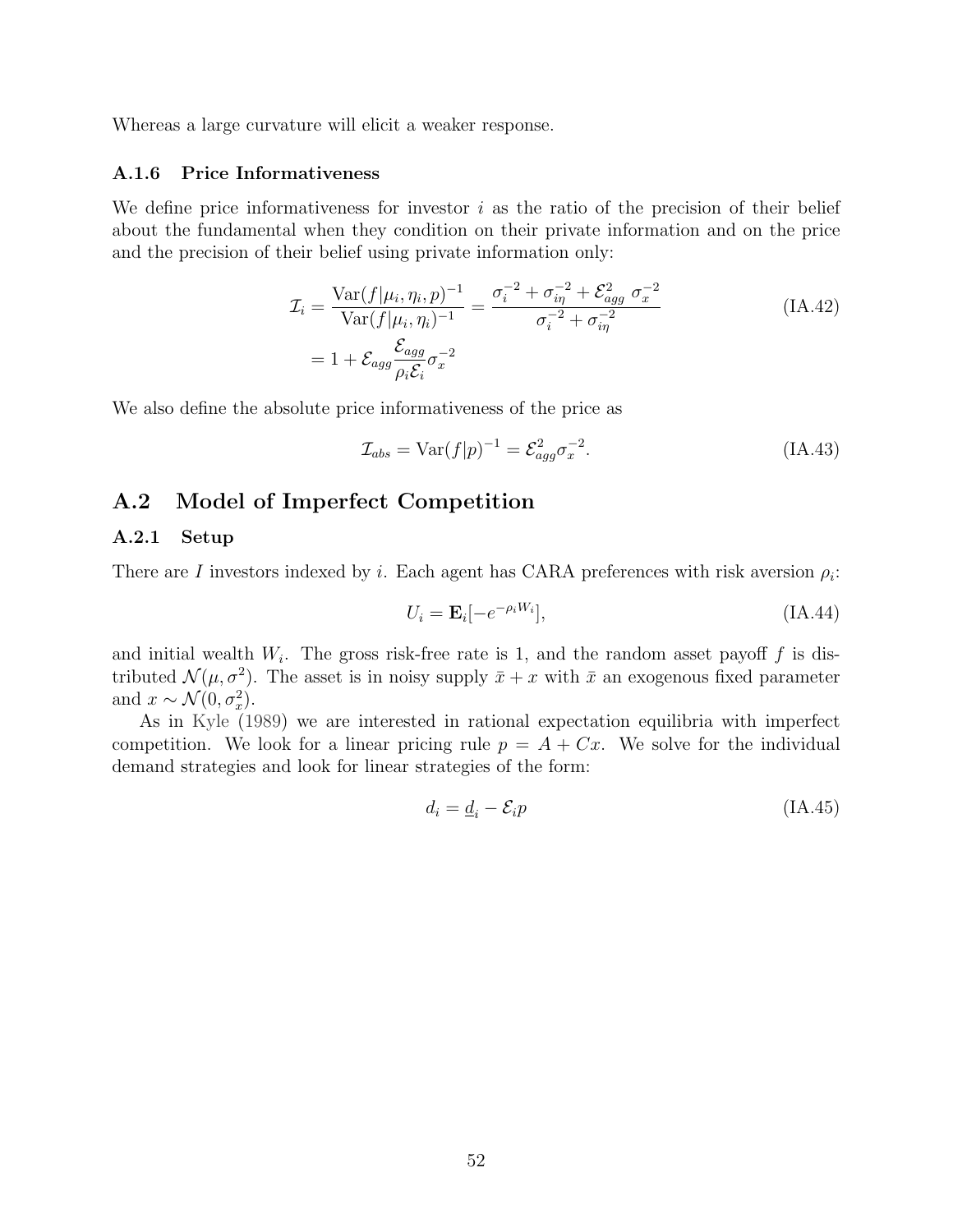#### A.2.2 Solving for optimal demand strategies

Investor i maximizes their profit taking as given the residual demand from other investors' demand schedule. We use market clearing to find the residual supply curve:

$$
\sum_{i} d_{i} = \bar{x} + x
$$
\n
$$
d_{i} = \bar{x} + x - \sum_{k \neq i} d_{k} + \left(\sum_{k \neq i} \mathcal{E}_{k}\right) p
$$
\n
$$
p(d_{i}) = \underbrace{\left(\sum_{k \neq i} \mathcal{E}_{k}\right)^{-1}}_{\lambda_{-i}} d_{i} + \underbrace{\left(\sum_{k \neq i} \mathcal{E}_{k}\right)^{-1} \cdot \left(\sum_{k \neq i} d_{k} - \bar{x} - x\right)}_{p_{-i}}.
$$
\n(IA.46)

To find the optimal demand of investor  $i$  for the asset, we write their program<sup>[16](#page-53-0)</sup>

$$
\max_{d} \mathbf{E}\{f - p(d)|p_{-i}\}d - \frac{\rho_i}{2} \text{Var}\{f - p(d)|p_{-i}\}d^2
$$
\n
$$
\max_{d} (\mu - p_{-i})d - \lambda_{-i}d^2 - \frac{\rho_i}{2}d^2\sigma^2.
$$
\n(IA.47)

The first order condition gives us:

$$
d_i = \frac{\mu - p}{\rho_i \sigma^2 + \lambda_{-i}}.\tag{IA.48}
$$

#### A.2.3 Solving for aggregate demand elasticity

Given our original demand  $d_i = \underline{d}_i - \mathcal{E}_i p$ , we are able to identify the linear terms as:

$$
\underline{d}_i = \frac{\mu}{\rho_i \sigma^2 + \lambda_{-i}}; \qquad \mathcal{E}_i = \frac{1}{\rho_i \sigma^2 + \lambda_{-i}} = \frac{1}{\rho_i \sigma^2 + (\mathcal{E}_{agg} - \mathcal{E}_i)^{-1}},
$$
(IA.49)

where we define the aggregate elasticity:

<span id="page-53-1"></span>
$$
\mathcal{E}_{agg} = \sum_{i} \mathcal{E}_{i}.\tag{IA.50}
$$

Next we show that there is a unique solution for the aggregate elasticity. From the expression in equation [\(IA.49\)](#page-53-1), we remark that  $\mathcal{E}_i$  solves a quadratic. We rule out the larger of the two

<span id="page-53-0"></span><sup>&</sup>lt;sup>16</sup>Note that expectation and variances are conditional on the residual demand curve  $p_{-i}$  which is equivalent to conditioning on p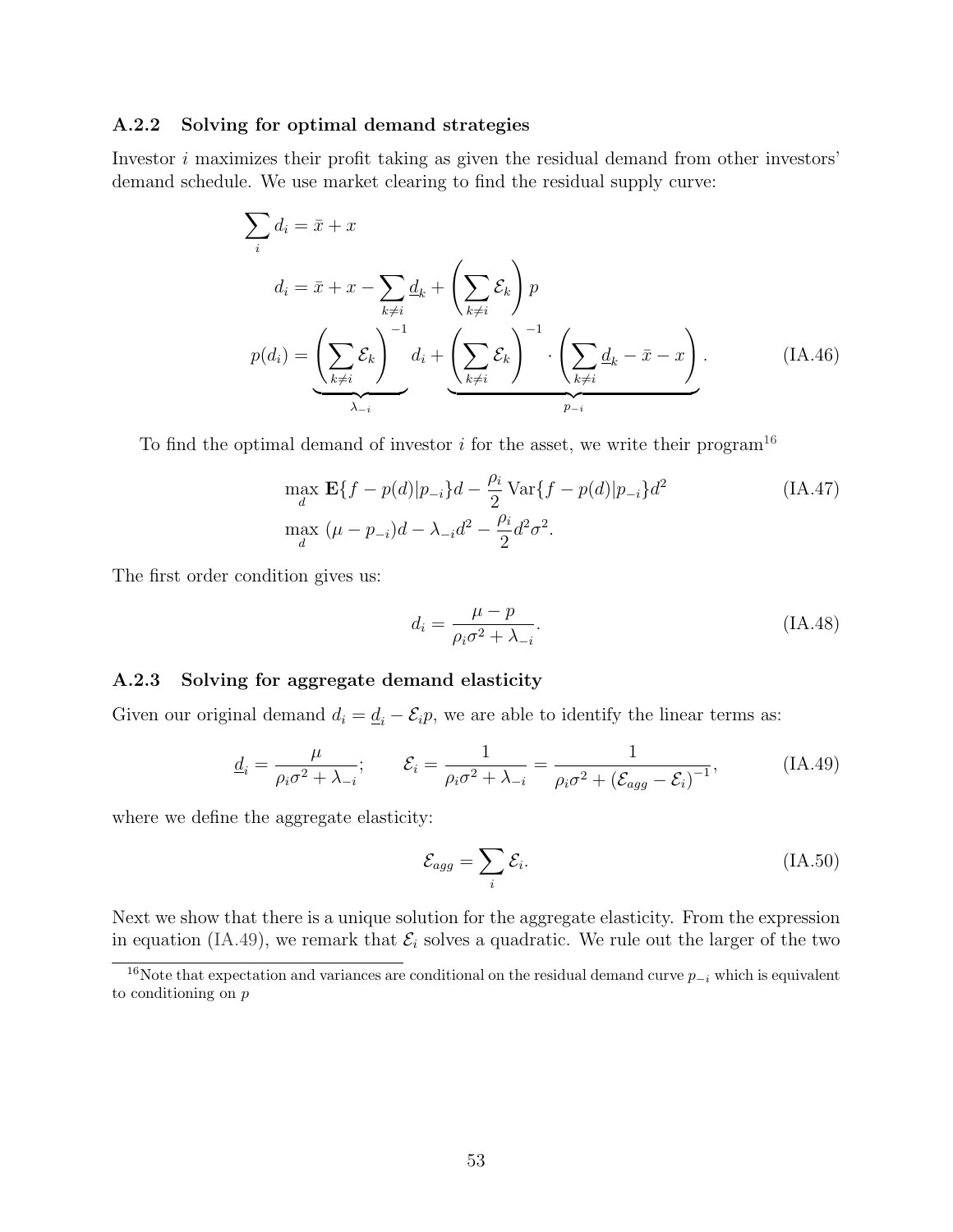roots and the solution  $\rm is^{17}$  $\rm is^{17}$  $\rm is^{17}$ 

<span id="page-54-1"></span>
$$
\mathcal{E}_{i} = \frac{1}{2} \left( \frac{2}{\rho_{i} \sigma^{2}} + \mathcal{E}_{agg} - \sqrt{\left(\frac{2}{\rho_{i} \sigma^{2}}\right)^{2} + \mathcal{E}_{agg}^{2}} \right)
$$
 (IA.51)

To show that there is a unique stable equilibrium we consider the fixed point problem  $F(x) = x$ , with F defined by:

$$
f_i(x) = \frac{1}{2} \left( \frac{2}{\rho_i \sigma^2} + x - \sqrt{\left( \frac{2}{\rho_i \sigma^2} \right)^2 + x^2} \right),
$$
 (IA.52)

$$
F(x) = \sum_{i} f_i(x). \tag{IA.53}
$$

The function F is positive, increasing, and concave. Moreover  $F(0) = 0$ ,  $F'(0) = I/2$ , and  $\lim_{x\to+\infty} F'(x) = 0$ , we conclude that there is a unique non-zero solution for  $\mathcal{E}_{agg}$  as long as  $I \geq 3$ .

The relation derived in [\(IA.51\)](#page-54-1) between  $\mathcal{E}_i$  and  $\mathcal{E}_{agg}$  is not linear. We can approximate this equation linearly by  $\mathcal{E}_i = \underline{\mathcal{E}}_i - \chi \mathcal{E}_{agg}$  with

$$
\chi = -\frac{1}{2} \left( 1 - \frac{\mathcal{E}_{agg}}{\sqrt{\mathcal{E}_{agg}^2 + \left(\frac{2}{\gamma_i \sigma^2}\right)^2}} \right) < 0 \tag{IA.54}
$$

This expression gives us bounds on the value of  $\chi: -1/2 \leq \chi < 0$ .

<span id="page-54-0"></span><sup>&</sup>lt;sup>17</sup>The larger root is such that  $\mathcal{E}_i > \mathcal{E}_{agg}$  which violates  $\sum_i \mathcal{E}_i = \mathcal{E}_a gg$ .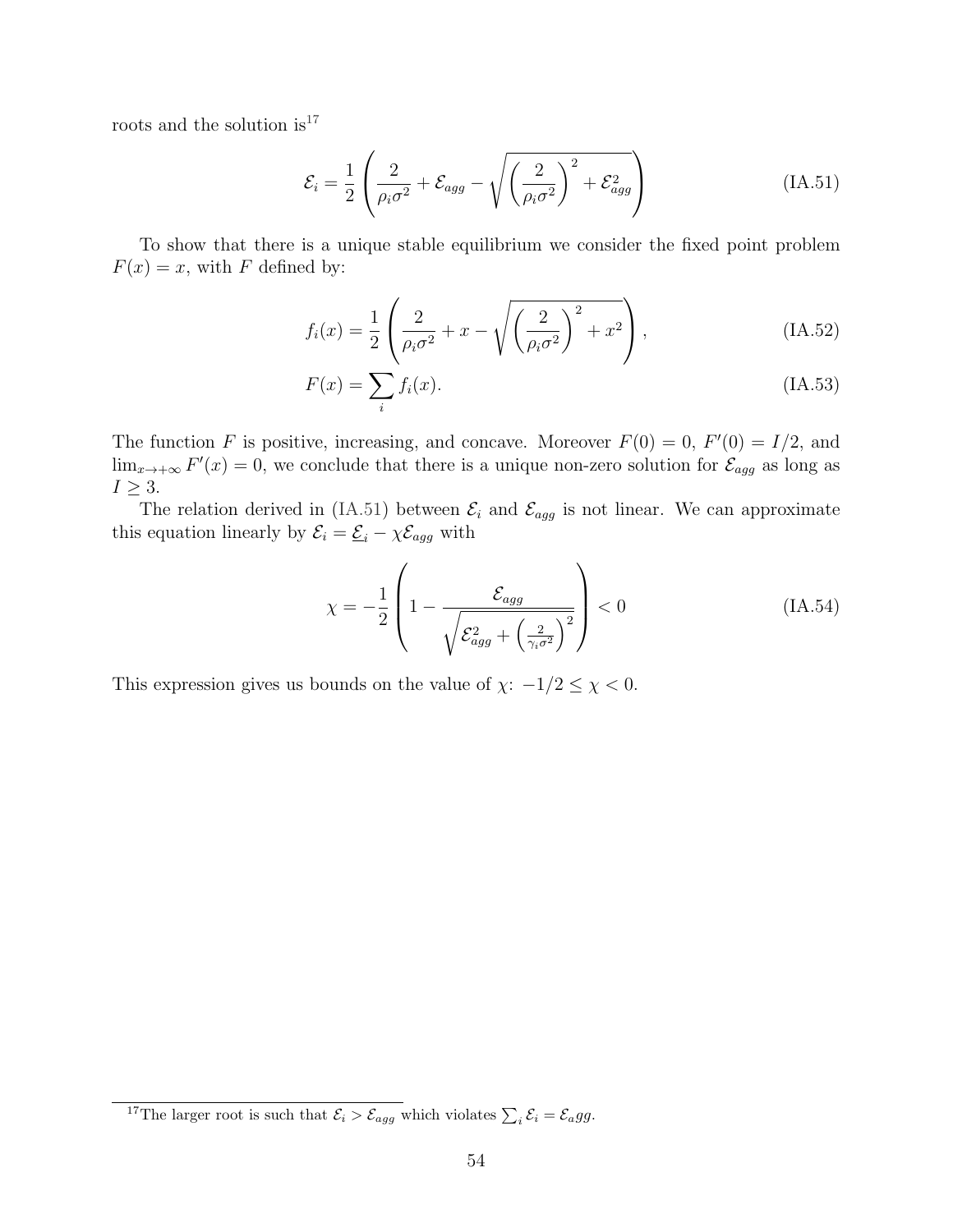## B Appendix Tables

#### <span id="page-55-0"></span>Table IA.1.

Summary Statistics of Aggregate Elasticity  $\mathcal{E}_{agg}$  with book-equity weighted instrument

|                                | Panel A: Statistics of average elasticity across stocks                    |           |           |           |  |  |
|--------------------------------|----------------------------------------------------------------------------|-----------|-----------|-----------|--|--|
|                                | Average                                                                    | 25th pct. | Median    | 75th pct. |  |  |
| Elasticity $\mathcal{E}_{aqq}$ | 0.264                                                                      | 0.24      | 0.279     | 0.297     |  |  |
| Fixed elasticity               | 0.501                                                                      | 0.467     | 0.487     | 0.552     |  |  |
|                                | Panel B: Statistics of in the cross-section of the elasticity within dates |           |           |           |  |  |
|                                | Average                                                                    | 25th pct. | Median    | 75th pct. |  |  |
| Elasticity $\mathcal{E}_{agg}$ | 0.133                                                                      | 0.124     | 0.141     | 0.152     |  |  |
| Fixed elasticity               | 0.157                                                                      | 0.135     | 0.144     | 0.179     |  |  |
|                                | Panel C: Regression coefficient (by dates) of elasticity on size           |           |           |           |  |  |
|                                | Average                                                                    | 25th pct. | Median    | 75th pct. |  |  |
| Elasticity $\mathcal{E}_{agg}$ | $-0.0686$                                                                  | $-0.0763$ | $-0.071$  | $-0.0664$ |  |  |
| Fixed elasticity               | $-0.0431$                                                                  | $-0.0481$ | $-0.0441$ | $-0.0408$ |  |  |

Table [IA.1](#page-55-0) presents statistics of the aggregate elasticity  $\mathcal{E}_{agg}(k, t)$ . We estimate the elasticity in our model accounting for competition  $\chi$  and without competition as in [Koijen and Yogo](#page-43-1) [\(2019\)](#page-43-1) (denoted by fixed elasticity).

Panel A has summary statistics of the average elasticity by date.

Panel B has summary statistics of the cross-sectional standard deviation by date.

Panel C has summary statistics of the coefficient  $\beta_t$  of the regression  $\mathcal{E}_{agg}(k, t) = \alpha_t + \beta_t size_{k,t} + \varepsilon_{k,t}$ The sample period is 2000 to 2016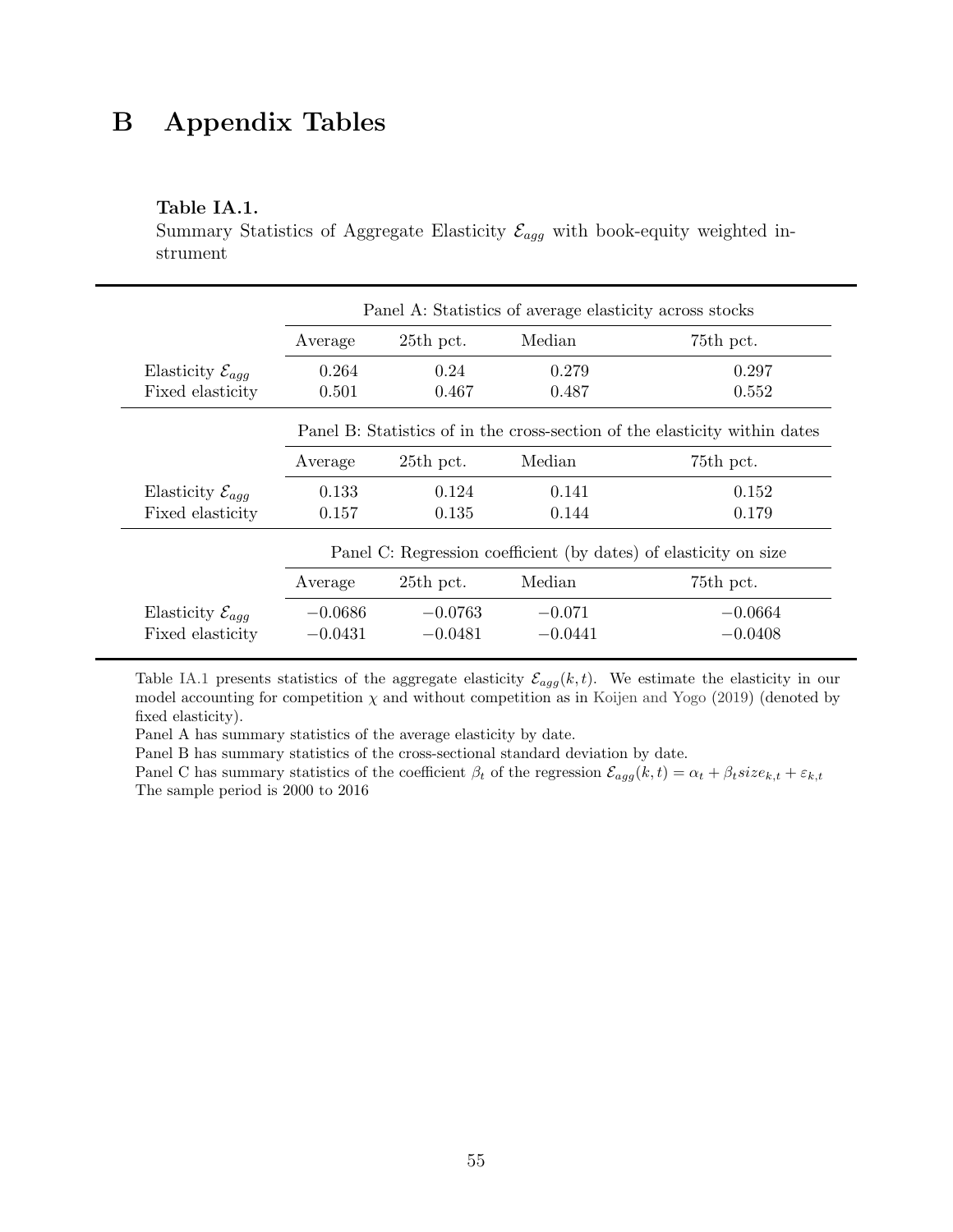# C Appendix Figures

<span id="page-56-0"></span>

Figure IA.1. Time-series of competition  $\chi$ . Figure [IA.1](#page-56-0) shows the time-series of the estimates for the competition parameter

 $\chi$ .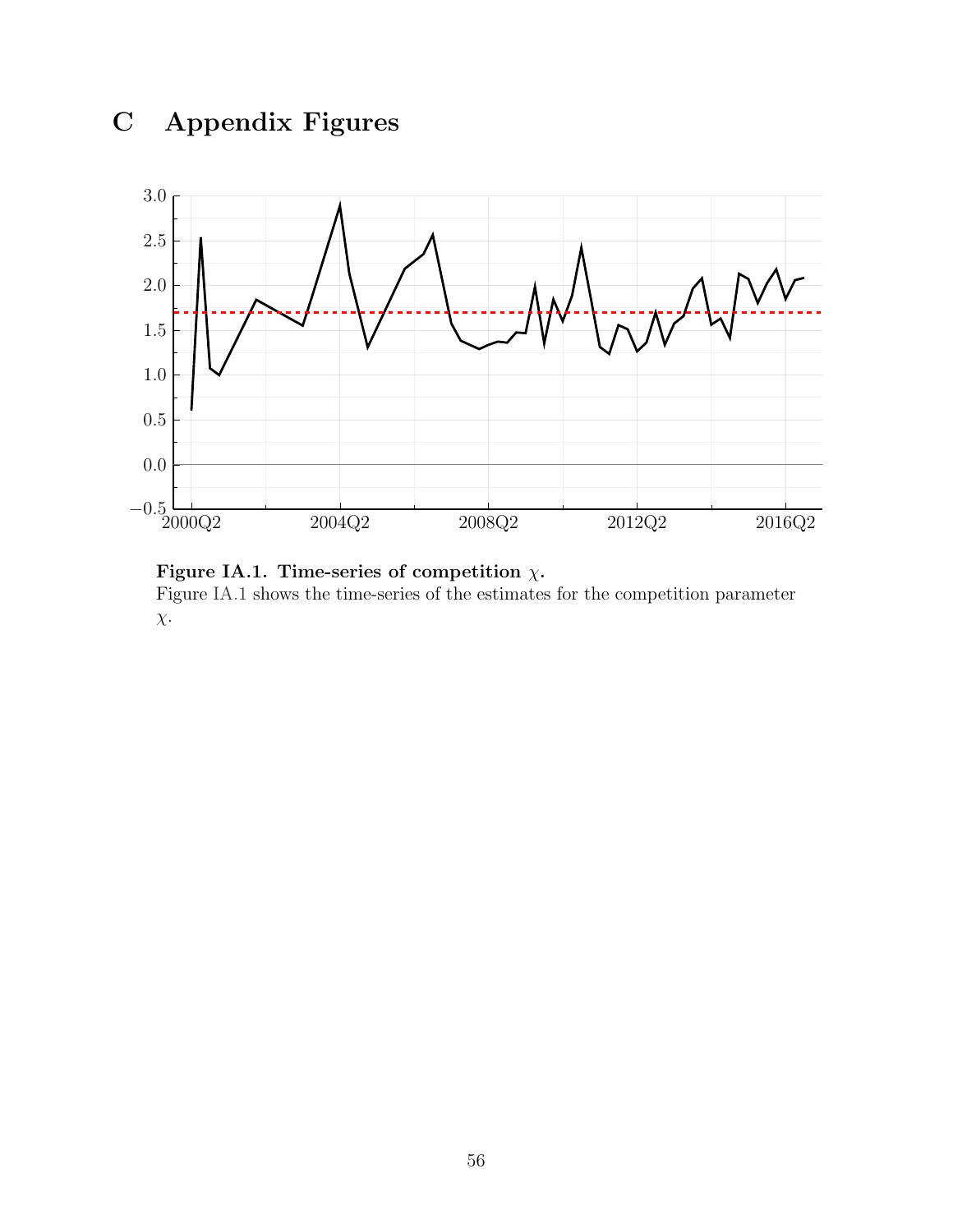<span id="page-57-1"></span>

Figure IA.2. Estimates of  $\chi$  using the book-equity weighted instrument.

Figure [IA.2](#page-57-1) presents an histogram of our estimates of the competition parameter  $\chi$  where the instrument for aggregate elasticity weights portfolios by book equity, for each date between 2000 and 2016. The average estimate over the time-period is  $\chi = 1.1$  (dashed redline).

<span id="page-57-0"></span>

#### Figure IA.3. Relevance condition for the the book-equity weighted elasticity instrument.

Figure [IA.3](#page-57-0) shows the first-stage F-statistics (Kleibergen-Paap) when the instrument of aggregate elasticity weights portfolio by book equity.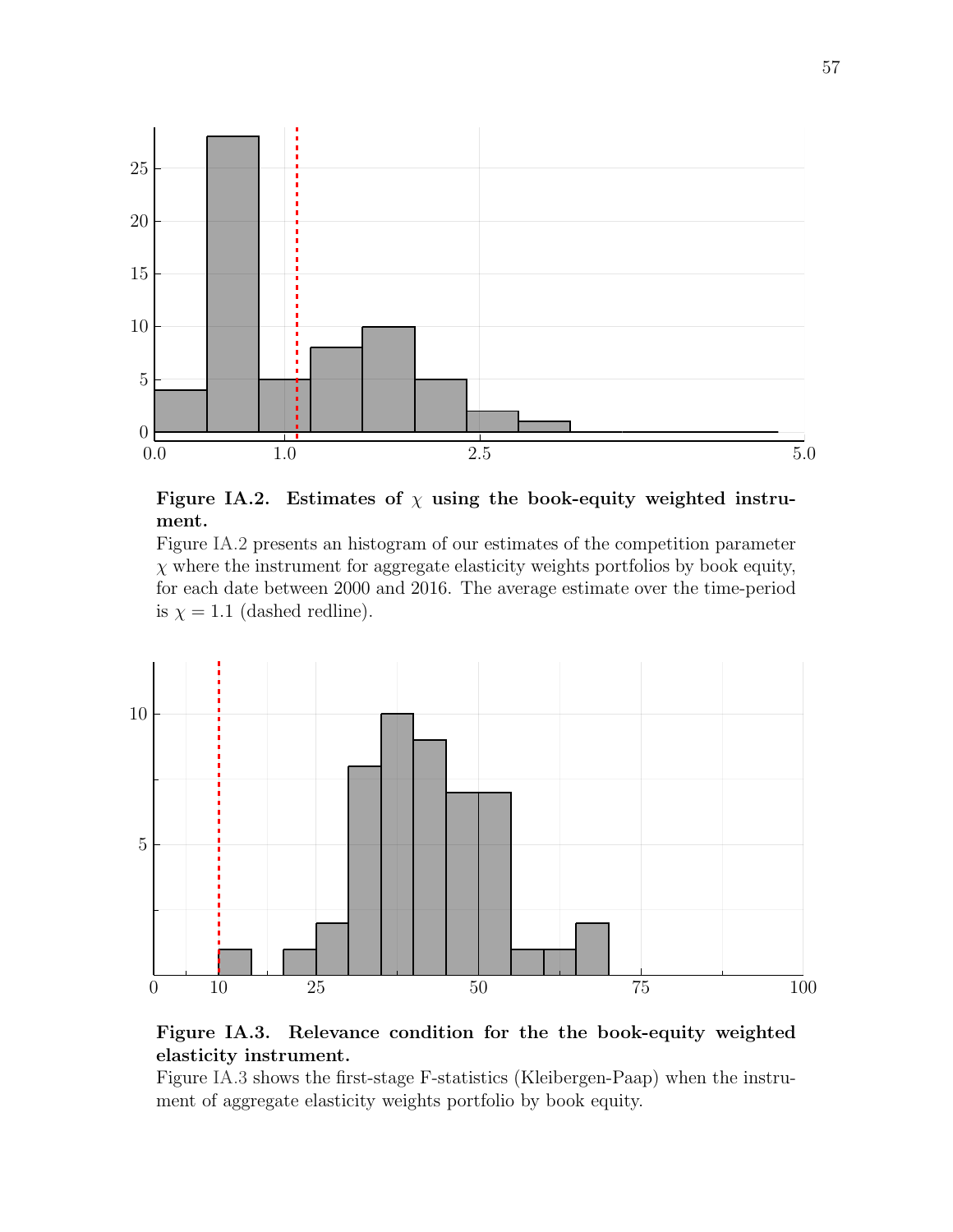<span id="page-58-1"></span>



<span id="page-58-0"></span>

#### Figure IA.5. Fraction of Active Investors.

Figure [IA.5](#page-58-0) reports the fraction of active investors according to our model. For each stock, we compute the ratio of total position of active investors and the market capitalization. We report the average across stocks.